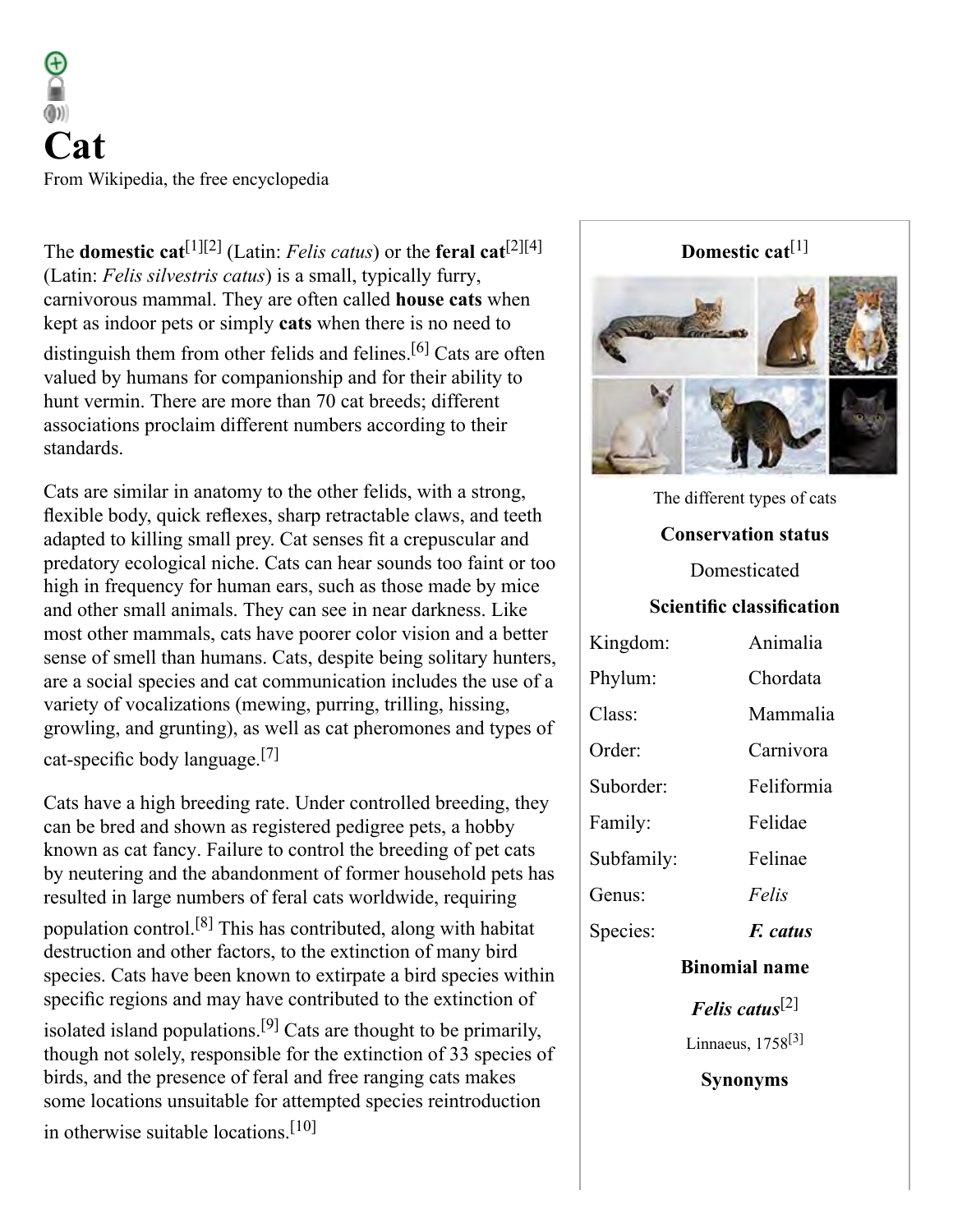Since cats were [venerated in ancient Egypt,](https://en.wikipedia.org/wiki/Cats_in_ancient_Egypt) they were

commonly believed to have been domesticated there,<sup>[\[11\]](#page-21-5)</sup> but there may have been instances of domestication as early as the

[Neolithic](https://en.wikipedia.org/wiki/Neolithic) from around 9,500 years ago (7,500 BCE).<sup>[\[12\]](#page-21-6)</sup> A genetic study in 2007 concluded that domestic cats are descended from Near Eastern wildcats, having diverged around

*[Felis silvestris](https://en.wikipedia.org/wiki/Felis_silvestris) [catus](https://en.wikipedia.org/wiki/Subjective_synonym)* (subjective synonym $)^{[4]}$  $)^{[4]}$  $)^{[4]}$ *[Felis catus domestica](https://en.wikipedia.org/wiki/Junior_synonym)* (invalid junior synonym $[5]$ 

8,000 BCE in [West Asia](https://en.wikipedia.org/wiki/West_Asia).[\[11\]](#page-21-5)[\[13\]](#page-21-7) A 2016 study found that [leopard cats](https://en.wikipedia.org/wiki/Leopard_cat) were undergoing domestication independently in China around 5,500 BCE, though this line of partially domesticated cats leaves no trace in the domesticated populations of today.[\[14\]](#page-21-8)[\[15\]](#page-21-9)

As of a 2007 study, cats are the second most popular pet in the [United States](https://en.wikipedia.org/wiki/United_States) by number of pets owned, behind the first, which is [freshwater fish.](https://en.wikipedia.org/wiki/Fishkeeping#Freshwater)<sup>[\[16\]](#page-21-10)</sup>

# **Contents**

- **1** Taxonomy and evolution
- [2 Nomenclature and etymology](#page-3-0)
- [3 Biology](#page-3-1)
	- $\blacksquare$  [3.1 Anatomy](#page-4-0)
	- [3.2 Physiology](#page-5-0)
	- $\blacksquare$  [3.3 Senses](#page-6-0)
	- $\blacksquare$  [3.4 Health](#page-8-0)
		- $\blacksquare$  [3.4.1 Diseases](#page-8-1)
		- $\blacksquare$  [3.4.2 Poisoning](#page-8-2)
	- [3.5 Genetics](#page-9-0)
- [4 Behavior](#page-9-1)
	- [4.1 Sociability](#page-10-0)
	- [4.2 Communication](#page-10-1)
	- $\blacksquare$  [4.3 Grooming](#page-11-0)
	- $\blacksquare$  [4.4 Fighting](#page-11-1)
	- [4.5 Hunting and feeding](#page-12-0)
	- $\blacksquare$  [4.6 Play](#page-13-0)
	- [4.7 Reproduction](#page-14-0)
- $\blacksquare$  [5 Ecology](#page-15-0)
	- $\blacksquare$  [5.1 Habitats](#page-15-1)
	- $\blacksquare$  [5.2 Feral cats](#page-15-2)
	- [5.3 Impact on prey species](#page-16-0)
	- [5.4 Impact on birds](#page-16-1)
- [6 Interaction with humans](#page-17-0)
	- [6.1 History and mythology](#page-18-0)
- [7 Depictions of cats in art](#page-19-0)
- [8 See also](#page-20-5)
- [9 References](#page-20-6)
- [10 External links](#page-30-0)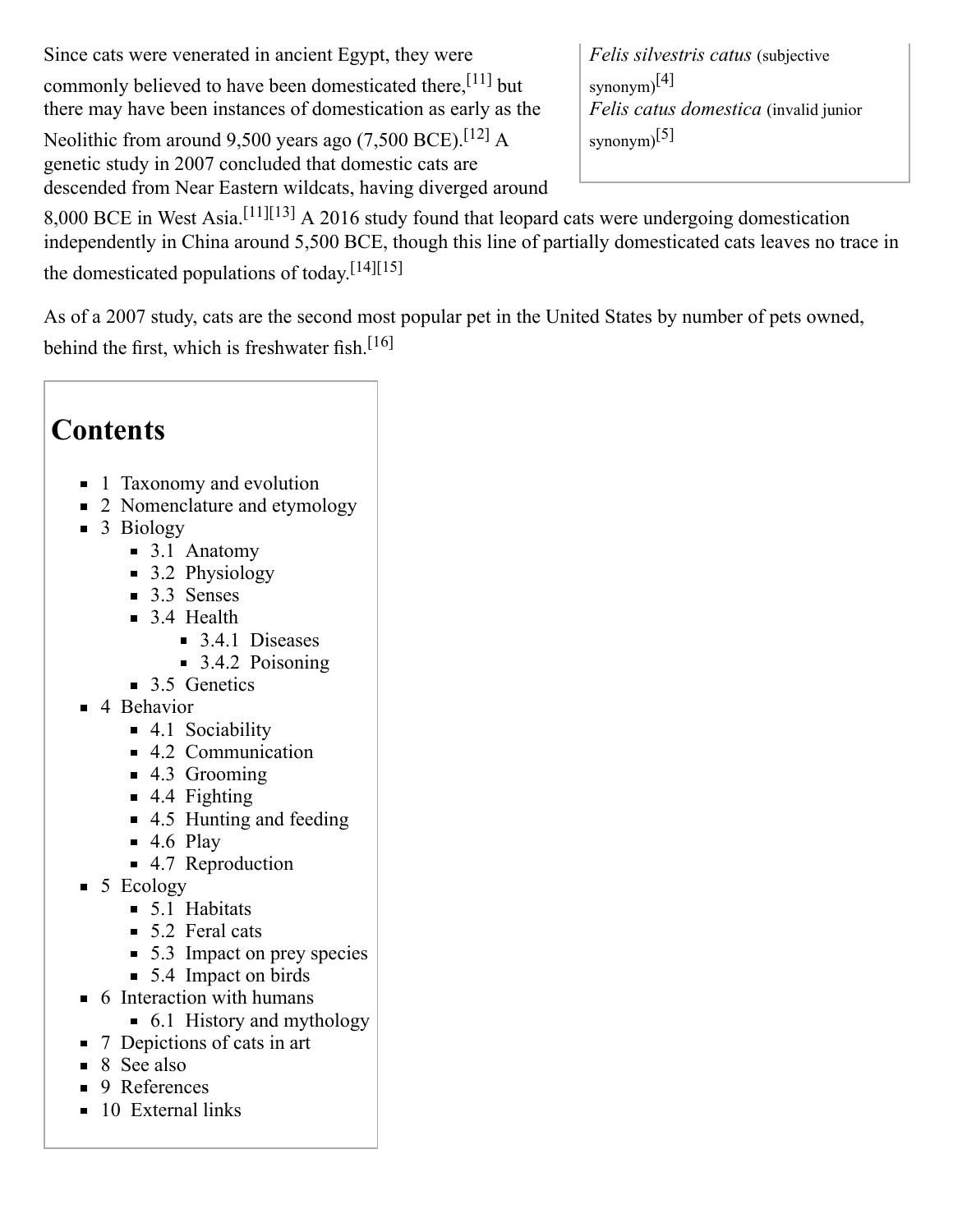# <span id="page-2-0"></span>**Taxonomy and evolution**

The felids are a rapidly evolving family of mammals that share a common ancestor only 10–15 million years ago<sup>[\[17\]](#page-21-11)</sup> and include [lions](https://en.wikipedia.org/wiki/Lion), [tigers,](https://en.wikipedia.org/wiki/Tiger) [cougars](https://en.wikipedia.org/wiki/Cougar) and many others. Within this family, domestic cats (*Felis catus*) are part of the [genus](https://en.wikipedia.org/wiki/Genus) *[Felis](https://en.wikipedia.org/wiki/Felis)*, which is a group of small cats containing about seven species (depending upon classification scheme).[\[1\]](#page-20-0)[\[18\]](#page-21-12) Members of the genus are found worldwide and include the [jungle cat](https://en.wikipedia.org/wiki/Jungle_cat) (*Felis chaus*[\) of southeast Asia, European](https://en.wikipedia.org/wiki/European_wildcat) wildcat (*F. silvestris silvestris*), [African wildcat](https://en.wikipedia.org/wiki/African_wildcat) (*F. s. lybica*), the [Chinese mountain cat](https://en.wikipedia.org/wiki/Chinese_mountain_cat) (*F. bieti*), and the Arabian [sand cat](https://en.wikipedia.org/wiki/Sand_cat) (*F. margarita*), among others.<sup>[\[19\]](#page-21-13)</sup>

The domestic cat was first classified as *Felis catus* by [Carl Linnaeus](https://en.wikipedia.org/wiki/Carl_Linnaeus) in the 10th edition of his *[Systema Naturae](https://en.wikipedia.org/wiki/10th_edition_of_Systema_Naturae)* published in 1758.[\[1\]](#page-20-0)[\[3\]](#page-20-2) Because of modern [phylogenetics,](https://en.wikipedia.org/wiki/Phylogenetics) domestic cats are usually regarded as another subspecies of the wildcat, *F. silvestris*. [\[1\]](#page-20-0)[\[4\]](#page-20-3)[\[20\]](#page-21-14) This has resulted in mixed usage of the terms, as the domestic cat can be called by its subspecies name, *Felis silvestris catus*. [\[1\]](#page-20-0)[\[4\]](#page-20-3)[\[20\]](#page-21-14) Wildcats have also been referred to as various subspecies of *F. catus*, [\[20\]](#page-21-14) [but in 2003, the International Commission on Zoological](https://en.wikipedia.org/wiki/International_Commission_on_Zoological_Nomenclature) Nomenclature fixed the name for wildcats as *F. silvestris*. [\[21\]](#page-21-15) The most common name in use for the domestic cat remains *F. catus*, following a [convention](https://en.wikipedia.org/wiki/Convention_(norm)) for domesticated animals of using the earliest (the senior) [synonym](https://en.wikipedia.org/wiki/Synonym_(taxonomy)) proposed.<sup>[\[21\]](#page-21-15)</sup> Sometimes, the domestic cat has been called *Felis domesticus*[\[22\]](#page-21-16) or *Felis domestica*, [\[1\]](#page-20-0) as proposed by German naturalist [J. C. P. Erxleben](https://en.wikipedia.org/wiki/Johann_Christian_Polycarp_Erxleben) in 1777 but these are not valid taxonomic names and have been used only rarely in scientific literature,[\[23\]](#page-21-17) because Linnaeus's binomial takes precedence.[\[24\]](#page-21-18) A

population of [Transcaucasian](https://en.wikipedia.org/wiki/Transcaucasus) black feral cats was once classified as *Felis daemon* ([Satunin](https://en.wikipedia.org/wiki/Konstantin_Alekseevich_Satunin) 1904) but now this population is considered to be a part of domestic cat.[\[25\]](#page-21-19)

All the cats in this genus share a common ancestor that probably lived around 6–7 million years ago in Asia.[\[26\]](#page-21-20) The exact relationships within the Felidae are close but still uncertain,[\[27\]](#page-21-21)[\[28\]](#page-21-22) e.g. the Chinese mountain cat is sometimes classified (under the name *Felis silvestris bieti*) as a [subspecies](https://en.wikipedia.org/wiki/Subspecies) of the wildcat, like the North African variety *F. s. lybica*. [\[4\]](#page-20-3)[\[27\]](#page-21-21)

In comparison to dogs, cats have not undergone major changes during the domestication process, as the form and behavior of the domestic cat is not radically different from those of wildcats and domestic cats are perfectly capable of surviving in the wild.[\[29\]](#page-21-23)[\[30\]](#page-22-0) Fully domesticated house cats often interbreed with [feral](https://en.wikipedia.org/wiki/Feral) *F. catus* populations.[\[31\]](#page-22-1) [This limited evolution during domestication means that hybridisation can occur with](https://en.wikipedia.org/wiki/Felid_hybrid#Domestic_cat_and_hybridization) many other felids, notably the Asian [leopard cat](https://en.wikipedia.org/wiki/Leopard_cat).<sup>[\[32\]](#page-22-2)</sup> Several natural behaviors and characteristics of wildcats



The African wildcat, *Felis silvestris lybica*, is the ancestor of the domestic cat.



An Indian Domestic Cat at Thiruvananthapuram,Kerala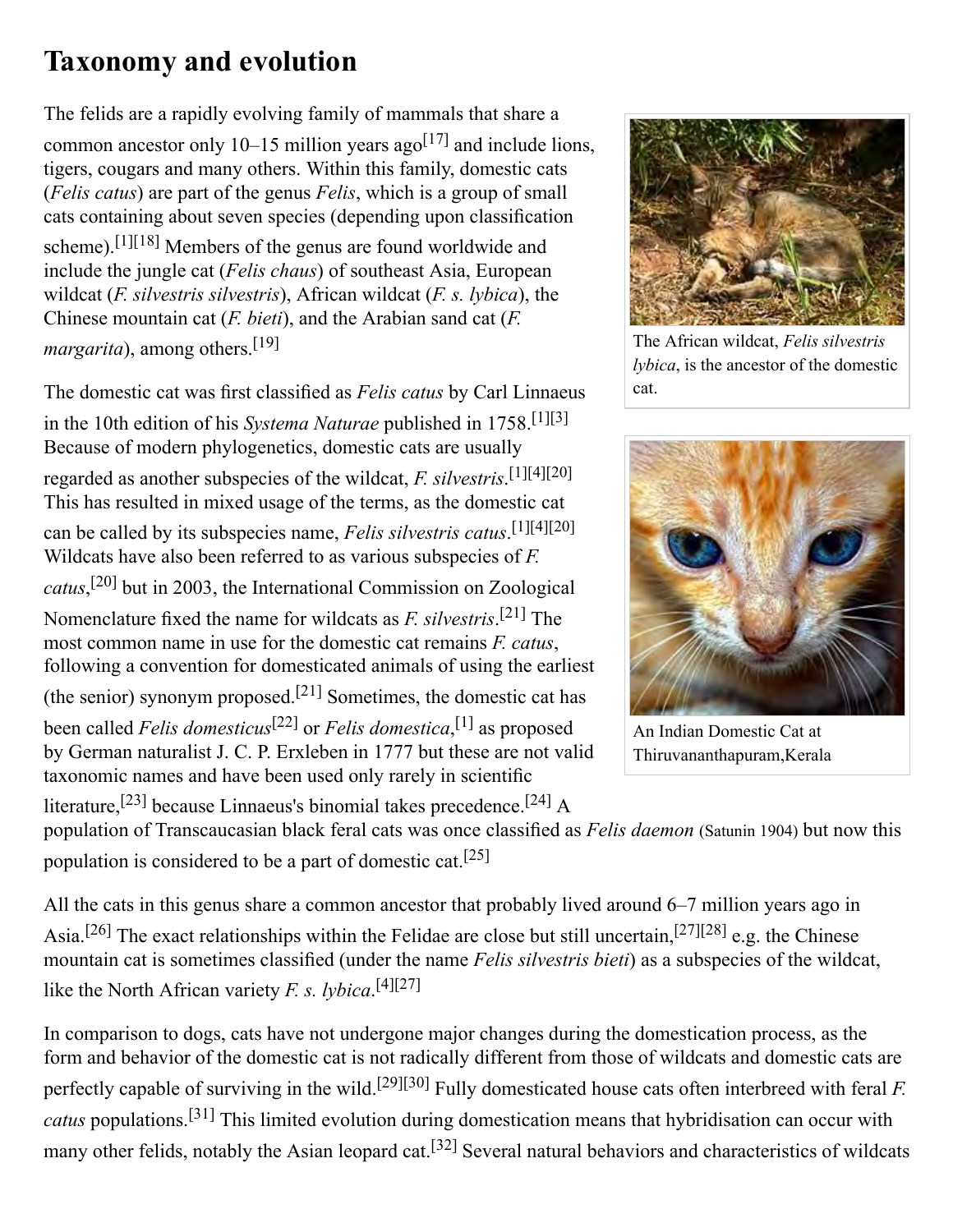may have [preadapted](https://en.wikipedia.org/wiki/Preadaptation) them for domestication as pets.[\[30\]](#page-22-0) These traits include their small size, social nature, obvious body language, love of play and relatively high intelligence.[\[33\]](#page-22-3):12–17 Several small felid species may have an inborn tendency towards tameness.[\[30\]](#page-22-0)

Cats have either a [mutualistic](https://en.wikipedia.org/wiki/Mutualism_(biology)) or [commensal](https://en.wikipedia.org/wiki/Commensalism) relationship with humans. Two main theories are given about how cats were domesticated. In one, people deliberately tamed cats in a process of [artificial selection,](https://en.wikipedia.org/wiki/Artificial_selection) as they were useful predators of vermin.[\[34\]](#page-22-4) This has been criticized as implausible, because the reward for such an effort may have been too little; cats generally do not carry out commands and although they do eat rodents, other species such as [ferrets](https://en.wikipedia.org/wiki/Ferret) or [terriers](https://en.wikipedia.org/wiki/Terrier) may be better at controlling these pests.[\[4\]](#page-20-3) The alternative idea is that cats were simply tolerated by people and gradually diverged from their wild relatives through [natural selection](https://en.wikipedia.org/wiki/Natural_selection), as they adapted to hunting the vermin found around humans in towns and villages.<sup>[\[4\]](#page-20-3)</sup>

## <span id="page-3-0"></span>**Nomenclature and etymology**

The English word '[cat](https://en.wiktionary.org/wiki/cat#English)' [\(Old English](https://en.wikipedia.org/wiki/Old_English) *catt*) is in origin a [loanword](https://en.wikipedia.org/wiki/Loanword), introduced to many [languages of Europe](https://en.wikipedia.org/wiki/Languages_of_Europe) from Latin *cattus*[\[35\]](#page-22-5) and [Byzantine Greek](https://en.wikipedia.org/wiki/Byzantine_Greek) κάττα, including [Portuguese](https://en.wikipedia.org/wiki/Portuguese_language) and [Spanish](https://en.wikipedia.org/wiki/Spanish_language) *gato*, [French](https://en.wikipedia.org/wiki/French_language) *chat*, [German](https://en.wikipedia.org/wiki/German_language) *Katze*, [Lithuanian](https://en.wikipedia.org/wiki/Lithuanian_language) *katė*, and [Old Church Slavonic](https://en.wikipedia.org/wiki/Old_Church_Slavonic) *kotka*, among others.[\[36\]](#page-22-6) The ultimate source of the word is [Afroasiatic,](https://en.wikipedia.org/wiki/Afroasiatic_languages) presumably from [Late Egyptian](https://en.wikipedia.org/wiki/Late_Egyptian) *čaute*, [\[37\]](#page-22-7) the feminine of *čaus* "wildcat". An alternative word with cognates in many languages is English '[puss](https://en.wiktionary.org/wiki/puss#English)' ('pussycat'). Attested only from the 16th century, it may have been introduced from [Dutch](https://en.wikipedia.org/wiki/Dutch_language) *poes* or from [Low German](https://en.wikipedia.org/wiki/Low_German) *puuskatte*, related to [Swedish](https://en.wikipedia.org/wiki/Swedish_language) *kattepus*, or [Norwegian](https://en.wikipedia.org/wiki/Norwegian_language) *pus*, *pusekatt*. Similar forms exist in Lithuanian *puižė* and [Irish](https://en.wikipedia.org/wiki/Irish_language) *puiscín*. The etymology of this word is unknown, but it may have simply arisen from a sound used to attract a cat.[\[38\]](#page-22-8)[\[39\]](#page-22-9)

A group of cats is referred to as a "clowder" or a "glaring", $[40]$  a male cat is called a "tom" or "tomcat" $[41]$ (or a "gib", $[42]$  if neutered), an [unaltered](https://en.wikipedia.org/wiki/Spaying) female is called a "queen", $[43]$  and a juvenile cat is referred to as a "[kitten](https://en.wikipedia.org/wiki/Kitten)". The male progenitor of a cat, especially a pedigreed cat, is its "sire",<sup>[\[44\]](#page-22-14)</sup> and its female progenitor is its "dam".[\[45\]](#page-22-15) In [Early Modern English,](https://en.wikipedia.org/wiki/Early_Modern_English) the word 'kitten' was interchangeable with the now-obsolete word 'catling'.[\[46\]](#page-22-16)

A [pedigreed cat](https://en.wikipedia.org/wiki/Pedigree_(cat)) is one whose ancestry is recorded by a [cat fancier](https://en.wikipedia.org/wiki/Cat_fancy) organization. A [purebred cat](https://en.wikipedia.org/wiki/Purebred_cat) is one whose ancestry contains only individuals of the same breed. Many pedigreed and especially purebred cats are exhibited as [show cats.](https://en.wikipedia.org/wiki/Show_cat) Cats of unrecorded, mixed ancestry are referred to as [domestic short-haired](https://en.wikipedia.org/wiki/Domestic_short-haired_cat) or [domestic long-haired cats](https://en.wikipedia.org/wiki/Domestic_long-haired_cat), by [coat](https://en.wikipedia.org/wiki/Coat_(animal)) type, or commonly as random-bred, moggies (chiefly [British](https://en.wikipedia.org/wiki/British_English)), or (using terms borrowed from [dog breeding\)](https://en.wikipedia.org/wiki/Dog_breeds) mongrels or mutt-cats.

While the [African wildcat](https://en.wikipedia.org/wiki/African_wildcat) is the ancestral subspecies from which domestic cats are descended, and wildcats and domestic cats can completely interbreed (Being subspecies of the same species), several intermediate stages occur between domestic pet and pedigree cats on one hand and those entirely wild animals on the other. The semiferal cat, a mostly outdoor cat, is not owned by any one individual, but is generally friendly to people and may be fed by several households. [Feral cats](https://en.wikipedia.org/wiki/Feral_cat) are associated with human habitation areas and may be fed by people or forage for food, but are typically wary of human interaction.[\[31\]](#page-22-1)

# <span id="page-3-1"></span>**Biology**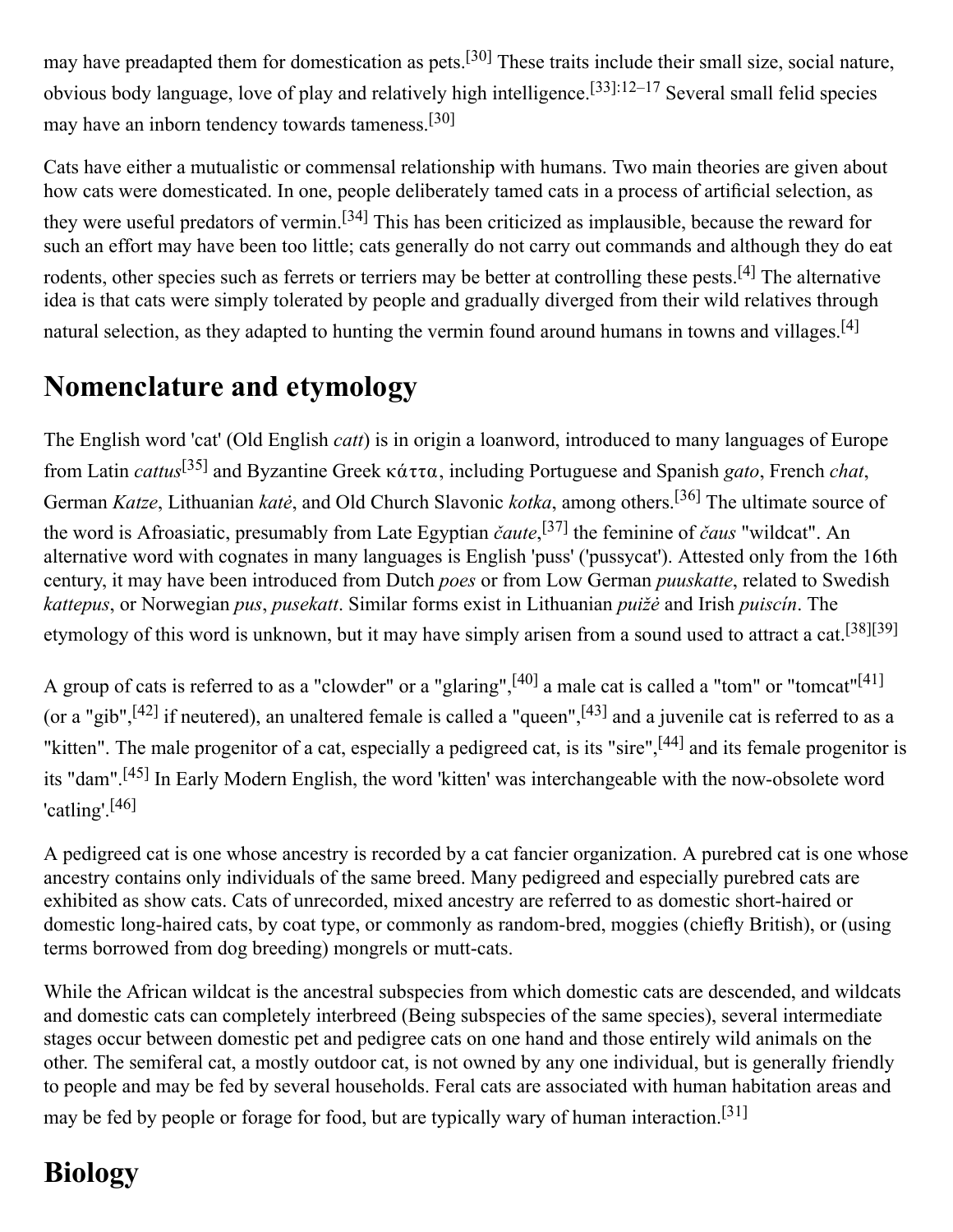#### <span id="page-4-0"></span>**Anatomy**

Domestic cats are similar in size to the other members of the genus *Felis*, typically weighing between 4 and 5 kg (9 and 10 lb).<sup>[\[27\]](#page-21-21)</sup> Some [breeds,](https://en.wikipedia.org/wiki/Cat_breed) however, such as the [Maine Coon,](https://en.wikipedia.org/wiki/Maine_Coon) can occasionally exceed 11 kg (24 lb). Conversely, very small cats, less than 2 kg (4 lb), have been reported.[\[47\]](#page-22-17) The world record for the largest cat is 21 kg  $(50 \text{ lb})$ .<sup>[\[48\]](#page-22-18)</sup> The smallest adult cat ever officially recorded weighed around 1 kg



 $(2 \text{ lb})$ .<sup>[\[48\]](#page-22-18)</sup> Feral cats tend to be lighter as they

have more limited access to food than house cats. In the [Boston](https://en.wikipedia.org/wiki/Boston) area, the average feral adult male will weigh 4 kg (9 lb) and average feral female 3 kg (7 lb).<sup>[\[49\]](#page-22-19)</sup> Cats average about 23–25 cm (9–10 in) in height and 46 cm (18 in) in head/body length (males being larger than females), with tails averaging 30 cm (12 in) in length. $[50]$ 

Cats have seven [cervical vertebrae,](https://en.wikipedia.org/wiki/Cervical_vertebrae) as do almost all [mammals](https://en.wikipedia.org/wiki/Mammals); 13 [thoracic vertebrae](https://en.wikipedia.org/wiki/Thoracic_vertebrae) (humans have 12); seven [lumbar vertebrae](https://en.wikipedia.org/wiki/Lumbar_vertebrae) (humans have five); three [sacral vertebrae](https://en.wikipedia.org/wiki/Sacrum) like most mammals (humans have five); and a variable number of [caudal vertebrae](https://en.wikipedia.org/wiki/Caudal_vertebrae) in the tail (humans retain three to five caudal vertebrae, fused into an internal [coccyx](https://en.wikipedia.org/wiki/Coccyx)).[\[51\]](#page-22-21):11 The extra lumbar and thoracic vertebrae account for the cat's spinal mobility and flexibility. Attached to the spine are 13 ribs, the shoulder, and the [pelvis.](https://en.wikipedia.org/wiki/Pelvis)[\[51\]](#page-22-21) :16 Unlike human arms, cat forelimbs are attached to the shoulder by free-floating [clavicle](https://en.wikipedia.org/wiki/Clavicle) bones which allow them to pass their body through any space into which they can fit their head.<sup>[\[52\]](#page-22-22)</sup>

[The cat skull is unusual among mammals in having very large eye](https://en.wikipedia.org/wiki/Eye_socket) sockets and a powerful and specialized jaw.[\[53\]:](#page-22-23)35 Within the jaw, cats have teeth adapted for killing prey and tearing meat. When it overpowers its prey, a cat delivers a lethal neck bite with its two long [canine teeth,](https://en.wikipedia.org/wiki/Canine_tooth) inserting them between two of the prey's vertebrae and

severing its [spinal cord](https://en.wikipedia.org/wiki/Spinal_cord), causing irreversible [paralysis](https://en.wikipedia.org/wiki/Paralysis) and death.[\[54\]](#page-22-24) Compared to other felines, domestic cats have narrowly spaced canine teeth, which is an adaptation to their preferred prey of small

rodents, which have small vertebrae.[\[54\]](#page-22-24) The [premolar](https://en.wikipedia.org/wiki/Premolar) and first [molar](https://en.wikipedia.org/wiki/Molar_(tooth)) together compose the [carnassial](https://en.wikipedia.org/wiki/Carnassial) pair on each side of the mouth, which efficiently shears meat into small pieces, like a pair of



Cat skull

scissors. These are vital in feeding, since cats' small [molars](https://en.wikipedia.org/wiki/Molar_(tooth)) cannot chew food effectively, and cats are largely incapable of mastication.<sup>[\[53\]:](#page-22-23)37</sup> Though cats tend to have better teeth than most humans, with decay generally less likely because of a thicker protective layer of enamel, a less damaging saliva, less retention of food particles between teeth, and a diet mostly devoid of sugar, they are nonetheless subject to occasional tooth loss and infection.[\[55\]](#page-22-25)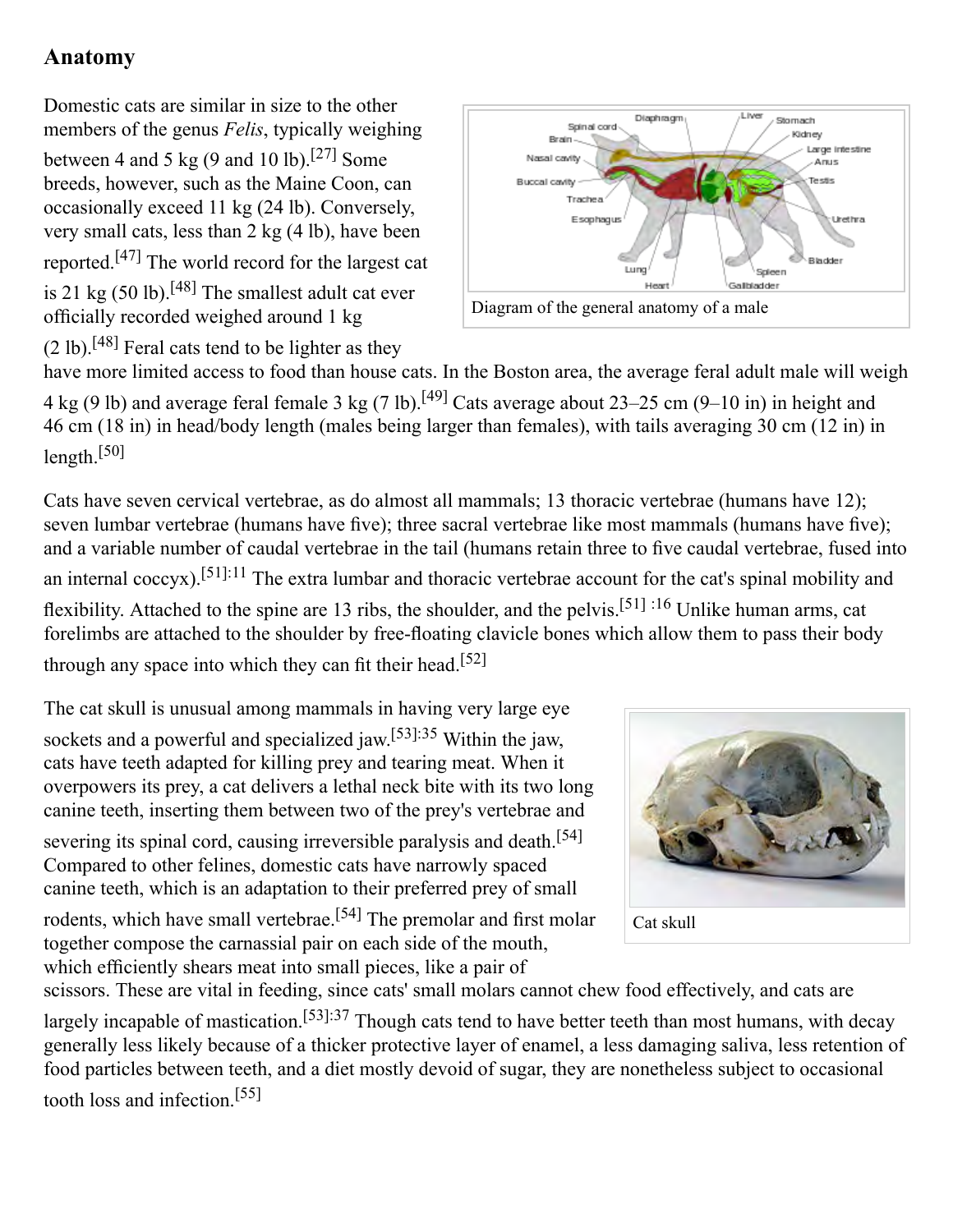Cats, like dogs, are [digitigrades](https://en.wikipedia.org/wiki/Digitigrade). They walk directly on their toes, with the bones of their feet making up the lower part of the visible leg.<sup>[\[56\]](#page-22-26)</sup> Cats are capable of walking very precisely, because like all [felines](https://en.wikipedia.org/wiki/Felinae), they directly register; that is, they place each hind paw (almost) directly in the print of the corresponding fore paw, minimizing noise and visible tracks. This also provides sure footing for their hind paws when they navigate rough terrain. Unlike most mammals, when cats walk, they use a "pacing" [gait;](https://en.wikipedia.org/wiki/Gait) that is, they move the two legs on one side of the body before the legs on the other side. This trait is shared with [camels](https://en.wikipedia.org/wiki/Camel) and [giraffes.](https://en.wikipedia.org/wiki/Giraffe) As a walk speeds up into a trot, a cat's gait changes to be a "diagonal" gait, similar to that of most other mammals (and many other land animals, such as [lizards\)](https://en.wikipedia.org/wiki/Lizard): the diagonally opposite hind and fore legs move simultaneously.[\[57\]](#page-22-27)

Like almost all members of the Felidae, cats have protractable and retractable [claws](https://en.wikipedia.org/wiki/Claw).[\[58\]](#page-22-28) In their normal, relaxed position, the claws are sheathed with the skin and [fur](https://en.wikipedia.org/wiki/Fur) around the [paw](https://en.wikipedia.org/wiki/Paw)'s toe pads. This keeps the claws sharp by preventing wear from contact with the ground and allows the silent stalking of prey. The

claws on the fore feet are typically sharper than those on the hind feet.<sup>[\[59\]](#page-23-1)</sup> Cats can voluntarily extend their claws on one or more paws. They may extend their claws in hunting or self-defense, climbing, [kneading](https://en.wikipedia.org/wiki/Kneading_(cats)), or for extra traction on soft surfaces. Most cats have five claws on their front paws, and four on their rear

paws.<sup>[\[60\]](#page-23-2)</sup> The fifth front claw (the [dewclaw](https://en.wikipedia.org/wiki/Dewclaw)) is [proximal](https://en.wikipedia.org/wiki/Proximal) to the other claws. More proximally is a protrusion which appears to be a sixth "finger". This special feature of the front paws, on the inside of the wrists, is the carpal pad, also found on the paws of [big cats](https://en.wikipedia.org/wiki/Big_cat) and dogs. It has no function in normal walking, but is thought to be an antiskidding device used while jumping. Some breeds of cats are prone to [polydactyly](https://en.wikipedia.org/wiki/Polydactyl_cat) (extra toes and claws).<sup>[\[60\]](#page-23-2)</sup> These are particularly common along the northeast coast of North America.<sup>[\[61\]](#page-23-3)</sup>

### <span id="page-5-0"></span>**Physiology**

Cats are familiar and easily kept animals, and their physiology has been particularly well studied; it generally resembles those of other carnivorous mammals, but displays several unusual features probably attributable to

cats' descent from desert-dwelling species.[\[22\]](#page-21-16) For instance, cats are able to tolerate quite high temperatures: Humans generally start to feel uncomfortable when their skin temperature passes about 38 °C (100 °F), but cats show no

discomfort until their skin reaches around 52 °C (126 °F),<sup>[\[53\]](#page-22-23):46</sup> and can tolerate temperatures of up to 56  $^{\circ}$ C (133  $^{\circ}$ F) if they have access to water.  $[63]$ 

Cats conserve heat by reducing the flow of blood to their skin and lose heat by evaporation through their mouths. Cats have minimal ability to sweat, with glands located primarily in their paw pads.  $[64]$ and [pant for heat relief](https://en.wikipedia.org/wiki/Thermoregulation#Endothermy) only at very high temperatures<sup>[\[65\]](#page-23-6)</sup> (but may also pant when stressed). A cat's body temperature does not vary

throughout the day; this is part of cats' general lack of [circadian rhythms](https://en.wikipedia.org/wiki/Circadian_rhythm) and may reflect their tendency to be active both during the day and at night.<sup>[\[66\]](#page-23-7):1</sup> Cats' feces are comparatively dry and their urine is highly

**Normal physiological values**[\[62\]:](#page-23-0)330

| Body temperature | 38.6 °C (101.5 °F)          |
|------------------|-----------------------------|
| Heart rate       | $ 120-140$ beats per minute |
| Breathing rate   | 16–40 breaths per minute    |

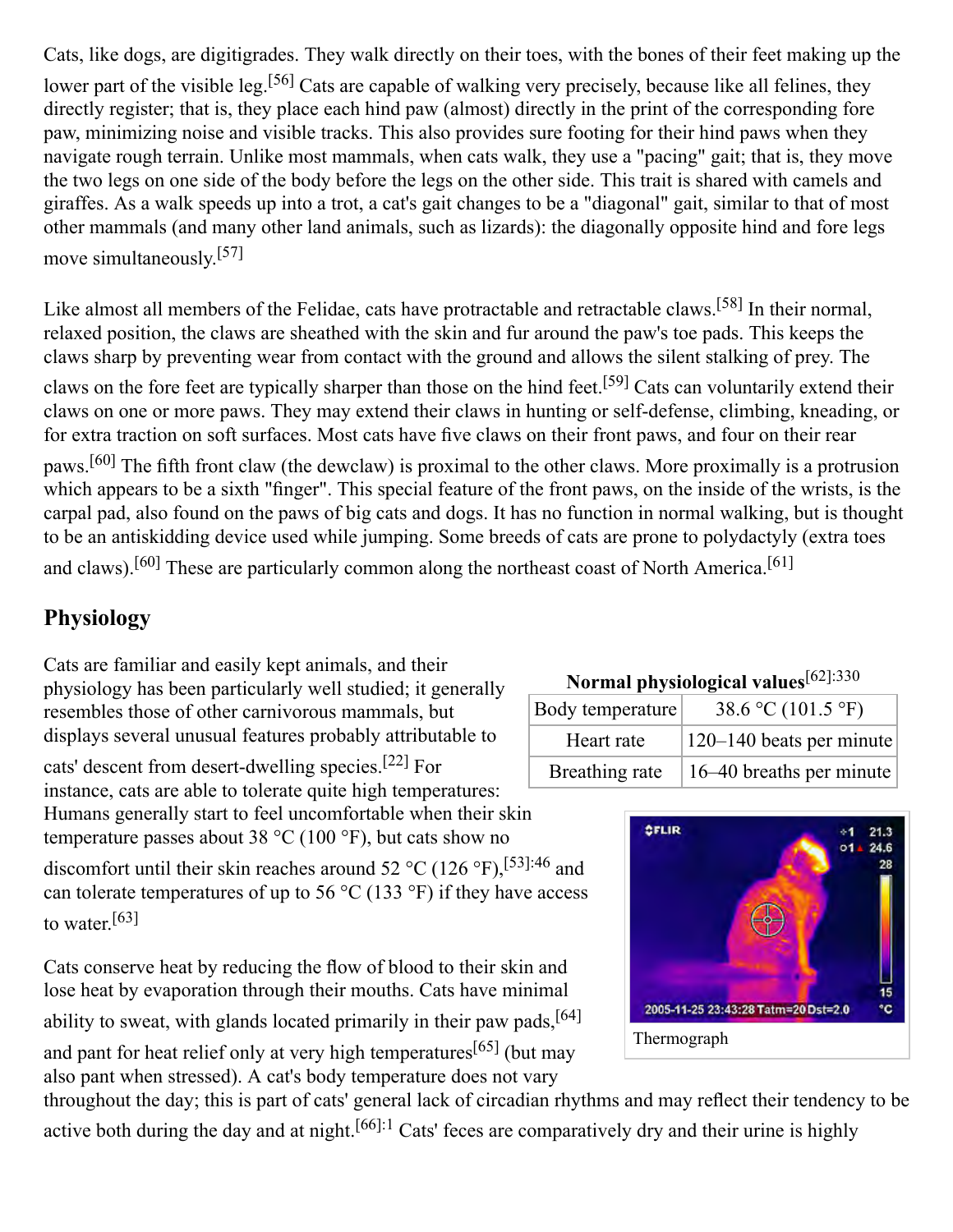concentrated, both of which are adaptations to allow cats to retain as much water as possible.[\[22\]](#page-21-16) Their kidneys are so efficient, they can survive on a diet consisting only of meat, with no additional water,[\[67\]](#page-23-8) and can even rehydrate by drinking [seawater](https://en.wikipedia.org/wiki/Seawater).[\[66\]](#page-23-7):29[\[68\]](#page-23-9)

Cats are [obligate carnivores](https://en.wikipedia.org/wiki/Obligate_carnivores): their [physiology](https://en.wikipedia.org/wiki/Physiology) has evolved to efficiently process meat, and they have difficulty digesting plant matter.<sup>[\[22\]](#page-21-16)</sup> In contrast to [omnivores](https://en.wikipedia.org/wiki/Omnivore) such as [rats](https://en.wikipedia.org/wiki/Rat), which only require about  $4\%$ protein in their diet, about 20% of a cat's diet must be protein.<sup>[\[22\]](#page-21-16)</sup> Cats are unusually dependent on a constant supply of the [amino acid](https://en.wikipedia.org/wiki/Amino_acid) [arginine](https://en.wikipedia.org/wiki/Arginine), and a diet lacking arginine causes marked weight loss and can be rapidly fatal.[\[69\]](#page-23-10) Another unusual feature is that the cat cannot produce [taurine](https://en.wikipedia.org/wiki/Taurine), with taurine deficiency causing [macular degeneration,](https://en.wikipedia.org/wiki/Macular_degeneration) wherein the cat's retina slowly degenerates, causing irreversible blindness.[\[22\]](#page-21-16)

A cat's [gastrointestinal tract](https://en.wikipedia.org/wiki/Gut_(anatomy)) is adapted to meat eating, being much shorter than that of omnivores and having low levels of several of the [digestive enzymes](https://en.wikipedia.org/wiki/Digestive_enzyme) needed to digest carbohydrates.<sup>[\[70\]](#page-23-11)</sup> These traits severely limit the cat's ability to digest and use plant-derived nutrients, as well as certain [fatty acids](https://en.wikipedia.org/wiki/Fatty_acid).[\[70\]](#page-23-11) Despite the cat's meat-oriented physiology, several vegetarian or vegan cat foods have been marketed that are supplemented with [chemically synthesized](https://en.wikipedia.org/wiki/Chemical_synthesis) taurine and other nutrients, in attempts to produce a complete diet. However, some of these products still fail to provide all the nutrients cats require,<sup>[\[71\]](#page-23-12)</sup> and diets containing no animal products pose the risk of causing severe nutritional deficiencies.[\[72\]](#page-23-13)

Cats do eat [grass](https://en.wikipedia.org/wiki/Grass) occasionally. A proposed explanation is that cats use grass as a source of [folic acid](https://en.wikipedia.org/wiki/Folic_acid). Another proposed explanation is that it is used to supply [dietary fiber](https://en.wikipedia.org/wiki/Dietary_fiber).<sup>[\[73\]](#page-23-14)</sup>

#### <span id="page-6-0"></span>**Senses**

Cats have excellent [night vision](https://en.wikipedia.org/wiki/Night_vision) and can see at only one-sixth the light level required for human vision.<sup>[\[53\]](#page-22-23):43</sup> This is partly the result of cat eyes having a [tapetum lucidum](https://en.wikipedia.org/wiki/Tapetum_lucidum), which reflects any light that passes through the [retina](https://en.wikipedia.org/wiki/Retina) back into the eye, thereby increasing the eye's sensitivity to dim light.<sup>[\[74\]](#page-23-15)</sup> Another adaptation to dim light is the large pupils of cats' eyes. Unlike some big cats, such as tigers, domestic cats have [slit pupils.](https://en.wikipedia.org/wiki/Pupil#In_other_animals)[\[75\]](#page-23-16) These slit pupils can focus bright light without [chromatic aberration](https://en.wikipedia.org/wiki/Chromatic_aberration), and are needed since the domestic cat's pupils are much larger, relative to their eyes, than the pupils of the big cats.[\[75\]](#page-23-16) At low light levels a cat's pupils will



A closeup of a [cat's eye](https://en.wikipedia.org/wiki/Cat_senses)

expand to cover most of the exposed surface of its eyes.<sup>[\[76\]](#page-23-17)</sup> However, domestic cats have rather poor color [vision and \(like most nonprimate mammals\) have only two types of cones, optimized for sensitivity to blue](https://en.wikipedia.org/wiki/Color_vision)

and yellowish green; they have limited ability to distinguish between red and green.[\[77\]](#page-23-18) A 1993 paper reported a response to middle wavelengths from a system other than the [rods](https://en.wikipedia.org/wiki/Rod_cell) which might be due to a third type of cone. However, this appears to be an adaptation to low light levels rather than representing true [trichromatic](https://en.wikipedia.org/wiki/Trichromacy) vision.[\[78\]](#page-23-19)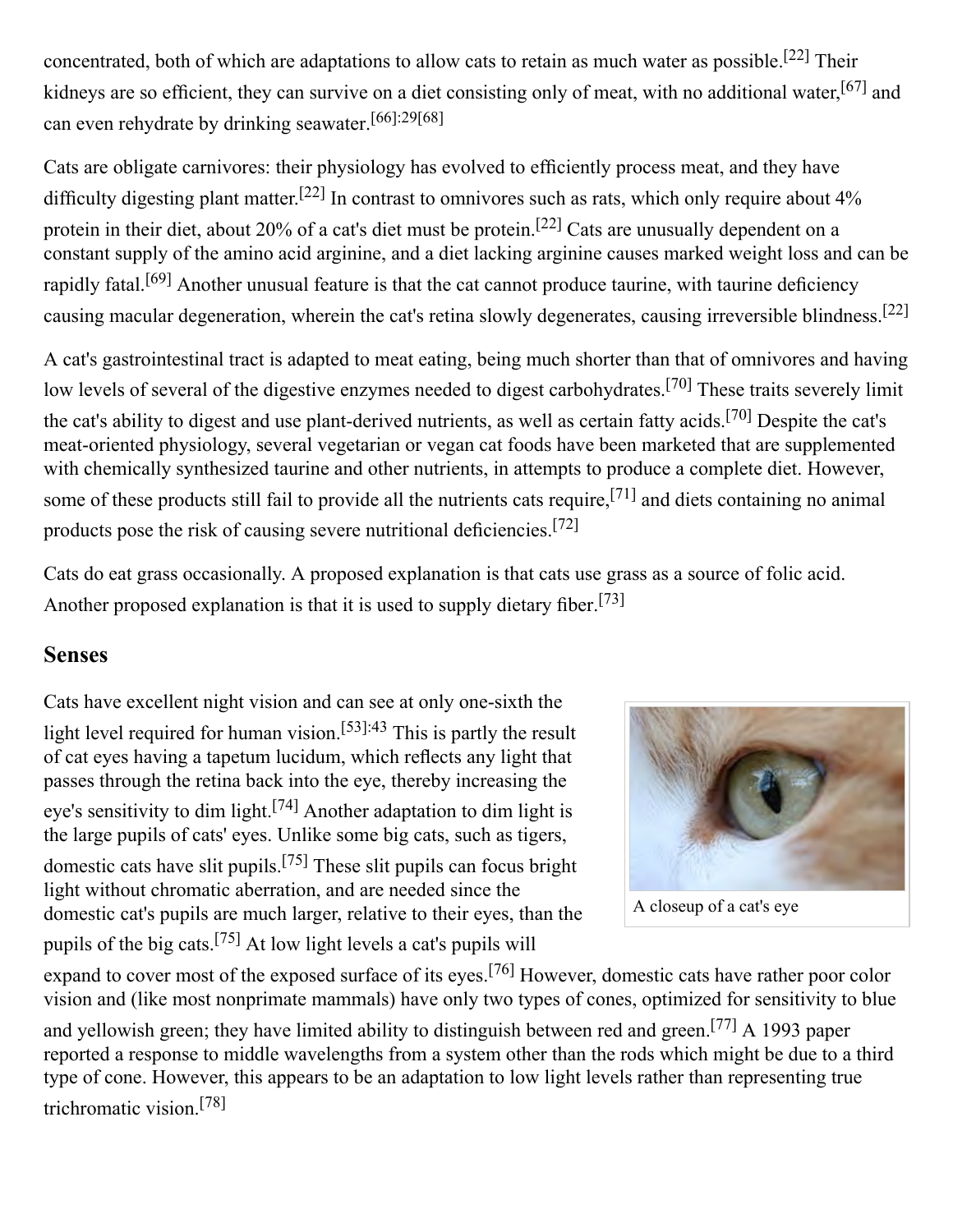Cats have excellent hearing and can detect an extremely broad range of frequencies. They can hear higher-pitched sounds than either dogs or humans, detecting frequencies from 55 Hz to 79,000 Hz, a range of 10.5 octaves, while humans and dogs both have ranges of about 9 octaves.[\[79\]](#page-23-20)[\[80\]](#page-23-21) Cats can hear [ultrasound](https://en.wikipedia.org/wiki/Ultrasound), which is important in hunting[\[81\]](#page-23-22) because many species of rodents make ultrasonic calls.[\[82\]](#page-23-23) However, they do not communicate using ultrasound like rodents do. Cats' hearing is also sensitive and among the best of any mammal,<sup>[\[79\]](#page-23-20)</sup> being most acute in the range of 500 Hz to 32 kHz.<sup>[\[83\]](#page-23-24)</sup> This sensitivity is further enhanced by the cat's large movable outer ears (their [pinnae\)](https://en.wikipedia.org/wiki/Pinna_(anatomy)), which both amplify sounds and help detect the direction of a noise.<sup>[\[81\]](#page-23-22)</sup>





Reflection of camera flash from the [tapetum lucidum](https://en.wikipedia.org/wiki/Tapetum_lucidum)



Cats' whiskers are highly sensitive to touch.

[valerian;](https://en.wikipedia.org/wiki/Valerian_(herb)) it may be caused by the smell of these plants mimicking a pheromone and stimulating cats' social or sexual behaviors.[\[89\]](#page-24-4)

Cats have relatively few taste buds compared to humans (470 or so versus more than 9,000 on the human tongue).[\[90\]](#page-24-5) Domestic and wild cats share a gene mutation that keeps their sweet taste buds from binding to sugary molecules, leaving them with no ability to taste [sweetness.](https://en.wikipedia.org/wiki/Sweetness)<sup>[\[91\]](#page-24-6)</sup> Their [taste buds](https://en.wikipedia.org/wiki/Taste_bud) instead respond to amino acids, bitter tastes, and acids.<sup>[\[92\]](#page-24-7)</sup> Cats and many other animals have a [Jacobson's organ](https://en.wikipedia.org/wiki/Jacobson%27s_organ) located in their mouths that allows them to taste-smell certain aromas in a way which humans have no experience of. Cats also have a distinct temperature preference for their food, preferring food with a temperature around 100 °F (38 °C) which is similar to that of a fresh kill and routinely rejecting food presented cold or refrigerated (which would signal to the cat that the "prey" item is long dead and therefore possibly toxic/ decomposing).[\[90\]](#page-24-5)

To aid with navigation and sensation, cats have dozens of movable [whiskers \(vibrissae\)](https://en.wikipedia.org/wiki/Vibrissa) over their body, especially their faces. These provide information on the width of gaps and on the location of objects in the dark, both by touching objects directly and by sensing air currents; they also trigger protective [blink reflexes](https://en.wikipedia.org/wiki/Blink_reflex) to protect the eyes from damage.[\[53\]:](#page-22-23)47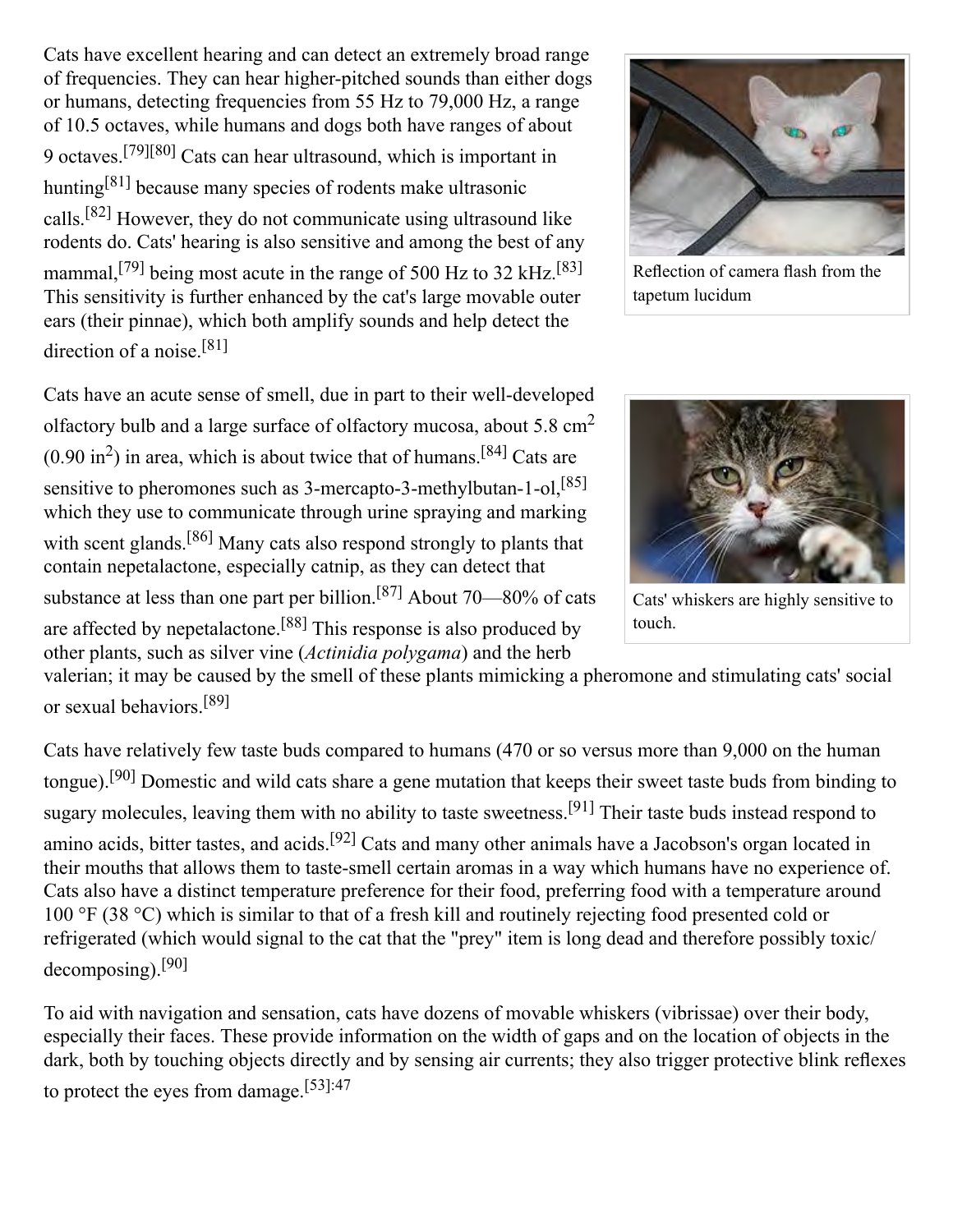Most breeds of cat have a noted fondness for settling in high places, or perching. In the wild, a higher place may serve as a concealed site from which to hunt; domestic cats may strike prey by pouncing from a perch

such as a tree branch, as does a [leopard.](https://en.wikipedia.org/wiki/Leopard)<sup>[\[93\]](#page-24-8)</sup> Another possible explanation is that height gives the cat a better observation point, allowing it to survey its territory. During a fall from a high place, a cat can reflexively

twist its body and right itself using its acute [sense of balance](https://en.wikipedia.org/wiki/Equilibrioception) and flexibility.[\[94\]](#page-24-9) This is known as the cat [righting reflex. An individual cat always rights itself in the same way, provided it has the time to do so,](https://en.wikipedia.org/wiki/Cat_righting_reflex) during a fall. The height required for this to occur is around 90 cm (3.0 ft). Cats without a tail (e.g. Manx [cats\) also have this ability, since a cat mostly moves its hind legs and relies on conservation of angula](https://en.wikipedia.org/wiki/Angular_momentum)[r](https://en.wikipedia.org/wiki/Manx_(cat)) momentum to set up for landing, and the tail is little used for this feat.<sup>[\[95\]](#page-24-10)</sup>

### <span id="page-8-0"></span>**Health**

The average lifespan of pet cats has risen in recent years. In the early 1980s it was about seven years,<sup>[\[96\]](#page-24-11):3[3\[97\]](#page-24-12)</sup> rising to 9.4 years in 1995<sup>[96]:33</sup> and 12–15 years in 2014.<sup>[\[98\]](#page-24-13)</sup> However, cats have been reported as surviving into their 30s,<sup>[\[99\]](#page-24-14)</sup> with the oldest known cat, [Creme Puff,](https://en.wikipedia.org/wiki/Creme_Puff_(cat)) dying at a verified age of 38.[\[100\]](#page-24-15)

Spaying or neutering increases life expectancy: one study found neutered male cats live twice as long as intact males, while spayed female cats live 62% longer than intact females.[\[96\]:](#page-24-11)35 Having a cat [neutered](https://en.wikipedia.org/wiki/Neutering) confers health benefits, because castrated males cannot develop [testicular cancer](https://en.wikipedia.org/wiki/Testicular_cancer), spayed females cannot develop [uterine](https://en.wikipedia.org/wiki/Uterine_cancer) or [ovarian cancer](https://en.wikipedia.org/wiki/Ovarian_cancer), and both have a reduced risk of [mammary cancer.](https://en.wikipedia.org/wiki/Mammary_tumor)<sup>[\[101\]](#page-24-16)</sup>

Despite widespread concern about the welfare of free-roaming cats, the lifespans of neutered feral cats in managed colonies compare favorably with those of pet cats.<sup>[\[102\]](#page-24-17):4[5\[103\]:](#page-24-18)1358</sup> Neutered cats in managed colonies can also live long lives.[\[104\]](#page-24-19)[\[105\]](#page-24-20)[\[106\]](#page-24-21)[\[107\]](#page-25-0)

#### <span id="page-8-1"></span>**Diseases**

Cats can suffer from a wide range of health problems, including infectious diseases, parasites, injuries, and chronic disease. [Vaccinations](https://en.wikipedia.org/wiki/Feline_vaccination) are available for many of these diseases, and domestic cats are regularly given treatments to eliminate parasites such as worms and fleas.

#### <span id="page-8-2"></span>**Poisoning**

In addition to obvious dangers such as [rodenticides](https://en.wikipedia.org/wiki/Rodenticide), [insecticides,](https://en.wikipedia.org/wiki/Insecticide) and [herbicides](https://en.wikipedia.org/wiki/Herbicide), cats may be poisoned by many chemicals usually considered safe by their human guardians, <sup>[\[108\]](#page-25-1)</sup> because their livers are less effective at some forms of [detoxification](https://en.wikipedia.org/wiki/Detoxification) than those of many other animals, including humans and dogs.[\[22\]](#page-21-16)[\[109\]](#page-25-2) Some of the most common causes of poisoning in cats are antifreeze and rodent baits.<sup>[\[110\]](#page-25-3)</sup> Cats may be particularly sensitive to environmental pollutants.<sup>[\[108\]](#page-25-1)[\[111\]](#page-25-4)</sup> When a cat has a sudden or prolonged serious illness without any obvious cause, it has possibly been exposed to a toxin.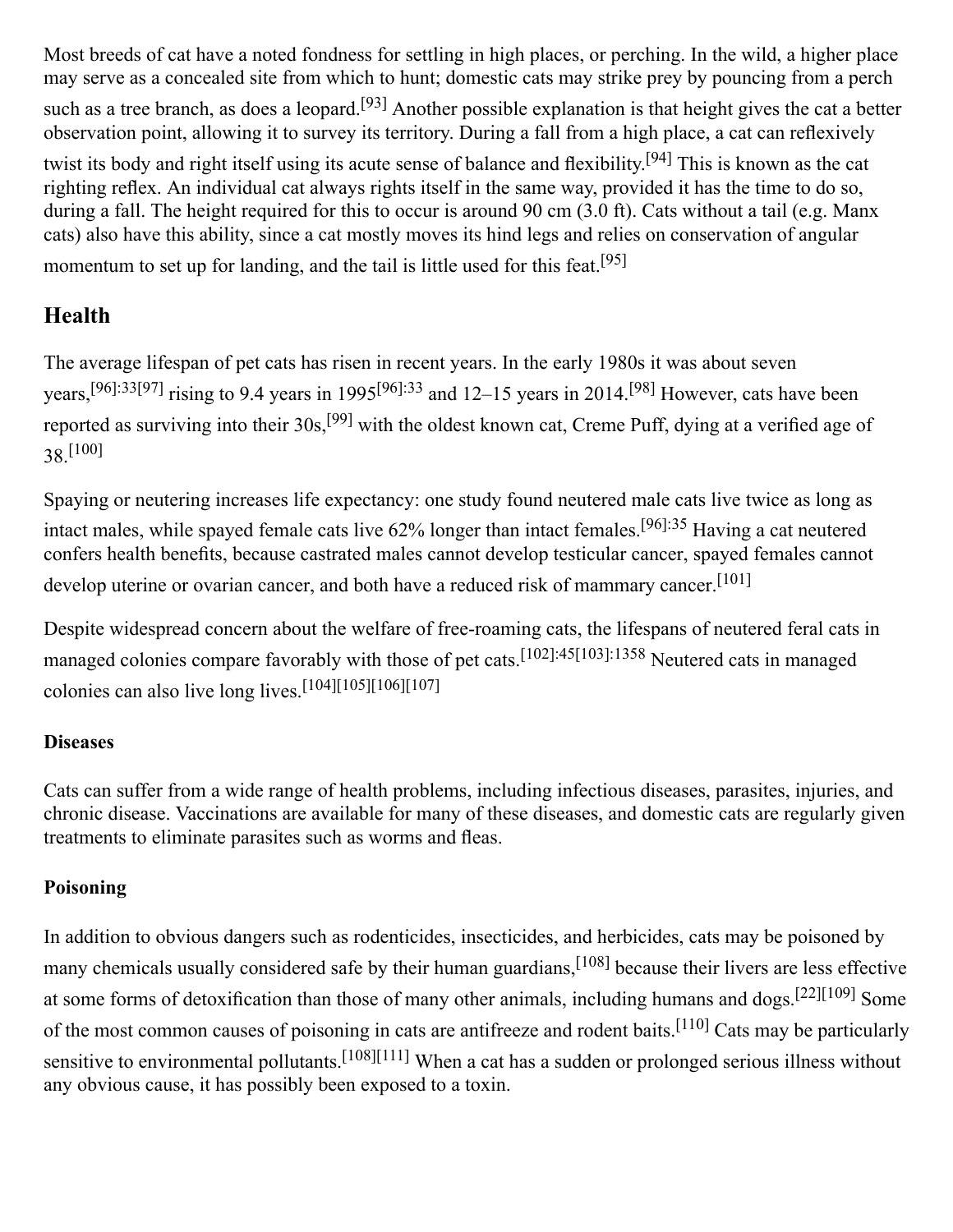Many human medicines should never be given to cats. For example, the painkiller [paracetamol](https://en.wikipedia.org/wiki/Paracetamol) (or acetaminophen, sold as [Tylenol](https://en.wikipedia.org/wiki/Tylenol_(brand)) and [Panadol](https://en.wikipedia.org/wiki/Panadol_(brand))) is extremely toxic to cats: even very small doses need immediate treatment and can be fatal.<sup>[\[112\]](#page-25-5)[\[113\]](#page-25-6)</sup> Even [aspirin,](https://en.wikipedia.org/wiki/Aspirin) which is sometimes used to treat [arthritis](https://en.wikipedia.org/wiki/Arthritis) in cats, is much more toxic to them than to humans<sup>[\[113\]](#page-25-6)</sup> and must be administered cautiously.<sup>[\[108\]](#page-25-1)</sup> Similarly, application of [minoxidil](https://en.wikipedia.org/wiki/Minoxidil) (Rogaine) to the skin of cats, either accidentally or by well-meaning guardians attempting to counter loss of fur, has sometimes been fatal.<sup>[\[114\]](#page-25-7)</sup> [Essential oils](https://en.wikipedia.org/wiki/Essential_oil) can be toxic to cats and cases have been reported of serious illnesses caused by [tea tree oil](https://en.wikipedia.org/wiki/Tea_tree_oil), including flea treatments and shampoos containing it.[\[115\]](#page-25-8)

Other common household substances that should be used with caution around cats include [mothballs](https://en.wikipedia.org/wiki/Mothball) and other [naphthalene](https://en.wikipedia.org/wiki/Naphthalene) products.[\[108\]](#page-25-1) [Phenol](https://en.wikipedia.org/wiki/Phenol)-based products (e.g. [Pine-Sol](https://en.wikipedia.org/wiki/Pine-Sol), [Dettol/](https://en.wikipedia.org/wiki/Dettol)Lysol or [hexachlorophene\)](https://en.wikipedia.org/wiki/Hexachlorophene)[\[108\]](#page-25-1) are often used for cleaning and disinfecting near cats' feeding areas or [litter boxes](https://en.wikipedia.org/wiki/Litter_box), but these can sometimes be fatal.<sup>[\[116\]](#page-25-9)</sup> [Ethylene glycol,](https://en.wikipedia.org/wiki/Ethylene_glycol) often used as an automotive [antifreeze](https://en.wikipedia.org/wiki/Antifreeze), is particularly appealing to cats, and as little as a teaspoonful can be fatal.<sup>[\[117\]](#page-25-10)</sup> Some human foods are toxic to cats; for example chocolate can cause [theobromine poisoning](https://en.wikipedia.org/wiki/Theobromine_poisoning), although (unlike dogs) few cats will eat chocolate.<sup>[\[118\]](#page-25-11)</sup> Large amounts of onions or garlic are also poisonous to cats.[\[108\]](#page-25-1) Many [houseplants](https://en.wikipedia.org/wiki/Houseplant) are also dangerous,[\[119\]](#page-25-12) such as *[Philodendron](https://en.wikipedia.org/wiki/Philodendron)* species and the leaves of the Easter lily (*[Lilium longiflorum](https://en.wikipedia.org/wiki/Lilium_longiflorum)*), which can cause permanent and lifethreatening kidney damage.[\[120\]](#page-25-13)

### <span id="page-9-0"></span>**Genetics**

The domesticated cat and its closest wild ancestor are both [diploid](https://en.wikipedia.org/wiki/Diploid) organisms that possess 38 [chromosomes](https://en.wikipedia.org/wiki/Chromosome)[\[121\]](#page-25-14) and roughly 20,000 genes.[\[122\]](#page-25-15) About 250 heritable [genetic disorders](https://en.wikipedia.org/wiki/Genetic_disorder) have been identified in cats, many similar to human [inborn errors](https://en.wikipedia.org/wiki/Inborn_error_of_metabolism).<sup>[\[123\]](#page-25-16)</sup> The high level of similarity among the [metabolism](https://en.wikipedia.org/wiki/Metabolism) of mammals allows many of these feline diseases to be diagnosed using [genetic tests](https://en.wikipedia.org/wiki/Genetic_testing) that were originally developed for use in humans, as well as the use of cats as [animal models](https://en.wikipedia.org/wiki/Animal_model) in the study of the human diseases.[\[124\]](#page-25-17)[\[125\]](#page-25-18)

## <span id="page-9-1"></span>**Behavior**

Outdoor cats are active both day and night, although they tend to be slightly more active at night.[\[126\]](#page-25-19)[\[127\]](#page-25-20) [The timing of cats' activity is quite flexible and varied, which means house cats may be more active in the](https://en.wikipedia.org/wiki/Crepuscular)

morning and evening, as a response to greater human activity at these times.<sup>[\[128\]](#page-25-21)</sup> Although they spend the majority of their time in the vicinity of their home, housecats can range many hundreds of meters from this central point, and are known to establish [territories](https://en.wikipedia.org/wiki/Territory_(animal)) that vary considerably in size, in one study ranging from

```
7 to 28 hectares (17–69 acres).[127]
```
Cats conserve energy by sleeping more than most animals, especially as they grow older. The daily duration of sleep varies, usually between 12 and 16 hours, with 13 and 14 being the average. Some cats can sleep as much as 20 hours. The term ["cat nap"](https://en.wiktionary.org/wiki/cat_nap) for a short rest refers to the cat's tendency to fall asleep (lightly) for a brief period. While asleep, cats experience short periods of [rapid eye movement sleep](https://en.wikipedia.org/wiki/Rapid_eye_movement_sleep) often accompanied by muscle twitches, which suggests they are [dreaming](https://en.wikipedia.org/wiki/Dream).[\[129\]](#page-25-22)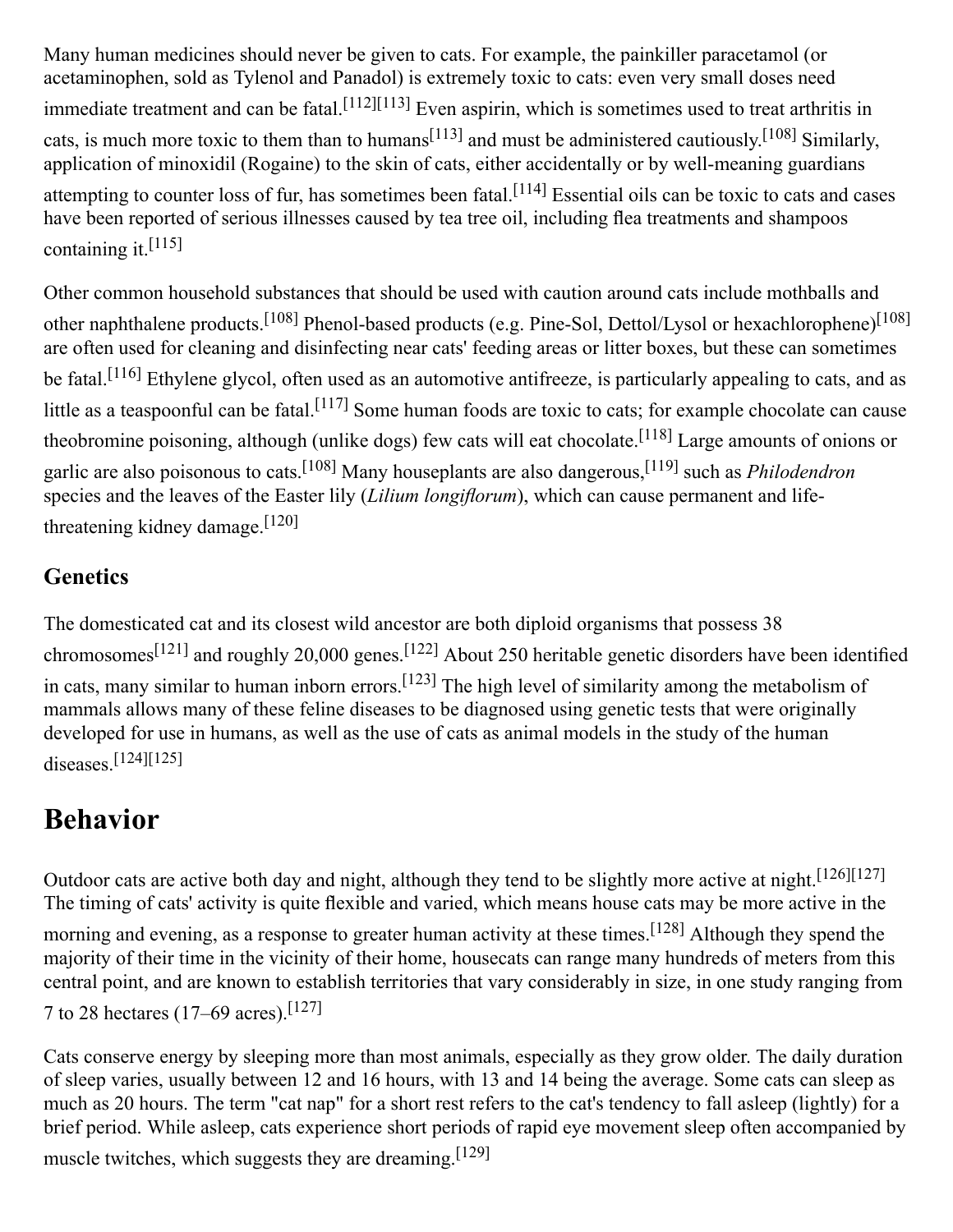### <span id="page-10-0"></span>**Sociability**

Although wildcats are solitary, the social behavior of domestic cats is much more variable and ranges from widely dispersed individuals to [feral cat colonies](https://en.wikipedia.org/wiki/Feral_cat_colony) that form around a food source, based on groups of co-operating females.[\[130\]](#page-25-23)[\[131\]](#page-26-0) Within such groups, one cat is usually dominant over the others.[\[23\]](#page-21-17) Each cat in a colony holds a distinct territory, with sexually active males having the largest territories, which are about 10 times larger than those of female cats and may overlap with several females' territories.[\[86\]](#page-24-1) These territories are marked by [urine spraying](https://en.wikipedia.org/wiki/Urine_spraying), by rubbing objects at head height with

secretions from facial glands, and by defecation.<sup>[\[86\]](#page-24-1)</sup> Between these



[Social grooming](https://en.wikipedia.org/wiki/Social_grooming)

territories are neutral areas where cats watch and greet one another without territorial conflicts. Outside these neutral areas, territory holders usually chase away stranger cats, at first by staring, hissing, and [growling](https://en.wikipedia.org/wiki/Growling), and if that does not work, by short but noisy and violent attacks. Despite some cats cohabiting in

colonies, they do not have a social survival strategy, or a [pack mentality,](https://en.wikipedia.org/wiki/Herd_behavior) and always hunt alone.<sup>[\[132\]](#page-26-1)</sup>

However, some pet cats are poorly socialized. In particular, older cats may show aggressiveness towards newly arrived kittens, which may include biting and scratching; this type of behavior is known as feline asocial aggression.[\[133\]](#page-26-2)

Though cats and dogs are [believed to be natural enemies](https://en.wikipedia.org/wiki/Dog%E2%80%93cat_relationship), they can live together if correctly socialized.<sup>[\[134\]](#page-26-3)</sup>

Life in proximity to humans and other domestic animals has led to a symbiotic social adaptation in cats, and cats may express great affection toward humans or other animals. [Ethologically](https://en.wikipedia.org/wiki/Ethology), the human keeper of a cat may function as a sort of surrogate for the cat's mother,[\[135\]](#page-26-4) and adult housecats live their lives in a kind of extended

kittenhood,<sup>[\[136\]](#page-26-5)</sup> a form of behavioral [neoteny.](https://en.wikipedia.org/wiki/Neoteny) The high-pitched sounds housecats make to solicit food may mimic the cries of a hungry human infant, making them particularly hard for humans to ignore.[\[137\]](#page-26-6)



Cat with an [Alaskan Malamute](https://en.wikipedia.org/wiki/Alaskan_Malamute) dog

### <span id="page-10-1"></span>**Communication**

Domestic cats use many [vocalizations](https://en.wikipedia.org/wiki/Animal_communication) for communication, including [purring](https://en.wikipedia.org/wiki/Purr), [trilling](https://en.wikipedia.org/wiki/Trill_consonant), hissing, [growling](https://en.wikipedia.org/wiki/Growling)/[snarling,](https://en.wikipedia.org/wiki/Snarl) [grunting,](https://en.wikipedia.org/wiki/Guttural) and several different forms of [meowing](https://en.wikipedia.org/wiki/Meow).[\[7\]](#page-21-1) By contrast, feral cats are generally silent.<sup>[\[138\]](#page-26-7):208</sup> Their types of [body language,](https://en.wikipedia.org/wiki/Cat_body_language) including position of ears and tail, relaxation of the whole body, and kneading of the paws, are all indicators of mood. The tail and ears are particularly important social signal mechanisms in cats;<sup>[\[139\]](#page-26-8)[\[140\]](#page-26-9)</sup> for example, a raised tail acts as a friendly greeting, and flattened ears indicates hostility. Tail-raising also indicates the cat's position in the group's [social hierarchy](https://en.wikipedia.org/wiki/Social_hierarchy), with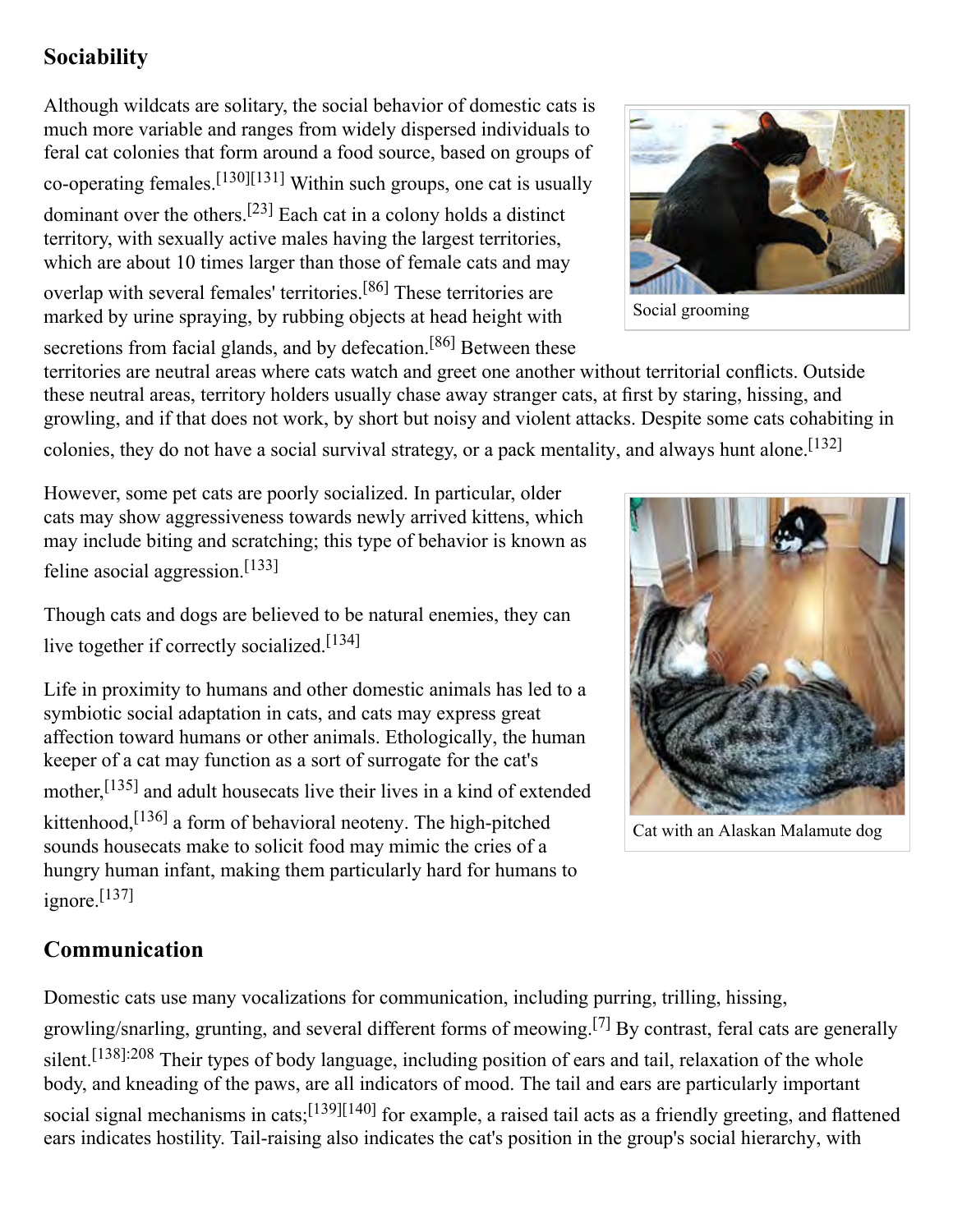dominant individuals raising their tails less often than subordinate animals.<sup>[\[140\]](#page-26-9)</sup> Nose-to-nose touching is also a common greeting and may be followed by [social grooming](https://en.wikipedia.org/wiki/Social_grooming), which is solicited by one of the cats raising and tilting its head.[\[131\]](#page-26-0)

Purring may have developed as an evolutionary advantage as a signalling mechanism of reassurance between mother cats and [nursing](https://en.wikipedia.org/wiki/Breastfeeding) kittens. Post-nursing cats often purr as a sign of contentment: when being petted, becoming relaxed,<sup>[\[141\]](#page-26-10)[\[142\]](#page-26-11)</sup> or eating. The mechanism by which cats purr is elusive. The cat has no unique anatomical feature that is clearly responsible for the sound.<sup>[\[143\]](#page-26-12)</sup> It was, until recent times, believed that only the cats of the *[Felis](https://en.wikipedia.org/wiki/Felis)* [genus](https://en.wikipedia.org/wiki/Genus) could purr. However, felids of the *[Panthera](https://en.wikipedia.org/wiki/Panthera)* genus [\(tiger](https://en.wikipedia.org/wiki/Tiger), [lion](https://en.wikipedia.org/wiki/Lion), [jaguar](https://en.wikipedia.org/wiki/Jaguar), and [leopard](https://en.wikipedia.org/wiki/Leopard)) also produce sounds similar to purring, but only when exhaling.<sup>[\[144\]](#page-26-13)</sup>

### <span id="page-11-0"></span>**Grooming**

Cats are known for spending considerable amounts of time licking their coat to keep it clean.<sup>[\[145\]](#page-26-14)</sup> The cat's [tongue](https://en.wikipedia.org/wiki/Tongue) has backwards-facing spines about  $500 \mu m$  long, which are called [papillae](https://en.wikipedia.org/wiki/Filiform_papilla). These contain [keratin](https://en.wikipedia.org/wiki/Keratin) which makes them rigid<sup>[\[146\]](#page-26-15)</sup> so the papillae act like a hairbrush. Some cats, particularly longhaired cats, occasionally regurgitate [hairballs](https://en.wikipedia.org/wiki/Hairball) of fur that have collected in their stomachs from grooming. These clumps of fur are usually sausage-shaped and about 2–3 cm (0.8–1.2 in) long. Hairballs can be prevented with remedies that ease elimination of the hair through the [gut,](https://en.wikipedia.org/wiki/Gut_(anatomy)) as well as regular grooming of the coat with a comb or stiff brush.[\[145\]](#page-26-14) Some cats can develop a compulsive behavior known as [psychogenic alopecia](https://en.wikipedia.org/wiki/Psychogenic_alopecia), or excessive grooming.<sup>[\[147\]](#page-26-16)</sup>



The hooked [papillae](https://en.wikipedia.org/wiki/Lingual_papilla) on a cat's tongue act like a [hairbrush](https://en.wikipedia.org/wiki/Hairbrush) to help clean and detangle fur.

## <span id="page-11-1"></span>**Fighting**

Among domestic cats, males are more likely to fight than females.<sup>[\[148\]](#page-26-17)</sup> Among feral cats, the most common reason for [cat fighting](https://en.wikipedia.org/wiki/Catfight_(animal_behavior)) is competition between two males to mate with a female. In such cases, most fights are won by the heavier male.<sup>[\[149\]](#page-26-18)</sup> Another common reason for fighting in domestic cats is the difficulty of establishing territories within a small home.<sup>[\[148\]](#page-26-17)</sup> Female cats also fight over territory or to defend their kittens. Neutering will decrease or eliminate this behavior in many cases, suggesting that the behavior is linked to [sex hormones.](https://en.wikipedia.org/wiki/Sex_hormone)<sup>[\[150\]](#page-26-19)</sup>

When cats become aggressive, they try to make themselves appear larger and more threatening by raising their fur, arching their backs, turning sideways and hissing or spitting.[\[139\]](#page-26-8) Often, the ears are pointed down and back to avoid damage to the inner ear and potentially listen for any changes behind them while focused forward. They may also vocalize loudly and bare their teeth in an effort to further intimidate their opponent. Fights usually consist of grappling and delivering powerful slaps to the face and body with the forepaws as well as bites. Cats also throw themselves to the ground in a defensive posture to rake their opponent's belly with their powerful hind legs.<sup>[\[151\]](#page-26-20)</sup>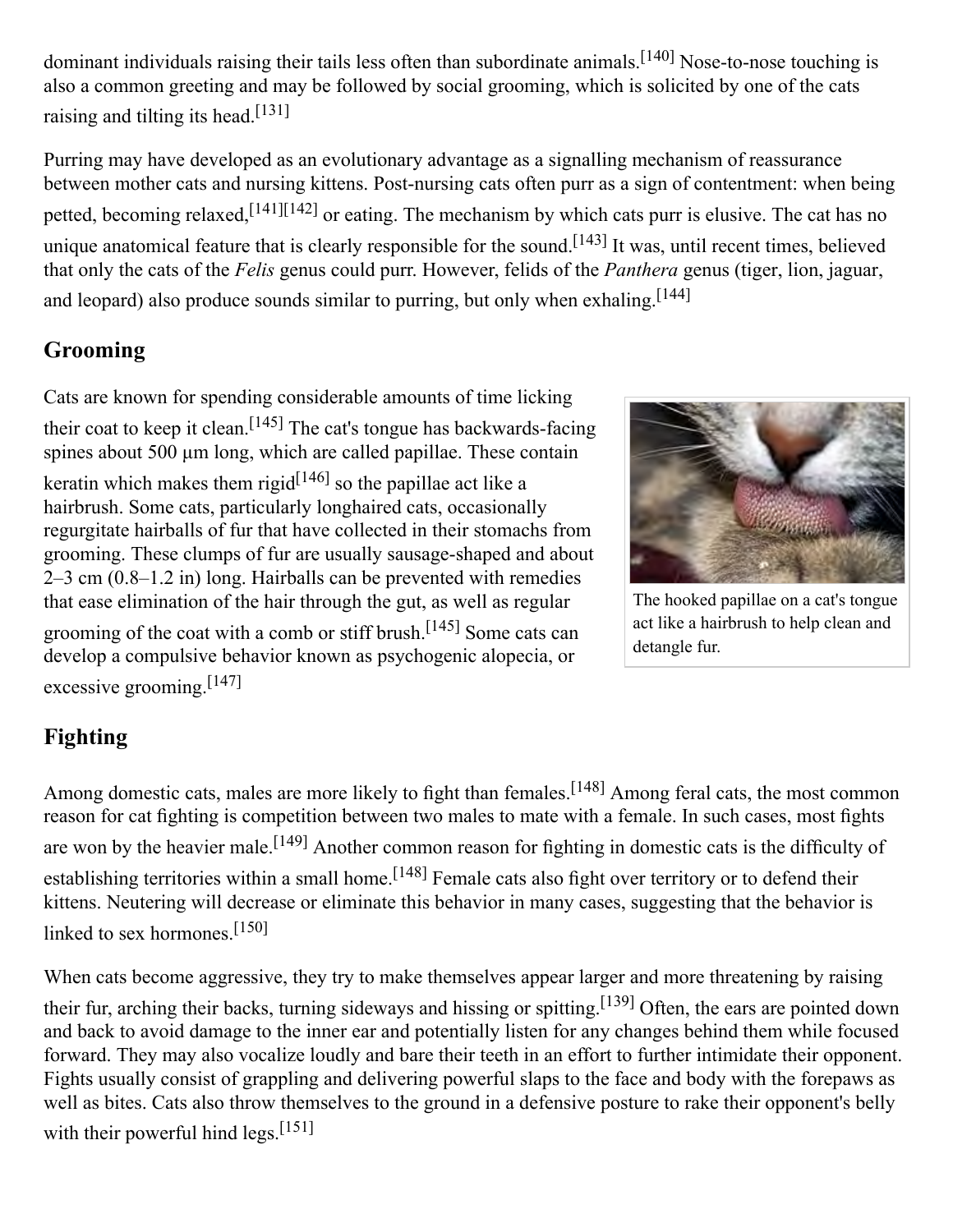Serious damage is rare, as the fights are usually short in duration, with the loser running away with little more than a few scratches to the face and ears. However, fights for mating rights are typically more severe and injuries may include deep puncture wounds and lacerations. Normally, serious injuries from fighting are limited to infections of scratches and bites, though these can occasionally kill cats if untreated. In addition, bites are probably the main route of transmission of [feline immunodeficiency virus.](https://en.wikipedia.org/wiki/Feline_immunodeficiency_virus)[\[152\]](#page-26-21) Sexually active males are usually involved in many fights during their lives, and often have decidedly battered faces with obvious scars and cuts to their ears and nose  $[153]$ 



Indicating aggression

#### <span id="page-12-0"></span>**Hunting and feeding**

Cats hunt small prey, primarily birds and rodents,[\[154\]](#page-26-23) and are often used as a form of pest control.[\[155\]](#page-26-24)[\[156\]](#page-26-25) Domestic cats are a major predator of wildlife in the United States, killing an estimated 1.4–3.7 billion birds and 6.9–20.7 billion mammals annually.[\[157\]](#page-27-0)[\[158\]](#page-27-1) The bulk of predation in the United States is done by 80 million feral and stray cats. Effective measures to reduce this population are elusive, meeting opposition from cat enthusiasts.[\[157\]](#page-27-0)[\[158\]](#page-27-1) In the case of freeranging pets, equipping cats with bells and not letting them out at night will reduce wildlife predation.[\[154\]](#page-26-23)

Free-fed feral cats and house cats tend to consume many small meals in a single day, although the frequency and size of meals varies

between individuals.[\[132\]](#page-26-1) Cats use two hunting strategies, either

stalking prey actively, or waiting in ambush until an animal comes close enough to be captured. Although it is not certain, the strategy used may depend on the prey species in the area, with cats waiting in ambush outside burrows, but tending to actively stalk birds.[\[159\]](#page-27-2):153

Perhaps the best known element of cats' hunting behavior, which is commonly misunderstood and often appalls cat owners because it looks like torture, is that cats often appear to "play" with prey by releasing it after capture. This behavior is due to an instinctive imperative to ensure that the prey is weak enough to be killed without endangering the cat.<sup>[\[160\]](#page-27-3)</sup> This behavior is referred to in the [idiom](https://en.wikipedia.org/wiki/Idiom) "cat-and-mouse game" or simply ["cat and mouse"](https://en.wikipedia.org/wiki/Cat_and_mouse).

Another poorly understood element of cat hunting behavior is the presentation of prey to human guardians. [Ethologist](https://en.wikipedia.org/wiki/Ethology) Paul Leyhausen proposed that cats adopt humans into their social group and share excess kill with others in the group according to the [dominance hierarchy,](https://en.wikipedia.org/wiki/Dominance_hierarchy) in which humans are reacted to as if they are at, or near, the top.[\[161\]](#page-27-4) Anthropologist and zoologist [Desmond Morris](https://en.wikipedia.org/wiki/Desmond_Morris), in his 1986 book *Catwatching*, suggests, when cats bring home mice or birds, they are attempting to teach their human to hunt, or trying to



A cat that is playing with a caught mouse. Cats play with their prey to weaken or exhaust them before making a kill.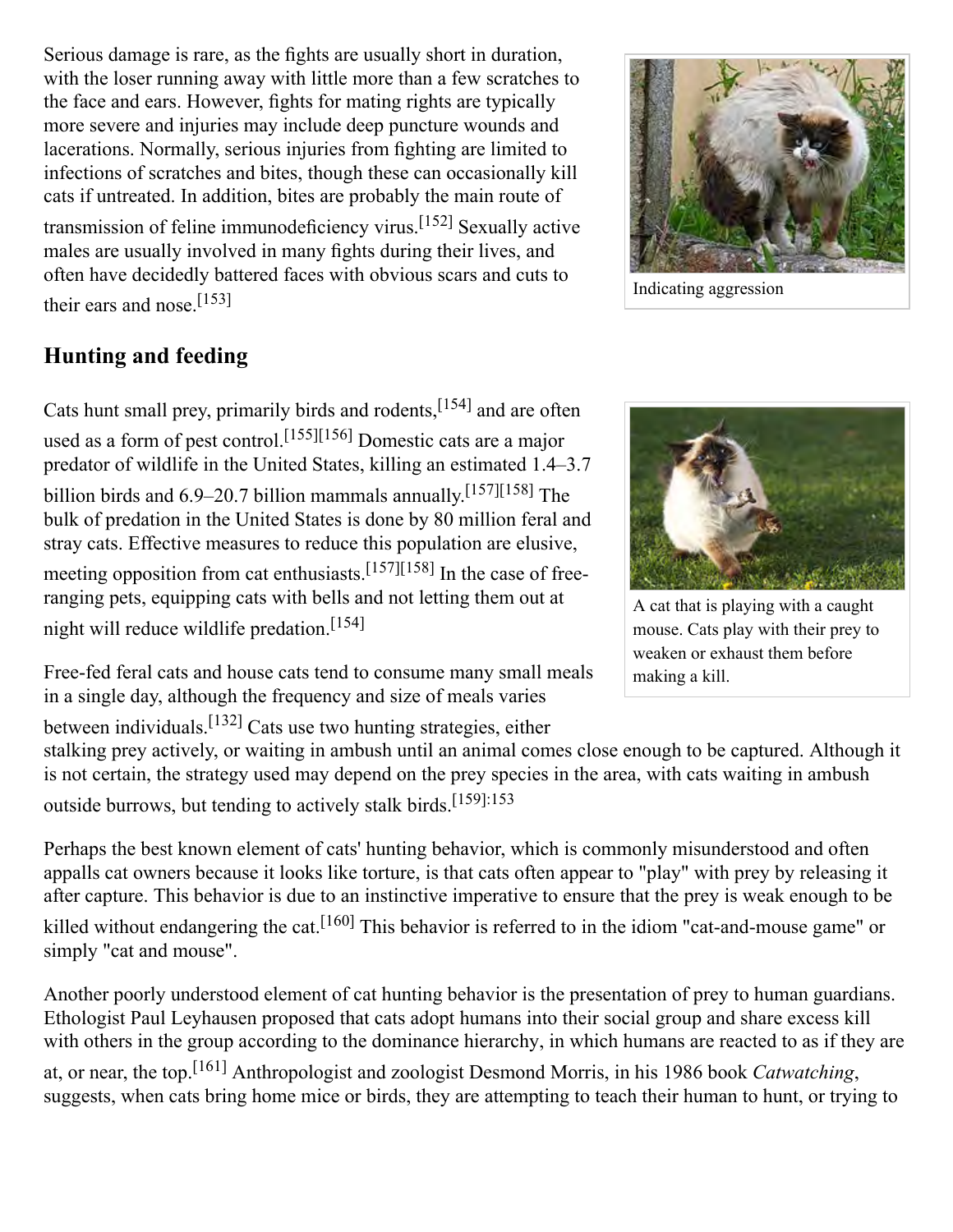help their human as if feeding "an elderly cat, or an inept kitten".<sup>[\[162\]](#page-27-5)[\[163\]](#page-27-6)</sup> Morris's hypothesis is inconsistent with the fact that male cats also bring home prey, despite males having no involvement with raising kittens<sup>[\[159\]](#page-27-2):153</sup>

Domestic cats select food based on its temperature, smell and texture; they dislike chilled foods and respond most strongly to moist foods rich in amino acids, which are similar to meat.[\[72\]](#page-23-13)[\[132\]](#page-26-1) Cats may reject novel flavors (a response termed [neophobia](https://en.wikipedia.org/wiki/Neophobia)) and learn quickly to [avoid foods that have tasted unpleasant](https://en.wikipedia.org/wiki/Taste_aversion) in the past.[\[132\]](#page-26-1) They may also avoid sugary foods and milk. Most adult cats are [lactose intolerant](https://en.wikipedia.org/wiki/Lactose_intolerant); the sugars in milk are not easily digested and may cause soft stools or [diarrhea](https://en.wikipedia.org/wiki/Diarrhea).<sup>[\[132\]](#page-26-1)[\[164\]](#page-27-7)</sup> They can also develop odd eating habits. Some cats like to eat or chew on other things, most commonly wool, but also plastic, cables, paper, string, aluminum foil, or even coal. This condition, [pica](https://en.wikipedia.org/wiki/Pica_(disorder)), can threaten their health, depending on the amount and toxicity of the items eaten.<sup>[\[165\]](#page-27-8)[\[166\]](#page-27-9)</sup>

Though cats usually prey on animals less than half their size, a feral cat in Australia has been photographed killing an adult [pademelon](https://en.wikipedia.org/wiki/Pademelon) weighing around the cat's size at 4 kg  $(8.8 \text{ lb})$ .<sup>[\[167\]](#page-27-10)</sup>

Since cats cannot fully close their lips around something to create suction, they use a lapping method with the tongue to draw liquid upwards into their mouths. Lapping at a rate of four times a second, the cat touches the smooth tip of its tongue to the surface of the water, and quickly retracts it, drawing water upwards $[168]$ 

#### <span id="page-13-0"></span>**Play**

Domestic cats, especially young kittens, are known for their love of play. This behavior mimics hunting and is important in helping kittens learn to [stalk, capture, and kill](https://en.wikipedia.org/wiki/Predation) prey.<sup>[\[169\]](#page-27-12)</sup> Cats also engage in play fighting, with each other and with humans. This behavior may be a way for cats to practice the skills needed for real combat, and might also reduce any fear they associate with launching attacks on other animals.[\[170\]](#page-27-13)

Owing to the close similarity between play and hunting, cats prefer to play with objects that resemble prey, such as small furry toys that



move rapidly, but rapidly lose interest (they become [habituated\)](https://en.wikipedia.org/wiki/Habituation) in a toy they have played with before.<sup>[\[171\]](#page-27-14)</sup> Cats also tend to play with toys more when they are hungry.[\[172\]](#page-27-15) String is often used as a toy, but if it is eaten, it can become caught at the base of the cat's tongue and then move into the [intestines,](https://en.wikipedia.org/wiki/Intestine) a medical emergency which can cause serious illness, even death.<sup>[\[173\]](#page-27-16)</sup> Owing to the risks posed by cats eating string, it is sometimes replaced with a [laser pointer](https://en.wikipedia.org/wiki/Laser_pointer)'s dot, which cats may chase.<sup>[\[174\]](#page-27-17)</sup> There are several important issues related to using a laser with a cat; first most, lasers can cause blindness in cats, even lasers which are sold as "eye safe"<sup>[\[175\]](#page-27-18)</sup> can actually be of much higher power of that proclaimed and can cause damages to the eyes.[\[176\]](#page-27-19) In addition, the cat thinks of the laser point as prey, but gets frustrated as he is unable to catch  $it$  [\[177\]](#page-27-20)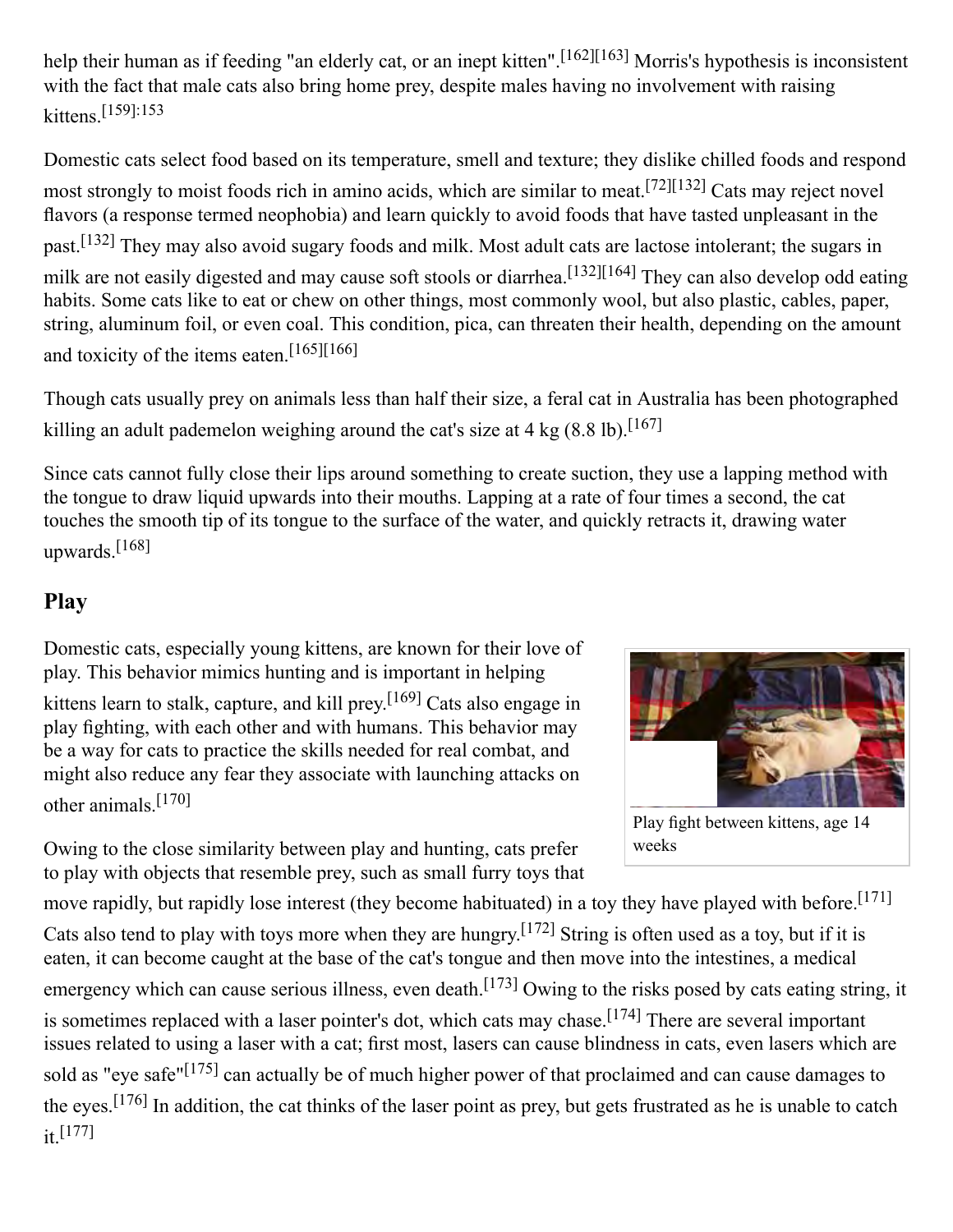### <span id="page-14-0"></span>**Reproduction**

Female cats are seasonally [polyestrous](https://en.wikipedia.org/wiki/Polyestrous), which means they may have many periods of [heat](https://en.wikipedia.org/wiki/Estrus) over the course of a year, the season beginning in spring and ending in late autumn. Heat periods occur about every

two weeks and last about 4 to 7 days.<sup>[\[178\]](#page-27-21)</sup> Multiple males will be attracted to a female in heat. The males will fight over her, and the victor wins the right to mate. At first, the female rejects the male, but eventually the female allows the male to mate. The female utters a loud yowl as the male pulls out of her because a male cat's penis has a band of about 120–150 backwards-pointing [penile spines](https://en.wikipedia.org/wiki/Penile_spines), which are about 1 mm long; upon withdrawal of the penis, the spines rake the walls of the female's [vagina](https://en.wikipedia.org/wiki/Vagina), which is a trigger for [ovulation](https://en.wikipedia.org/wiki/Ovulation). This act also occurs to clear the vagina of other sperm in the context of a second (or more) mating, thus giving the later males a larger chance of conception.[\[179\]](#page-27-22)



When cats mate, the tomcat (male) bites the scruff of the female's neck as she assumes a position conducive to [mating](https://en.wikipedia.org/wiki/Mating) known as [lordosis behavior.](https://en.wikipedia.org/wiki/Lordosis_behavior)

After mating, the female washes her [vulva](https://en.wikipedia.org/wiki/Vulva) thoroughly. If a male attempts to mate with her at this point, the female will attack him. After about 20 to 30 minutes, once the female is finished grooming, the cycle will repeat.[\[178\]](#page-27-21)

Because ovulation is not always triggered by a single mating, females may not be impregnated by the first male with which they mate.<sup>[\[180\]](#page-27-23)</sup> Furthermore, cats are [superfecund;](https://en.wikipedia.org/wiki/Superfecundation) that is, a female may mate with more than one male when she is in heat, with the result that different kittens in a litter may have different fathers<sup>[\[178\]](#page-27-21)</sup>



A newborn [kitten](https://en.wikipedia.org/wiki/Kitten)

At 124 hours after conception, the morula forms. At 148 hours, early blastocysts form. At 10–12 days, implantation occurs.[\[181\]](#page-27-24)[\[182\]](#page-27-25)

The [gestation](https://en.wikipedia.org/wiki/Gestation) period for cats is between 64 and 67 days, with an average of 66 days.<sup>[\[183\]](#page-27-26)</sup> The size of a [litter](https://en.wikipedia.org/wiki/Litter_(animal)) usually is three to five kittens, with the first litter usually smaller than subsequent litters. Kittens are weaned between six and seven weeks old, and cats normally reach sexual maturity at 5–10 months (females) and to 5–7 months (males), although this can vary depending on breed.<sup>[\[178\]](#page-27-21)</sup> Females can have two to three litters per year, so may produce up to 150 kittens in their breeding span of around ten years.[\[178\]](#page-27-21)

Cats are ready to go to new homes at about 12 weeks of age,<sup>[\[184\]](#page-28-0)</sup> when they are ready to leave their mother. They can be surgically [sterilized](https://en.wikipedia.org/wiki/Neutering) (spayed or [castrated\)](https://en.wikipedia.org/wiki/Castration) as early as 7 weeks to limit unwanted reproduction.[\[185\]](#page-28-1) This surgery also prevents undesirable sex-related behavior, such as aggression, territory [marking \(spraying urine\) in males and yowling \(calling\) in females. Traditionally, this surgery was](https://en.wikipedia.org/wiki/Spraying_(animal_behavior)) performed at around six to nine months of age, but it is increasingly being performed prior to [puberty,](https://en.wikipedia.org/wiki/Puberty) at about three to six months.<sup>[\[186\]](#page-28-2)</sup> In the US, about 80% of household cats are neutered.<sup>[\[187\]](#page-28-3)</sup>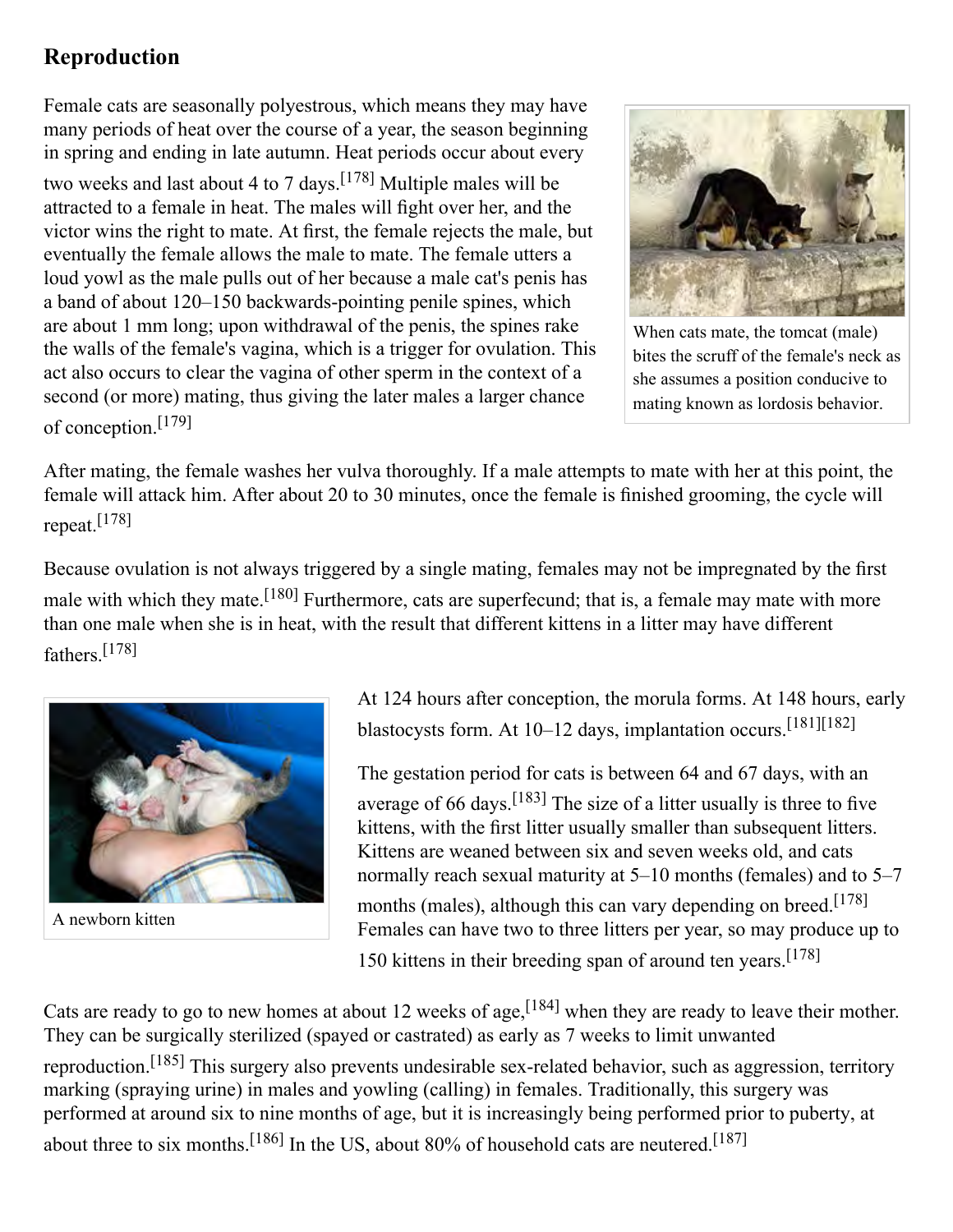# <span id="page-15-0"></span>**Ecology**

## <span id="page-15-1"></span>**Habitats**

Cats are a [cosmopolitan species](https://en.wikipedia.org/wiki/Cosmopolitan_species) and are found across much of the world.<sup>[\[29\]](#page-21-23)</sup> Geneticist Stephen James O'Brien, of the National Cancer [Institute in Frederick, Maryland, remarked on how successful cats](https://en.wikipedia.org/wiki/National_Cancer_Institute) have been in evolutionary terms: "Cats are one of evolution's most charismatic creatures. They can live on the highest mountains and in

the hottest deserts."[\[188\]](#page-28-4) They are extremely adaptable and are now present on all continents except [Antarctica](https://en.wikipedia.org/wiki/Antarctica), and on 118 of the 131 main groups of islands—even on isolated islands such as the [Kerguelen Islands.](https://en.wikipedia.org/wiki/Kerguelen_Islands)[\[189\]](#page-28-5)[\[190\]](#page-28-6)

Feral cats can live in forests, grasslands, tundra, coastal areas, agricultural land, scrublands, urban areas, and wetlands.[\[191\]](#page-28-7) Their habitats even include small oceanic islands with no human inhabitants.[\[192\]](#page-28-8) Further, the close relatives of domestic cats, the [African wildcat](https://en.wikipedia.org/wiki/African_wildcat) (*Felis silvestris lybica*) and the Arabian [sand cat](https://en.wikipedia.org/wiki/Sand_cat) (*Felis margarita*) both inhabit desert environments,[\[4\]](#page-20-3) and domestic cats still show similar adaptations and behaviors.[\[22\]](#page-21-16) The cat's ability to thrive in almost any terrestrial habitat has led to its designation as one of the world's worst [invasive species.](https://en.wikipedia.org/wiki/Invasive_species)[\[193\]](#page-28-9)



A [black cat](https://en.wikipedia.org/wiki/Black_cat) in snowy weather.



Two pet cats under a car

As domestic cats are little altered from wildcats, they can readily interbreed. This [hybridization](https://en.wikipedia.org/wiki/Hybrid_(biology)) poses a danger to the genetic

distinctiveness of some wildcat populations, particularly in [Scotland](https://en.wikipedia.org/wiki/Scotland) and [Hungary](https://en.wikipedia.org/wiki/Hungary) and possibly also the [Iberian Peninsula.](https://en.wikipedia.org/wiki/Iberian_Peninsula)[\[32\]](#page-22-2)

### <span id="page-15-2"></span>**Feral cats**

Feral cats are domestic cats that were born in or have reverted to a wild state. They are unfamiliar with and wary of humans and roam freely in urban and rural areas.[\[8\]](#page-21-2) The numbers of feral cats is not known, but estimates of the US feral population range from 25 to 60 million.<sup>[\[8\]](#page-21-2)</sup> Feral cats may live alone, but most are found in large [colonies,](https://en.wikipedia.org/wiki/Feral_cat_colony) which occupy a specific territory and are usually associated with a source of food.<sup>[\[194\]](#page-28-10)</sup> Famous feral cat colonies are found in Rome around the [Colosseum](https://en.wikipedia.org/wiki/Colosseum) and [Forum Romanum](https://en.wikipedia.org/wiki/Forum_Romanum), with cats at some of these sites being fed and given medical attention by volunteers.<sup>[\[195\]](#page-28-11)</sup>

Public attitudes towards feral cats vary widely, ranging from seeing them as free-ranging pets, to regarding them as vermin.[\[196\]](#page-28-12) One common approach to reducing the feral cat population is termed 'trap-neuter-return', where the



Feral [farm cat](https://en.wikipedia.org/wiki/Farm_cat)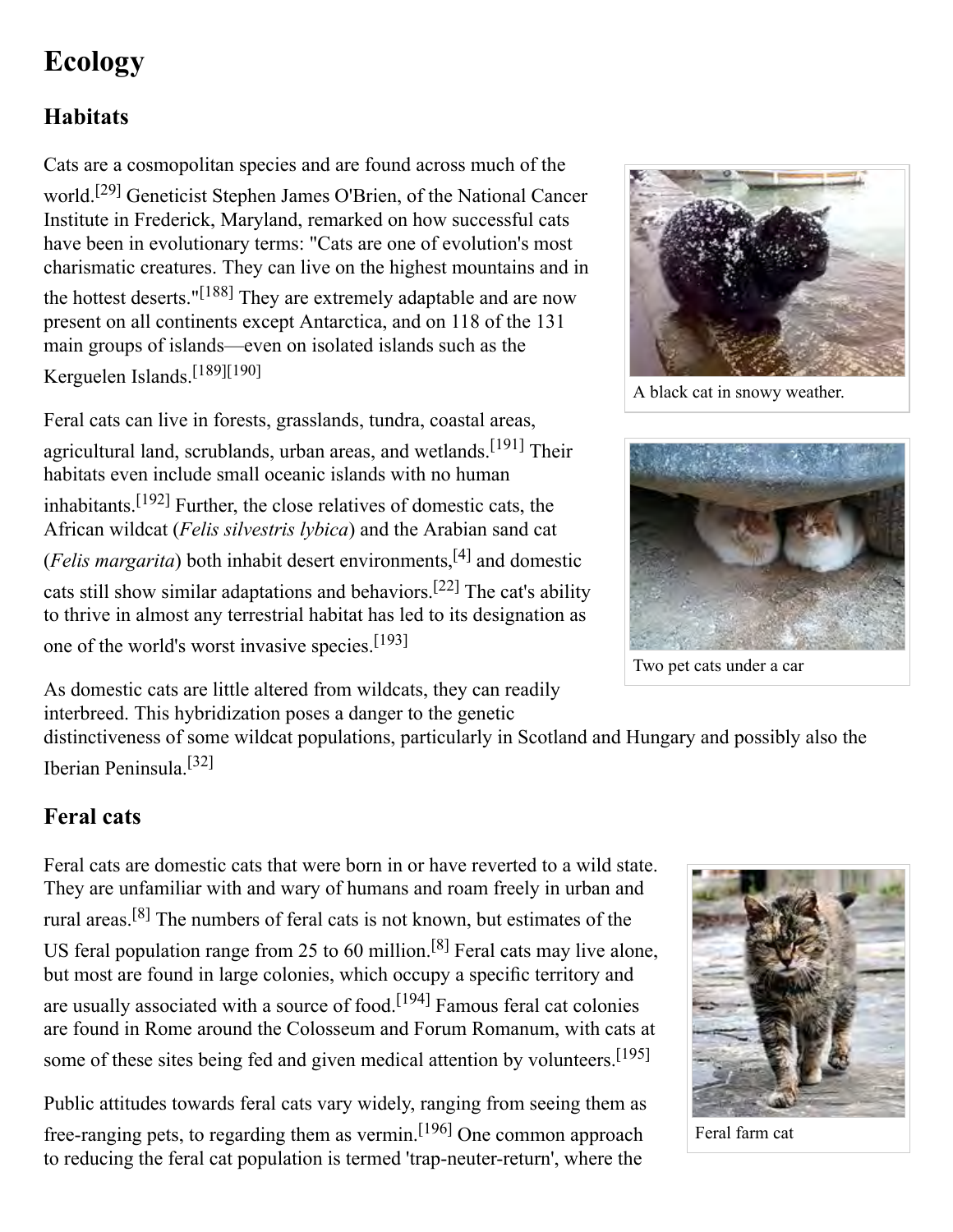cats are trapped, [neutered](https://en.wikipedia.org/wiki/Neutering), [immunized](https://en.wikipedia.org/wiki/Immunization) against rabies and the [feline leukemia virus,](https://en.wikipedia.org/wiki/Feline_leukemia_virus) and then released. Before releasing them back into their feral colonies, the attending veterinarian often nips the tip off one ear to mark it as neutered and inoculated, since these cats may be trapped again. Volunteers continue to feed and give care to these cats throughout their lives. Given this support, their lifespans are increased, and behavior and

nuisance problems caused by competition for food are reduced.<sup>[\[194\]](#page-28-10)</sup>

### <span id="page-16-0"></span>**Impact on prey species**

To date, little scientific data is available to assess the impact of cat predation on prey populations. Even well-fed domestic cats may hunt and kill, mainly catching small mammals, but also birds, amphibians,

reptiles, fish, and invertebrates.[\[154\]](#page-26-23)[\[197\]](#page-28-13) Hunting by domestic cats may be contributing to the decline in the numbers of birds in urban areas, although the importance of this effect remains

Carrying half of a rabbit.

controversial.<sup>[\[198\]](#page-28-14)</sup> In the wild, the introduction of feral cats during human settlement can threaten native species with extinction.<sup>[\[192\]](#page-28-8)</sup> In many cases, controlling or eliminating the populations of non-native

cats can produce a rapid recovery in native animals.[\[199\]](#page-28-15) However, the ecological role of introduced cats can be more complicated. For example, cats can control the numbers of rats, which also prey on

birds' eggs and young, so a cat population can protect an endangered bird species by suppressing [mesopredators](https://en.wikipedia.org/wiki/Mesopredator_release_hypothesis).[\[200\]](#page-28-16)

In isolated landmasses, such as [Australasia,](https://en.wikipedia.org/wiki/Australasia) there are often no other native, medium-sized [quadrupedal](https://en.wikipedia.org/wiki/Quadruped) predators (including other feline species); this tends to exacerbate the impact of feral cats on small native animals.<sup>[\[201\]](#page-28-17)</sup> Native species such as the New Zealand [kakapo](https://en.wikipedia.org/wiki/Kakapo) and the Australian [bettong](https://en.wikipedia.org/wiki/Bettong), for example, tend to be more ecologically vulnerable and behaviorally "naive", when faced with predation by cats.[\[202\]](#page-28-18) Feral cats have had a major impact on these native species and have played a leading role in the endangerment and extinction of many animals.[\[203\]](#page-28-19)

Even in places with ancient and numerous cat populations, such as [Western Europe](https://en.wikipedia.org/wiki/Western_Europe), cats appear to be growing in number and independently of their environments' [carrying capacity](https://en.wikipedia.org/wiki/Carrying_capacity) (such as the numbers of prey available).<sup>[\[204\]](#page-28-20)[\[205\]](#page-28-21)</sup> This may be explained, at least in part, by an abundance of food, from sources including feeding by pet owners and scavenging. For instance, research in [Britain](https://en.wikipedia.org/wiki/Great_Britain) suggests that a high proportion of cats hunt only "recreationally".[\[205\]](#page-28-21) And in [South Sweden](https://en.wikipedia.org/wiki/South_Sweden), where research in 1982 found that the population density of cats was as high as 2,000 per square kilometre  $(5.200/\text{sa mi})$ .<sup>[\[204\]](#page-28-20)</sup>

### <span id="page-16-1"></span>**Impact on birds**

The domestic cat is a significant predator of birds. UK assessments indicate they may be accountable for an estimated 64.8 million bird deaths each year.<sup>[\[154\]](#page-26-23)</sup> Certain species appear more susceptible than others; for example, 30% of [house sparrow](https://en.wikipedia.org/wiki/House_sparrow) mortality is linked to the domestic cat.<sup>[\[206\]](#page-29-0)</sup> In the recovery of ringed robins (*[Erithacus rubecula](https://en.wikipedia.org/wiki/Erithacus_rubecula)*) and dunnocks (*[Prunella modularis](https://en.wikipedia.org/wiki/Prunella_modularis)*), 31% of deaths were a result of cat predation.[\[207\]](#page-29-1)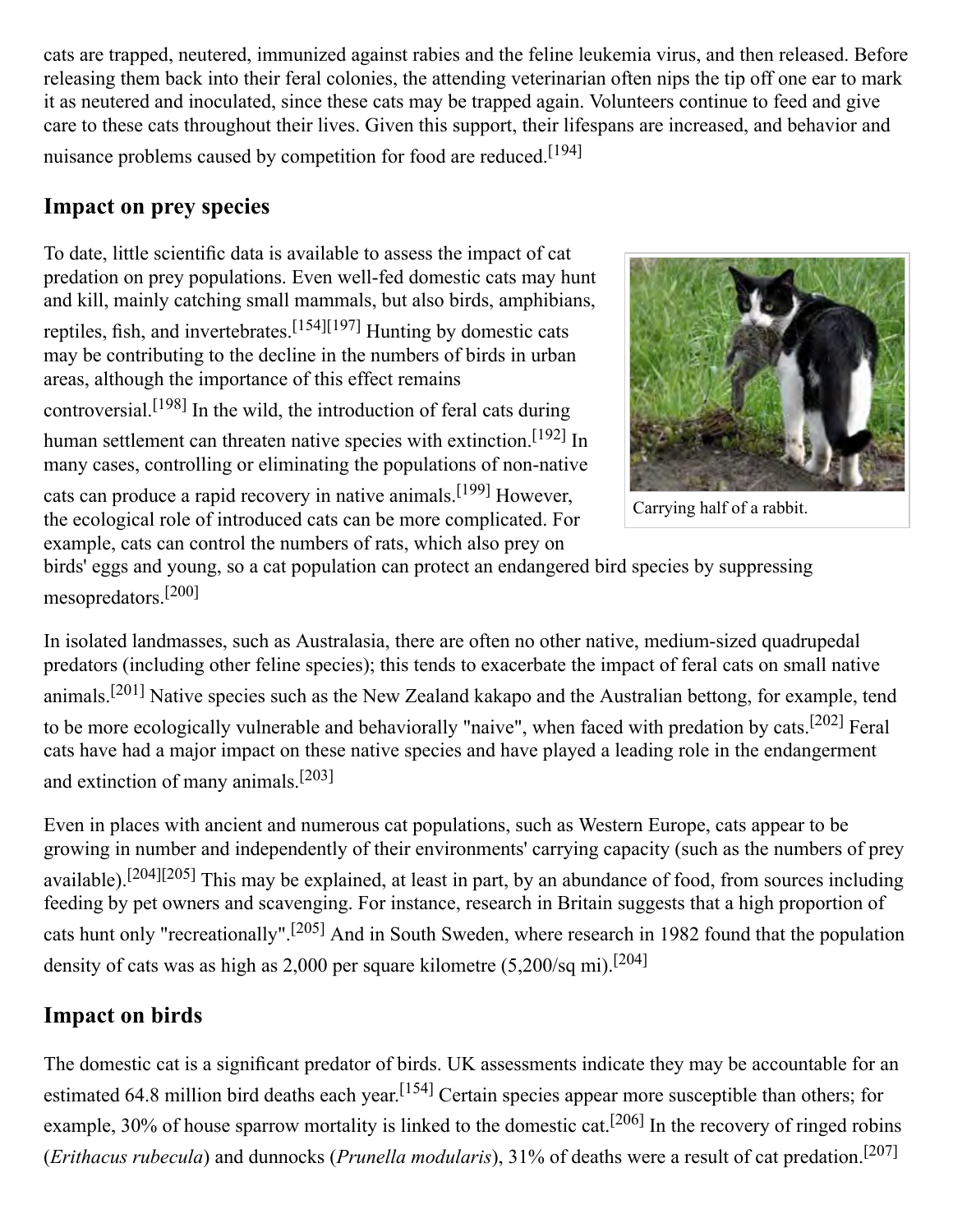The presence of larger carnivores such as [coyotes](https://en.wikipedia.org/wiki/Coyote) which prey on cats and other small predators reduces the effect of predation by cats and other small predators such as [opossums](https://en.wikipedia.org/wiki/Opossum) and [raccoons](https://en.wikipedia.org/wiki/Raccoon) on bird numbers and variety.<sup>[\[208\]](#page-29-2)</sup> The proposal that cat populations will increase when the numbers of these top predators decline is called the [mesopredator release hypothesis](https://en.wikipedia.org/wiki/Mesopredator_release_hypothesis). However, a new study suggests cats are a much greater menace than previously thought and feral cats kill several billion birds each year in the United States.[\[209\]](#page-29-3)



A black cat eating a [house sparrow](https://en.wikipedia.org/wiki/House_sparrow)

On islands, birds can contribute as much as  $60\%$  of a cat's diet.<sup>[\[210\]](#page-29-4)</sup>

In nearly all cases, however, the cat cannot be identified as the sole cause for reducing the numbers of island birds, and in some instances, eradication of cats has caused a ['mesopredator](https://en.wikipedia.org/wiki/Mesopredator) release' effect;[\[211\]](#page-29-5) where the suppression of top carnivores creates an abundance of smaller predators that cause a severe decline in their shared prey. Domestic cats are, however, known to be a contributing factor to the decline of many species, a [factor that has ultimately led, in some cases, to extinction.](https://en.wikipedia.org/wiki/Rallus_modestus) [The South Island piopio](https://en.wikipedia.org/wiki/Turnagra_capensis)[, Chatham Islands](https://en.wikipedia.org/wiki/Rallus_modestus) rail,<sup>[\[207\]](#page-29-1)</sup> the [Auckland Islands merganser](https://en.wikipedia.org/wiki/Mergus_australis),<sup>[\[212\]](#page-29-6)</sup> and the [common diving petrel](https://en.wikipedia.org/wiki/Pelecanoides_urinatrix)<sup>[\[213\]](#page-29-7)</sup> are a few from a long list, with the most extreme case being the flightless [Stephens Island wren,](https://en.wikipedia.org/wiki/Stephens_Island_wren) which was driven to extinction only a few years after its discovery.[\[214\]](#page-29-8)[\[215\]](#page-29-9)

Some of the same factors that have promoted [adaptive radiation](https://en.wikipedia.org/wiki/Adaptive_radiation) of island [avifauna](https://en.wikipedia.org/wiki/Bird) over evolutionary time appear to promote vulnerability to non-native species in modern time. The susceptibility of many island birds is undoubtedly due to evolution in the absence of mainland predators, competitors, diseases, and parasites, in addition to lower reproductive rates and extended incubation periods.[\[216\]](#page-29-10) The loss of flight, or reduced flying ability is also characteristic of many island endemics.<sup>[\[217\]](#page-29-11)</sup> These biological aspects have increased vulnerability to extinction in the presence of [introduced species](https://en.wikipedia.org/wiki/Introduced_species), such as the domestic cat.[\[218\]](#page-29-12) Equally, behavioral traits exhibited by island species, such as "predatory naivety"[\[219\]](#page-29-13) and groundnesting,[\[216\]](#page-29-10) have also contributed to their susceptibility.

## <span id="page-17-0"></span>**Interaction with humans**

Cats are common [pets](https://en.wikipedia.org/wiki/Pet) in Europe and North America, and their worldwide population exceeds 500 million.<sup>[\[11\]](#page-21-5)</sup> Although cat guardianship has commonly been associated with women,<sup>[\[220\]](#page-29-14)</sup> a 2007 Gallup [poll reported that men and women in the United States of America were equally likely to own a cat.](https://en.wikipedia.org/wiki/Gallup_poll)<sup>[\[221\]](#page-29-15)</sup>

As well as being kept as pets, cats are also used in the international [fur](https://en.wikipedia.org/wiki/Fur_trade) [\[222\]](#page-29-16) and [leather](https://en.wikipedia.org/wiki/Leather) industries for making coats, hats, blankets and stuffed toys;  $[223]$  and shoes, gloves and musical instruments respectively[\[224\]](#page-29-18) (about 24 cats are needed to make a cat fur coat).[\[225\]](#page-29-19) This use has now been outlawed in the United States, Australia, and the European Union.[\[226\]](#page-29-20) Cat pelts have been used for superstitious purposes as part of the practise of [witchcraft,](https://en.wikipedia.org/wiki/Witchcraft)<sup>[\[227\]](#page-29-21)</sup> and are still made into blankets in [Switzerland](https://en.wikipedia.org/wiki/Switzerland) as folk remedies believed to help [rheumatism](https://en.wikipedia.org/wiki/Rheumatism).[\[228\]](#page-29-22) [In the Western intellectual tradition, the idea of cats as every](https://en.wikipedia.org/wiki/Traditional_medicine)day objects have served to illustrate problems of [quantum mechanics](https://en.wikipedia.org/wiki/Quantum_mechanics) in the [Schrödinger's cat](https://en.wikipedia.org/wiki/Schr%C3%B6dinger%27s_cat) thought experiment.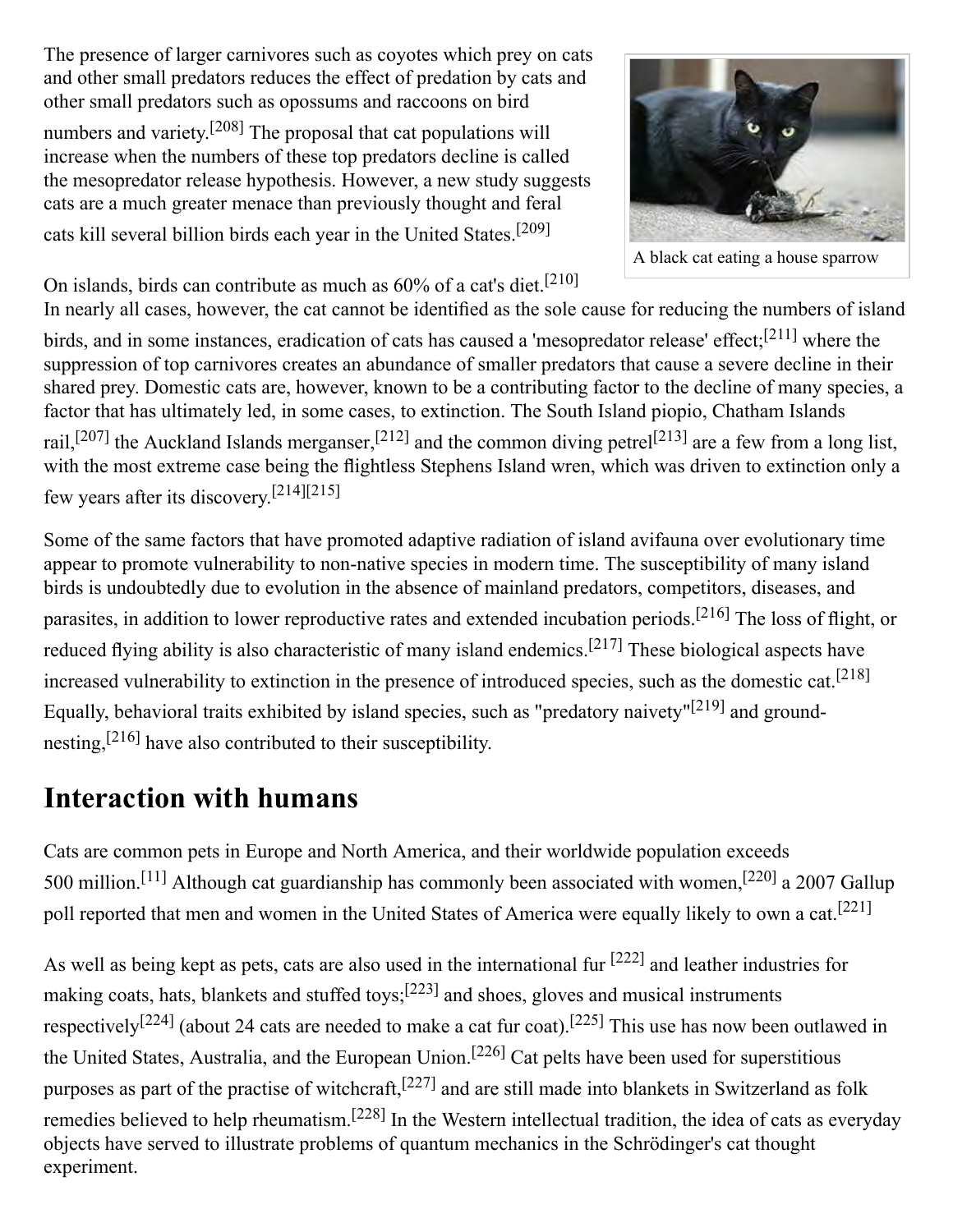A few attempts to build a cat census have been made over the years, both through associations or national and international organizations (such as the [Canadian Federation of Humane Societies](https://en.wikipedia.org/wiki/Canadian_Federation_of_Humane_Societies)'s one<sup>[\[229\]](#page-29-23)</sup>) and over the net,<sup>[\[230\]](#page-29-24)[\[231\]](#page-29-25)</sup> but such a task does not seem simple to achieve. General estimates for the global population of domestic cats range widely from anywhere between 200 million to 600 million.[\[232\]](#page-29-26)[\[233\]](#page-29-27)[\[234\]](#page-30-1)[\[235\]](#page-30-2)[\[236\]](#page-30-3)[\[237\]](#page-30-4)

### <span id="page-18-0"></span>**History and mythology**

Traditionally, historians tended to think [ancient Egypt](https://en.wikipedia.org/wiki/Ancient_Egypt) was the site of cat domestication, owing to the clear depictions of house cats in

Egyptian paintings about  $3,600$  years old.<sup>[\[4\]](#page-20-3)</sup> However, in 2004, a Neolithic grave excavated in [Shillourokambos](https://en.wikipedia.org/wiki/Shillourokambos), Cyprus, contained the skeletons, laid close to one another, of both a human and a cat. The grave is estimated to be 9,500 years old, pushing back the

earliest known feline–human association significantly.[\[13\]](#page-21-7)[\[238\]](#page-30-5)[\[239\]](#page-30-6) The cat specimen is large and closely resembles the African wildcat, rather than present-day domestic cats. This discovery, combined with genetic studies, suggests cats were probably domesticated in the



A 19th century drawing of a tabby cat

Middle East, in the [Fertile Crescent](https://en.wikipedia.org/wiki/Fertile_Crescent) around the time of the [development of agriculture](https://en.wikipedia.org/wiki/History_of_agriculture) and then they were brought to Cyprus and Egypt.[\[240\]](#page-30-7)

Direct evidence for the domestication of cats 5,300 years ago in Quanhucun, China has been published by archaeologists and paleontologists from the [University of Washington](https://en.wikipedia.org/wiki/University_of_Washington) and [Chinese Academy of Sciences](https://en.wikipedia.org/wiki/Chinese_Academy_of_Sciences). The cats are believed to have been attracted to the village by rodents, which in turn were attracted by grain cultivated and stored by humans.[\[241\]](#page-30-8)

In ancient Egypt, cats were [sacred animals](https://en.wikipedia.org/wiki/Animal_worship), with the goddess [Bastet](https://en.wikipedia.org/wiki/Bastet) often depicted in cat form, sometimes taking on the war-like aspect of a lioness.[\[242\]](#page-30-9):220 The [Romans](https://en.wikipedia.org/wiki/Ancient_Rome) are often credited with introducing the domestic cat from Egypt to Europe;[\[242\]](#page-30-9):223 in [Roman Aquitaine](https://en.wikipedia.org/wiki/Gallia_Aquitania), a first- or second-century [engraving](https://en.wikipedia.org/wiki/Engraving) of a young girl holding a cat is one of two earliest depictions of the Roman domesticated cat.<sup>[\[243\]](#page-30-10)</sup> However, cats possibly were already kept in Europe prior to the [Roman Empire,](https://en.wikipedia.org/wiki/Roman_Empire) as they may have been present in Britain in the late [Iron Age](https://en.wikipedia.org/wiki/Iron_Age).[\[34\]](#page-22-4) Domestic cats were spread throughout much of the rest of the world during the Age [of Discovery, as they were carried on sailing ships to control shipboard rodents and as good-luck charms](https://en.wikipedia.org/wiki/Age_of_Discovery) (see [Ship's cat\)](https://en.wikipedia.org/wiki/Ship%27s_cat).[\[242\]](#page-30-9):223

Several ancient religions believed cats are exalted souls, companions or guides for humans, that are allknowing but mute so they cannot influence decisions made by humans. In Japan, the *[maneki neko](https://en.wikipedia.org/wiki/Maneki_neko)* cat is a symbol of good fortune.<sup>[\[244\]](#page-30-11)</sup>

Although no species are sacred in Islam, [cats are revered by Muslims](https://en.wikipedia.org/wiki/Cats_and_Islam). Some Western writers have stated [Muhammad](https://en.wikipedia.org/wiki/Muhammad) had a favorite cat, [Muezza.](https://en.wikipedia.org/wiki/Muezza)<sup>[\[245\]](#page-30-12)</sup> He is reported to have loved cats so much, "he would do without his cloak rather than disturb one that was sleeping on it".<sup>[\[246\]](#page-30-13)</sup> The story has no origin in early Muslim writers, and seems to confuse a story of a later [Sufi](https://en.wikipedia.org/wiki/Sufi) saint, [Ahmed ar-Rifa'i](https://en.wikipedia.org/wiki/Ahmed_ar-Rifa%27i), centuries after Muhammad.[\[247\]](#page-30-14)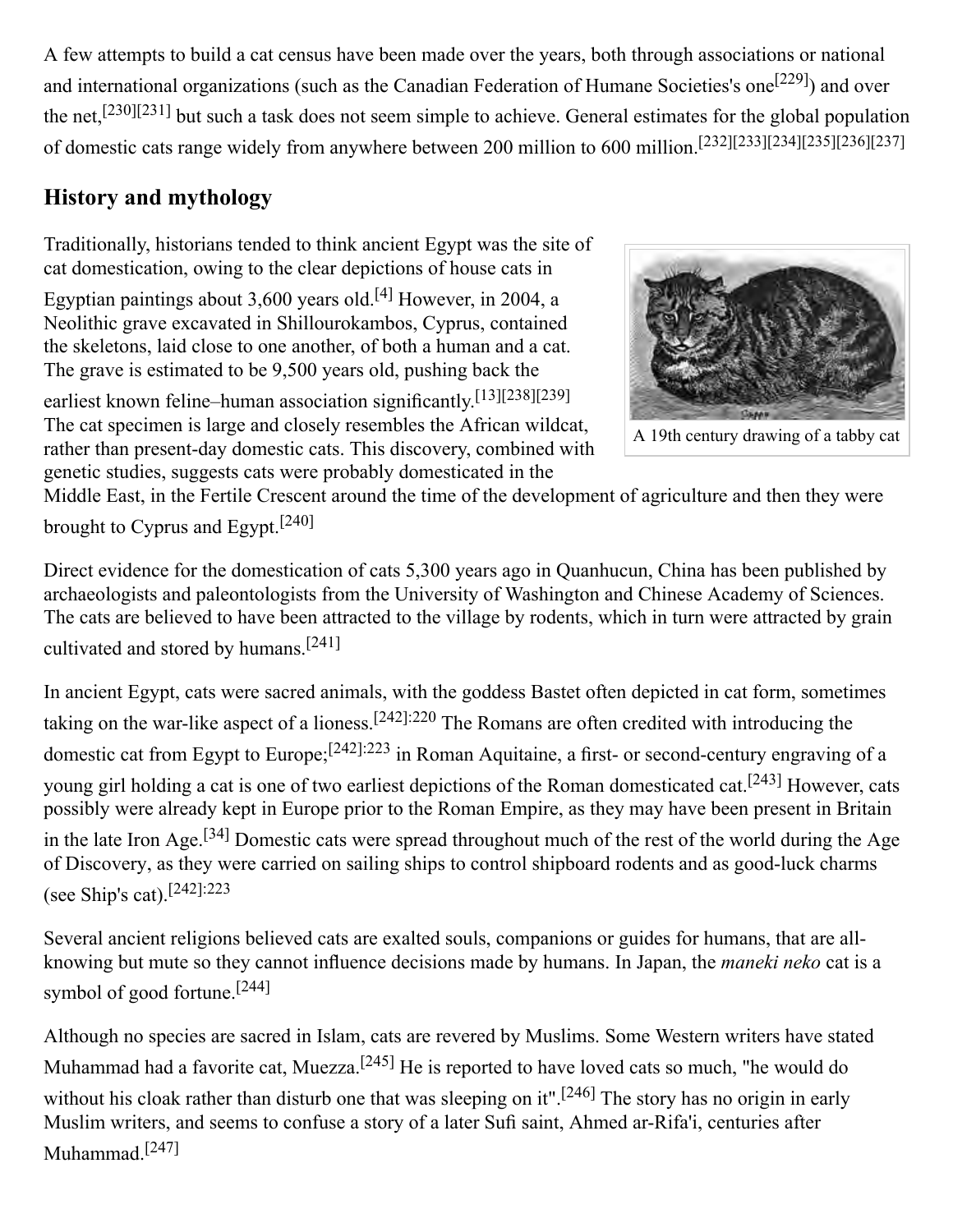[Freyja,](https://en.wikipedia.org/wiki/Freyja) the goddess of love, beauty, and fertility in [Norse mythology,](https://en.wikipedia.org/wiki/Norse_mythology) is depicted as riding a chariot drawn by cats.[\[248\]](#page-30-15)

Many cultures have negative [superstitions](https://en.wikipedia.org/wiki/Superstition) about cats. An example would be the belief that a [black cat](https://en.wikipedia.org/wiki/Black_cat) "crossing one's path" leads to bad luck, or that cats are witches' [familiars](https://en.wikipedia.org/wiki/Familiar_spirit) used to augment a witch's powers and skills. The killing of cats in Medieval [Ypres](https://en.wikipedia.org/wiki/Ypres), [Belgium](https://en.wikipedia.org/wiki/Belgium), is commemorated in the innocuous present-day [Kattenstoet](https://en.wikipedia.org/wiki/Kattenstoet) (cat parade).[\[249\]](#page-30-16)

According to a myth in many cultures, cats have multiple lives. In many countries, they are believed to have nine lives, but in Italy, Germany, Greece, Brazil and some Spanish-speaking regions, they are said to have seven lives,<sup>[\[250\]](#page-30-17)[\[251\]](#page-30-18)</sup> while in Turkish and Arabic traditions, the number of lives is six.<sup>[\[252\]](#page-30-19)</sup> The myth is attributed to the natural suppleness and swiftness cats exhibit to escape life-threatening situations. Also [lending credence to this myth is the fact that falling cats often land on their feet, using an instinctive righting](https://en.wikipedia.org/wiki/Cat_righting_reflex) reflex to twist their bodies around. Nonetheless, cats can still be injured or killed by a high fall.[\[253\]](#page-30-20)

## <span id="page-19-0"></span>**Depictions of cats in art**



Jar with Small Looped Handles and Feline Design, Chimú c. 1100- 1400. [Brooklyn Museum](https://en.wikipedia.org/wiki/Brooklyn_Museum)

Figure of a Cat made by Meissen Porcelain Factory, Saxony c. 1800. [Brooklyn Museum](https://en.wikipedia.org/wiki/Brooklyn_Museum)

Cats from Unai no tomo by Shimizu Seifu. Japan, 1891- 19[23. Brooklyn](https://en.wikipedia.org/wiki/Brooklyn_Museum) Museum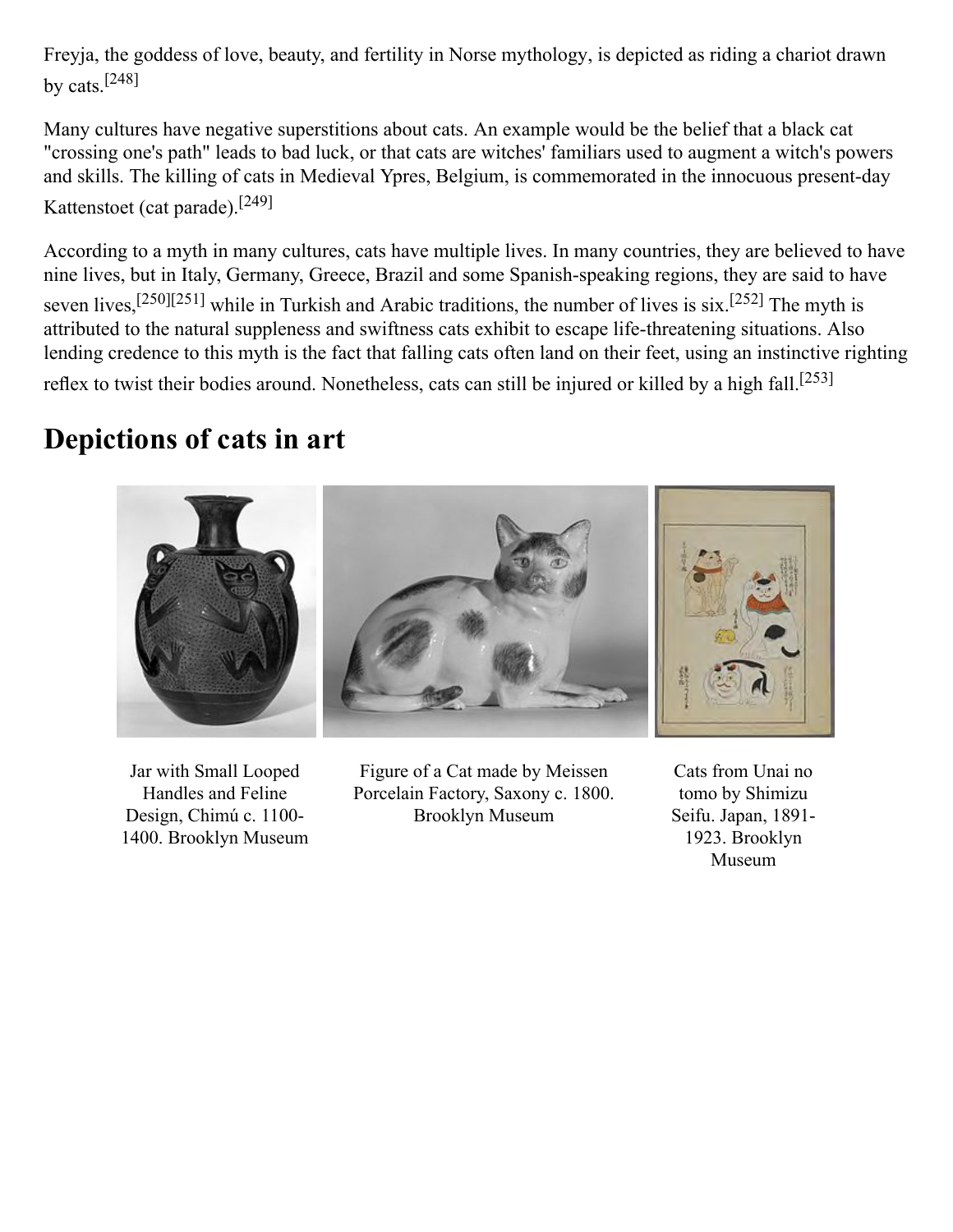

Pair of Cat Bookends manufactured by Chase Brass & Copper Co., USA c. 1930- 1935. [Brooklyn Museum](https://en.wikipedia.org/wiki/Brooklyn_Museum)



Cat illustration by the German artist [Fedor Flinzer](https://en.wikipedia.org/wiki/Fedor_Flinzer), called [Raphael of Cats.](https://en.wikipedia.org/wiki/Raphael_of_Cats_(disambiguation))

## <span id="page-20-5"></span>**See also**

- [Animal testing on cats](https://en.wikipedia.org/wiki/Animal_testing_on_cats)
- [Animal track](https://en.wikipedia.org/wiki/Animal_track)
- [Cancer in cats](https://en.wikipedia.org/wiki/Cancer_in_cats)
- [Cat and mouse](https://en.wikipedia.org/wiki/Cat_and_mouse) (cat-and-mouse game)
- $\blacksquare$  [Cat lady](https://en.wikipedia.org/wiki/Cat_lady)
- [Cats on the Internet](https://en.wikipedia.org/wiki/Cats_on_the_Internet)
- $\blacksquare$  [Cat years](https://en.wikipedia.org/wiki/Cat_years)
- **[List of cat breeds](https://en.wikipedia.org/wiki/List_of_cat_breeds)**

#### **Cats by location**

- [Cats in ancient Egypt](https://en.wikipedia.org/wiki/Cats_in_ancient_Egypt)
- [Cats in Australia](https://en.wikipedia.org/wiki/Cats_in_Australia)
- [Cats in New Zealand](https://en.wikipedia.org/wiki/Cats_in_New_Zealand)
- [Cats in the United States](https://en.wikipedia.org/wiki/Cats_in_the_United_States)

## <span id="page-20-6"></span>**References**

- <span id="page-20-0"></span>1. Wozencraft, W.C. (2005). "Species *[Felis catus](http://www.bucknell.edu/msw3/browse.asp?id=14000031)*". In Wilson, D.E.; Reeder, D.M. *Mammal Species of the World: A Taxonomic and Geographic Reference* [\(3rd ed.\). Johns Hopkins University Press. pp.](http://www.google.com/books?id=JgAMbNSt8ikC&pg=PA534%E2%80%93535) 534–535. [ISBN](https://en.wikipedia.org/wiki/International_Standard_Book_Number) 978-0- 8018-8221-0. [OCLC](https://en.wikipedia.org/wiki/OCLC) [62265494.](https://www.worldcat.org/oclc/62265494)
- <span id="page-20-1"></span>2. ["ITIS Standard Report Page: Felis catus".](http://www.itis.gov/servlet/SingleRpt/SingleRpt?search_topic=TSN&search_value=183798) *ITIS Online Database*. Reston, Virginia: Integrated Taxonomic [Information System. 2011. Retrieved 14 December 2011.](https://en.wikipedia.org/wiki/Integrated_Taxonomic_Information_System)
- <span id="page-20-2"></span>3. [Linnaeus, Carolus](https://en.wikipedia.org/wiki/Carl_Linnaeus) [\(1766\) \[1758\]. Systema naturae per regna tria naturae: secundum classes, ordines, genera,](http://gallica.bnf.fr/ark:/12148/bpt6k99004c/f62.chemindefer) species, cum characteribus, differentiis, synonymis, locis (in Latin) **1** (12th ed.). Holmiae (Laurentii Salvii). p. 62. Retrieved 2 April 2008.
- <span id="page-20-3"></span>4. [Driscoll, C. A.; MacDonald, D. W.; O'Brien, Stephen J. \(2009\). "In the Light of Evolution III: Two Centuries of](https://www.ncbi.nlm.nih.gov/pmc/articles/PMC2702791) Darwin Sackler Colloquium: From Wild Animals to Domestic Pets – An Evolutionary View of Domestication". *Proceedings of the National Academy of Sciences of the United States of America* **106** (S1): 9971–9978. [Bibcode](https://en.wikipedia.org/wiki/Bibcode):[2009PNAS..106.9971D](http://adsabs.harvard.edu/abs/2009PNAS..106.9971D). [doi:](https://en.wikipedia.org/wiki/Digital_object_identifier)[10.1073/pnas.0901586106.](https://dx.doi.org/10.1073%2Fpnas.0901586106) [PMC](https://en.wikipedia.org/wiki/PubMed_Central) [2702791](https://www.ncbi.nlm.nih.gov/pmc/articles/PMC2702791). [PMID](https://en.wikipedia.org/wiki/PubMed_Identifier) [19528637.](https://www.ncbi.nlm.nih.gov/pubmed/19528637)
- <span id="page-20-4"></span>5. ["ITIS Standard Report Page: Felis catus domestica"](http://www.itis.gov/servlet/SingleRpt/SingleRpt?search_topic=TSN&search_value=727487). *ITIS Online Database*. Retrieved 14 December 2011.
- [List of cats](https://en.wikipedia.org/wiki/List_of_cats)
- **[List of cat documentaries](https://en.wikipedia.org/wiki/List_of_cat_documentaries)**
- [List of fictional cats and other felines](https://en.wikipedia.org/wiki/List_of_fictional_cats_and_other_felines)
- $\blacksquare$  [Pet door](https://en.wikipedia.org/wiki/Pet_door) including cat flap
- [Pet first aid](https://en.wikipedia.org/wiki/Pet_first_aid)
- [Popular cat names](https://en.wikipedia.org/wiki/Popular_cat_names)
- [Trap-neuter-return](https://en.wikipedia.org/wiki/Trap-neuter-return)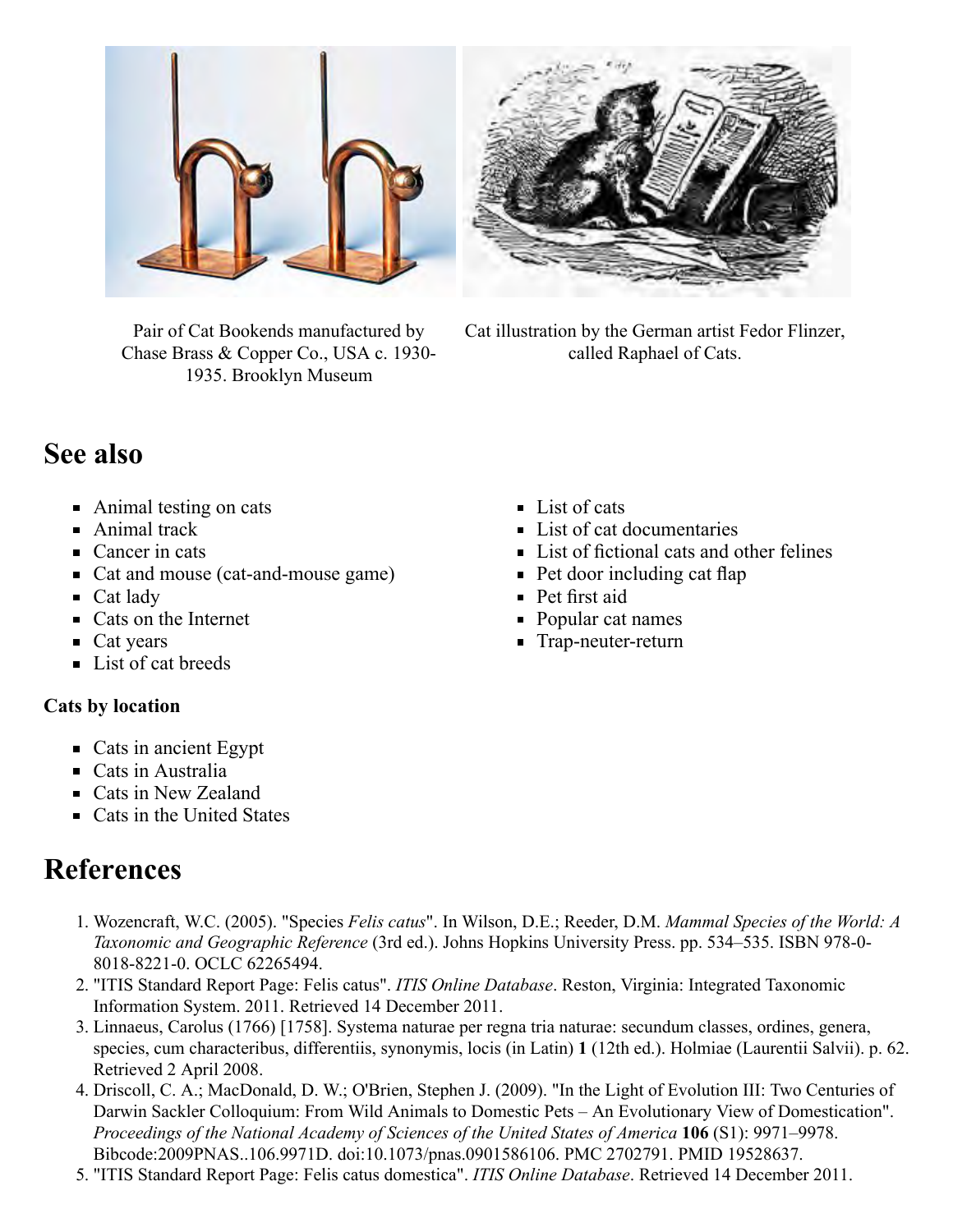- <span id="page-21-0"></span>6. *[Housecat](http://web.archive.org/web/20110718134211/http://education.yahoo.com/reference/dictionary/entry/housecat)*. *American Heritage Dictionary of the English Language* (Education.Yahoo.com online ed.) (Boston: Houghton Mifflin). 2010. Archived from [the original](http://education.yahoo.com/reference/dictionary/entry/housecat) on 18 July 2011. Retrieved 6 October 2010.
- <span id="page-21-1"></span>7. Moelk, Mildred (April 1944). "Vocalizing in the House-cat; A Phonetic and Functional Study". *The American Journal of Psychology* **57** (2): 184–205. [doi:](https://en.wikipedia.org/wiki/Digital_object_identifier)[10.2307/1416947](https://dx.doi.org/10.2307%2F1416947). [JSTOR](https://en.wikipedia.org/wiki/JSTOR) [1416947.](https://www.jstor.org/stable/1416947)
- <span id="page-21-2"></span>8. Rochlitz, Irene (2007). *The Welfare of Cats*[. "Animal Welfare" series. Berlin: Springer. pp.](https://en.wikipedia.org/wiki/Special:BookSources/1-4020-6143-9) 141–175. [ISBN](https://en.wikipedia.org/wiki/International_Standard_Book_Number) 1- 4020-6143-9.
- <span id="page-21-3"></span>9. [Impact of Feral Cats in Australia \(http://laptop.deh.gov.au/biodiversity/invasive/publications/pubs/impacts-feral-c](http://laptop.deh.gov.au/biodiversity/invasive/publications/pubs/impacts-feral-cats.pdf) ats.pdf)
- <span id="page-21-4"></span>10. [Winters, L, Walter GE IMPACTS of FERAL and FREE-RANGING CATS on Bird Species of Conservation](http://www.abcbirds.org/newsandreports/NFWF.pdf) Concern (http://www.abcbirds.org/newsandreports/NFWF.pdf) American Bird Conservancy, 31 May 2005. [Archived \(https://web.archive.org/web/20150413052640/http://www.abcbirds.org/newsandreports/NFWF.pdf\)](https://web.archive.org/web/20150413052640/http://www.abcbirds.org/newsandreports/NFWF.pdf) 13 April 2015 at the [Wayback Machine.](https://en.wikipedia.org/wiki/Wayback_Machine)
- <span id="page-21-5"></span>11. Wade, Nicholas (29 June 2007). ["Study Traces Cat's Ancestry to Middle East"](http://www.nytimes.com/2007/06/29/science/29cat.html). *New York Times* (New York: [NYTC](https://en.wikipedia.org/wiki/New_York_Times_Company)). Retrieved 2 April 2008.
- <span id="page-21-6"></span>12. Vigne JD, Guilaine J, Debue K, Haye L, Gérard P (April 2004). "Early taming of the cat in Cyprus". *Science* **304** (5668): 259. [doi](https://en.wikipedia.org/wiki/Digital_object_identifier)[:10.1126/science.1095335.](https://dx.doi.org/10.1126%2Fscience.1095335) [PMID](https://en.wikipedia.org/wiki/PubMed_Identifier) [15073370](https://www.ncbi.nlm.nih.gov/pubmed/15073370).
- <span id="page-21-7"></span>13. ["Oldest Known Pet Cat? 9,500-year-old Burial Found on Cyprus".](http://news.nationalgeographic.com/news/2004/04/0408_040408_oldestpetcat.html) *National Geographic News*. National Geographic Society. 8 April 2004. Retrieved 6 March 2007.
- <span id="page-21-8"></span>14. [Vigne, J.-D.; Evin, A.; Cucchi, T.; Dai, L.; Yu, C.; Hu, S.; Soulages, N.; Wang, W.; Sun, Z. \(2016\). "Earliest](http://dx.doi.org/10.1371/journal.pone.0147295) "Domestic" Cats in China Identified as Leopard Cat (Prionailurus bengalensis)". *PLoS ONE* **11** (1): e0147295. [doi](https://en.wikipedia.org/wiki/Digital_object_identifier):[10.1371/journal.pone.0147295.](https://dx.doi.org/10.1371%2Fjournal.pone.0147295)
- <span id="page-21-9"></span>15. Grimm, David (27 January 2016). ["Were cats domesticated more than once?"](http://www.sciencemag.org/news/2016/01/were-cats-domesticated-more-once). *sciencemag.org*. Retrieved 27 January 2016.
- <span id="page-21-10"></span>16. Thompson, Andrea. ["What's the Most Popular Pet?".](http://www.livescience.com/32415-whats-the-most-popular-pet.html) *LiveScience*. Retrieved 15 December 2015.
- <span id="page-21-11"></span>17. Johnson, Warren; O'Brien, Stephen J. (1997). "Phylogenetic Reconstruction of the Felidae Using 16S rRNA and NADH-5 Mitochondrial Genes". *Journal of Molecular Evolution* **44** (0): S98–S116. [doi:](https://en.wikipedia.org/wiki/Digital_object_identifier)[10.1007/PL00000060.](https://dx.doi.org/10.1007%2FPL00000060) [PMID](https://en.wikipedia.org/wiki/PubMed_Identifier) [9071018.](https://www.ncbi.nlm.nih.gov/pubmed/9071018)
- <span id="page-21-12"></span>18. ["ITIS Standard Report Page: Felis"](http://www.itis.gov/servlet/SingleRpt/SingleRpt?search_topic=TSN&search_value=180586). *ITIS Online Database*. Retrieved 14 December 2011.
- <span id="page-21-13"></span>19. Stefoff, Rebecca (November 2003). *Cats*. New York: Benchmark Books. p. 34. [ISBN](https://en.wikipedia.org/wiki/International_Standard_Book_Number) [0-7614-1577-7](https://en.wikipedia.org/wiki/Special:BookSources/0-7614-1577-7).
- <span id="page-21-14"></span>20. Wozencraft, W.C. (2005). "Species *[Felis silvestris](http://www.bucknell.edu/msw3/browse.asp?id=14000057)*". In Wilson, D.E.; Reeder, D.M. *Mammal Species of the [World: A Taxonomic and Geographic Reference](http://www.google.com/books?id=JgAMbNSt8ikC&pg=PA536%E2%80%93537)* (3rd ed.). Johns Hopkins University Press. pp. 536–537. [ISBN](https://en.wikipedia.org/wiki/International_Standard_Book_Number) [978-0-8018-8221-0](https://en.wikipedia.org/wiki/Special:BookSources/978-0-8018-8221-0). [OCLC](https://en.wikipedia.org/wiki/OCLC) [62265494.](https://www.worldcat.org/oclc/62265494)
- <span id="page-21-15"></span>21. ["Opinion 2027".](https://web.archive.org/web/20110609014212/http://www.nhm.ac.uk/hosted_sites/iczn/BZNMar2003opinions.htm) *Bulletin of Zoological Nomenclature* [\(International Commission on Zoological Nomenclature](https://en.wikipedia.org/wiki/International_Commission_on_Zoological_Nomenclature) (ICZN)) **60**. 2003. Archived from [the original](http://www.nhm.ac.uk/hosted_sites/iczn/BZNMar2003opinions.htm) on 9 June 2011.
- <span id="page-21-16"></span>22. MacDonald, M. L.; Rogers, Q. R.; Morris, J. G. (1984). "Nutrition of the domestic cat, a mammalian carnivore". *Annual Review of Nutrition* **4**: 521–562. [doi](https://en.wikipedia.org/wiki/Digital_object_identifier):[10.1146/annurev.nu.04.070184.002513.](https://dx.doi.org/10.1146%2Fannurev.nu.04.070184.002513) [PMID](https://en.wikipedia.org/wiki/PubMed_Identifier) [6380542.](https://www.ncbi.nlm.nih.gov/pubmed/6380542)
- <span id="page-21-17"></span>23. Baron, Alan; Stewart, C. N.; Warren, J. M. (1 January 1957). "Patterns of Social Interaction in Cats (*Felis domestica*)". *Behaviour* **11** (1): 56–66. [doi](https://en.wikipedia.org/wiki/Digital_object_identifier)[:10.1163/156853956X00084](https://dx.doi.org/10.1163%2F156853956X00084). [JSTOR](https://en.wikipedia.org/wiki/JSTOR) [4532869.](https://www.jstor.org/stable/4532869)
- <span id="page-21-18"></span>24. Vella, Carolyn M.; Shelton, Lorraine M.; McGonagle, John J.; Stanglein, Terry W. (1999). *Robinson's Genetics for Cat Breeders and Veterinarians* (4th ed.). Butterworth-Heinemann. p. 3. [ISBN](https://en.wikipedia.org/wiki/International_Standard_Book_Number) [0-7506-4069-3.](https://en.wikipedia.org/wiki/Special:BookSources/0-7506-4069-3)
- <span id="page-21-19"></span>25. ["Catalogue of the Specimens of Caucasian Large Mammalian Fauna in the Collection of The National Museum](http://caucasian-large-mammalian.narod.ru/) of Georgia". Caucasian-large-mammalian.narod.ru. Retrieved 4 July 2013.
- <span id="page-21-20"></span>26. Johnson, Warren E.; Eizirik, E.; Pecon-Slattery, J.; Murphy, W. J.; Antunes, A.; Teeling, E.; O'Brien, Stephen J. (2006). "The Late Miocene Radiation of Modern Felidae: A Genetic Assessment". *Science* **311** (5757): 73–77. [Bibcode](https://en.wikipedia.org/wiki/Bibcode):[2006Sci...311...73J](http://adsabs.harvard.edu/abs/2006Sci...311...73J). [doi](https://en.wikipedia.org/wiki/Digital_object_identifier):[10.1126/science.1122277.](https://dx.doi.org/10.1126%2Fscience.1122277) [PMID](https://en.wikipedia.org/wiki/PubMed_Identifier) [16400146](https://www.ncbi.nlm.nih.gov/pubmed/16400146).
- <span id="page-21-21"></span>27. Mattern, Michelle Y.; McLennan, Deborah A. (2000). "Phylogeny and Speciation of Felids". *Cladistics* **16** (2): 232–253. [doi:](https://en.wikipedia.org/wiki/Digital_object_identifier)[10.1111/j.1096-0031.2000.tb00354.x](https://dx.doi.org/10.1111%2Fj.1096-0031.2000.tb00354.x).
- <span id="page-21-22"></span>28. Masuda, R.; Lopez, J. V.; Slattery, J. P.; Yuhki, N.; O'Brien, Stephen J. (1996). "Molecular Phylogeny of Mitochondrial Cytochrome b and 12S rRNA Sequences in the Felidae: Ocelot and Domestic Cat Lineages". *Molecular Phylogenetics and Evolution* **6** (3): 351–365. [doi:](https://en.wikipedia.org/wiki/Digital_object_identifier)[10.1006/mpev.1996.0085.](https://dx.doi.org/10.1006%2Fmpev.1996.0085) [PMID](https://en.wikipedia.org/wiki/PubMed_Identifier) [8975691.](https://www.ncbi.nlm.nih.gov/pubmed/8975691)
- <span id="page-21-23"></span>29. Lipinski, Monika J.; Froenicke, Lutz; Baysac, Kathleen C.; Billings, Nicholas C.; Leutenegger, Christian M.; [Levy, Alon M.; Longeri, Maria; Niini, Tirri; Ozpinar, Haydar \(January 2008\). "The Ascent of Cat Breeds:](https://www.ncbi.nlm.nih.gov/pmc/articles/PMC2267438) Genetic Evaluations of Breeds and Worldwide Random-bred Populations". *Genomics* **91** (1): 12–21. [doi](https://en.wikipedia.org/wiki/Digital_object_identifier):[10.1016/j.ygeno.2007.10.009](https://dx.doi.org/10.1016%2Fj.ygeno.2007.10.009). [PMC](https://en.wikipedia.org/wiki/PubMed_Central) [2267438](https://www.ncbi.nlm.nih.gov/pmc/articles/PMC2267438). [PMID](https://en.wikipedia.org/wiki/PubMed_Identifier) [18060738.](https://www.ncbi.nlm.nih.gov/pubmed/18060738)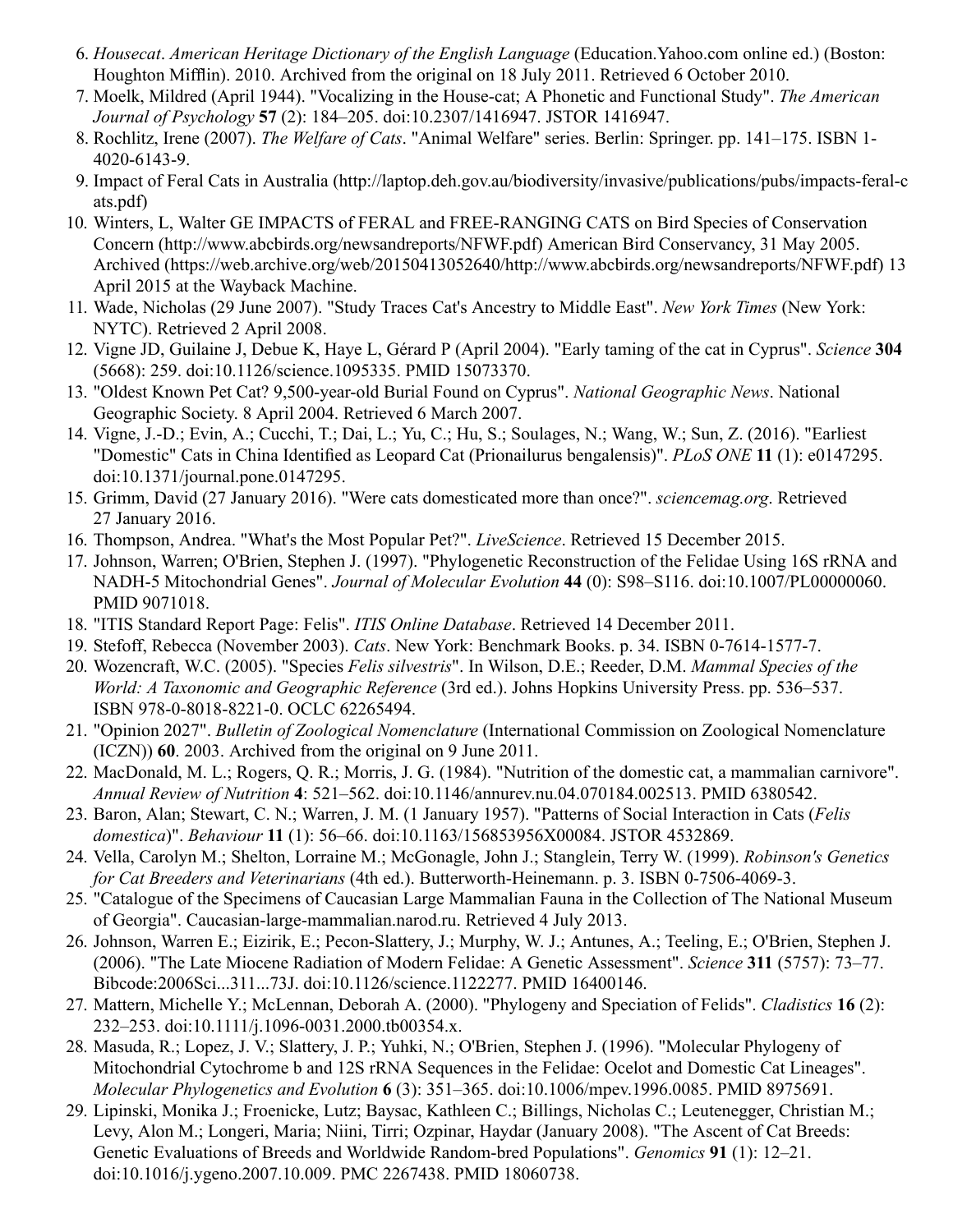- <span id="page-22-0"></span>30. [Cameron-Beaumont, Charlotte; Lowe, Sarah E.; Bradshaw, John W. S. \(2002\). "Evidence Suggesting Pre](http://web.archive.org/web/20110609020351/http://www.neiu.edu/~jkasmer/Biol498R/Readings/essay1-06.pdf)adaptation to Domestication throughout the Small Felidae" (PDF). *Biological Journal of the Linnean Society* **75** (3): 361–366. [doi](https://en.wikipedia.org/wiki/Digital_object_identifier)[:10.1046/j.1095-8312.2002.00028.x](https://dx.doi.org/10.1046%2Fj.1095-8312.2002.00028.x). Archived from [the original](http://www.neiu.edu/~jkasmer/Biol498R/Readings/essay1-06.pdf) (PDF) on 9 June 2011. Retrieved 29 September 2009.
- <span id="page-22-1"></span>31. Bradshaw; Horsfield, G. F.; Allen, J. A.; Robinson, I. H. (1999). "Feral Cats: Their Role in the Population Dynamics of *Felis catus*". *[Applied Animal Behaviour Science](https://dx.doi.org/10.1016%2FS0168-1591%2899%2900086-6)* **65** (3): 273–283. [doi:](https://en.wikipedia.org/wiki/Digital_object_identifier)10.1016/S0168- 1591(99)00086-6.
- <span id="page-22-2"></span>32. [Oliveira, R.; Godinho, R.; Randi, E.; Alves, P. C. \(2008\). "Hybridization Versus Conservation: Are Domestic](https://www.ncbi.nlm.nih.gov/pmc/articles/PMC2606743) Cats Threatening the Genetic Integrity of Wildcats (*Felis silvestris silvestris*) in Iberian Peninsula?". *Philos. Trans. R. Soc. Lond., B, Biol. Sci.* **363** (1505): 295329861. [doi](https://en.wikipedia.org/wiki/Digital_object_identifier)[:10.1098/rstb.2008.0052.](https://dx.doi.org/10.1098%2Frstb.2008.0052) [PMC](https://en.wikipedia.org/wiki/PubMed_Central) [2606743](https://www.ncbi.nlm.nih.gov/pmc/articles/PMC2606743). [PMID](https://en.wikipedia.org/wiki/PubMed_Identifier) [18522917](https://www.ncbi.nlm.nih.gov/pubmed/18522917).
- <span id="page-22-3"></span>33. Fogle, Bruce (ed.) (1981). *Interrelations Between People and Pets*[. Charles C. Thomas Publications.](https://en.wikipedia.org/wiki/Special:BookSources/0-398-04169-5) [ISB](https://en.wikipedia.org/wiki/International_Standard_Book_Number)[N](https://en.wikipedia.org/wiki/Special:BookSources/0-398-04169-5) 0-398- 04169-5.
- <span id="page-22-4"></span>34. O'Connor, T. P. (2007). "Wild or Domestic? Biometric Variation in the Cat *Felis silvestris*". *International Journal of Osteoarchaeology* **17** (6): 581–595. [doi](https://en.wikipedia.org/wiki/Digital_object_identifier):[10.1002/oa.913.](https://dx.doi.org/10.1002%2Foa.913)
- <span id="page-22-5"></span>35. McKnight, George H. (1923). *[English Words and Their Background](http://www.questia.com/read/59505424/english-words-and-their-background)*. New York: D. Appleton and Company – via [Questia](https://en.wikipedia.org/wiki/Questia) (subscription required). p. 130.
- <span id="page-22-6"></span>36. ["Cat".](http://www.oed.com/view/Entry/28649?rskey=dmMbdW&result=2&isAdvanced=false#eid) *The Oxford English Dictionary*. Oxford University Press. Retrieved 1 October 2012.
- <span id="page-22-7"></span>37. Jean-Paul Savignac, *Dictionnaire français-gaulois*, s.v. "chat" (Paris: Errance, 2004), 82.
- <span id="page-22-8"></span>38. ["Puss"](http://www.oed.com/view/Entry/155147#eid27609702). *The Oxford English Dictionary*. Oxford University Press. Retrieved 1 October 2012.
- <span id="page-22-9"></span>39. *Webster's Encyclopedic Unabridged Dictionary of the English Language*. New York: Gramercy Books, 1996, p. 1571.
- <span id="page-22-10"></span>40. ["What do you call a group of](http://oxforddictionaries.com/words/what-do-you-call-a-group-of) ...?". *Oxford Dictionaries Online*. Oxford University Press. Retrieved 1 October 2012.
- <span id="page-22-11"></span>41. ["Tom cat, tom-cat".](http://www.oed.com/view/Entry/203100#eid18281825) *The Oxford English Dictionary*. Oxford University Press. Retrieved 1 October 2012.
- <span id="page-22-12"></span>42. ["Gib, n.2".](http://www.oed.com/view/Entry/78103?rskey=Z7UU0G&result=1&isAdvanced=false#eid) *The Oxford English Dictionary*. Oxford University Press. Retrieved 1 October 2012.
- <span id="page-22-13"></span>43. ["Queen cat".](http://www.oed.com/view/Entry/156212?rskey=c2khr1&result=1&isAdvanced=false#eid27437294) *The Oxford English Dictionary*. Oxford University Press. Retrieved 1 October 2012.
- <span id="page-22-14"></span>44. ["Sire".](http://www.oed.com/view/Entry/180366?rskey=YylU4E&result=1&isAdvanced=false#eid) *The Oxford English Dictionary*. Oxford University Press. Retrieved 1 October 2012.
- <span id="page-22-15"></span>45. ["Dam, n.2".](http://www.oed.com/view/Entry/46999?rskey=P7m3OJ&result=2&isAdvanced=false#eid) *The Oxford English Dictionary*. Oxford University Press. Retrieved 1 October 2012.
- <span id="page-22-16"></span>46. ["Catling"](http://www.oed.com/view/Entry/28995?redirectedFrom=catling#eid). *The Oxford English Dictionary*. Oxford University Press. Retrieved 1 October 2012.
- <span id="page-22-17"></span>47. Hartwell, Sarah (2002–2011). ["Dwarf, Midget and Miniature Cats \(Including 'Tea-cup' Cats\)".](http://www.messybeast.com/dwarfcats.html) *MessyBeast.com*. self-published. Retrieved 27 January 2015.
- <span id="page-22-18"></span>48. Wilson, Julia (2002–2008). ["Cat World Records"](https://web.archive.org/web/20080801204720/http://www.cat-world.com.au/CatRecords.htm). *Cat-World.com.au*. self-published. Archived from [the original](http://www.cat-world.com.au/CatRecords.htm) on 1 August 2008. Retrieved 7 September 2012.
- <span id="page-22-19"></span>49. ["Feline Veterinary care by The Boston Cat Hospital/Feline Fast Cats".](http://www.thebostoncathospital.com/site/view/144926_felinefastfacts.pml) The Boston Cat Hospital. Retrieved 10 January 2013.
- <span id="page-22-20"></span>50. ["Domestic Cat".](http://web.archive.org/web/20111217042138/http://www.seaworld.org:80/animal-info/animal-bytes/animalia/eumetazoa/coelomates/deuterostomes/chordata/craniata/mammalia/carnivora/domestic-cat.htm) *Animal Bytes*. [SeaWorld Parks and Entertainment.](https://en.wikipedia.org/wiki/SeaWorld_Parks_and_Entertainment) 2011. Archived from [the original](http://www.seaworld.org/animal-info/Animal-Bytes/animalia/eumetazoa/coelomates/deuterostomes/chordata/craniata/mammalia/carnivora/domestic-cat.htm) on 17 December 2011. Retrieved 14 December 2011. This [tertiary source](https://en.wikipedia.org/wiki/Wikipedia:Tertiary_sources) reuses information from other sources without citing them in detail.
- <span id="page-22-21"></span>51. Walker, Warren F. (1982). *Study of the Cat with Reference to Human Beings* (4th Revised ed.). Thomson Learning. [ISBN](https://en.wikipedia.org/wiki/International_Standard_Book_Number) [0-03-057914-7](https://en.wikipedia.org/wiki/Special:BookSources/0-03-057914-7).
- <span id="page-22-22"></span>52. Gillis, Rick (ed.) (22 July 2002). ["Cat Skeleton"](https://web.archive.org/web/20061206105542/http://bioweb.uwlax.edu/zoolab/Table_of_Contents/Lab-9b/Cat_Skeleton_1/cat_skeleton_1.htm). *Zoolab: A Website for Animal Biology*. La Crosse, WI: University of Wisconsin. Archived from [the original](http://bioweb.uwlax.edu/zoolab/Table_of_Contents/Lab-9b/Cat_Skeleton_1/cat_skeleton_1.htm) on 6 December 2006. Retrieved 7 September 2012.
- <span id="page-22-23"></span>53. \*Case, Linda P. (2003). *The Cat: Its Behavior, Nutrition, and Health*. Ames, IA: Iowa State University Press. [ISBN](https://en.wikipedia.org/wiki/International_Standard_Book_Number) [0-8138-0331-4](https://en.wikipedia.org/wiki/Special:BookSources/0-8138-0331-4).
- <span id="page-22-24"></span>54. Smith, Patricia; Tchernov, Eitan (1992). *Structure, Function and Evolution of teeth*. Freund Publishing House Ltd. p. 217. [ISBN](https://en.wikipedia.org/wiki/International_Standard_Book_Number) [965-222-270-4](https://en.wikipedia.org/wiki/Special:BookSources/965-222-270-4).
- <span id="page-22-25"></span>55. [William H. A. Carr \(1 January 1978\).](https://en.wikipedia.org/wiki/Special:BookSources/978-0-684-15549-4) *The New Basic Book of the Cat*. Scribner. p. 174. [ISBN](https://en.wikipedia.org/wiki/International_Standard_Book_Number) 978-0-684-15549- 4.
- <span id="page-22-26"></span>56. Lacquaniti, F.; Grasso, R.; Zago, M. (1 August 1999). "Motor Patterns in Walking". *News Physiol. Sci.* **14** (4): 168–174. [PMID](https://en.wikipedia.org/wiki/PubMed_Identifier) [11390844](https://www.ncbi.nlm.nih.gov/pubmed/11390844).
- <span id="page-22-27"></span>57. Christensen, Wendy (2004). *[Outwitting Cats](https://books.google.com/?id=WmuQQXU6EtAC&pg=PA23)*. Globe Pequot. p. 23. [ISBN](https://en.wikipedia.org/wiki/International_Standard_Book_Number) [1-59228-240-7](https://en.wikipedia.org/wiki/Special:BookSources/1-59228-240-7).
- <span id="page-22-28"></span>58. Russell, Anthony P.; Bryant, Harold N. (2001). "Claw Retraction and Protraction in the Carnivora: The Cheetah (Acinonyx Jubatus) as an Atypical Felid". *Journal of Zoology* **254** (1): 67–76. [doi](https://en.wikipedia.org/wiki/Digital_object_identifier):[10.1017/S0952836901000565.](https://dx.doi.org/10.1017%2FS0952836901000565)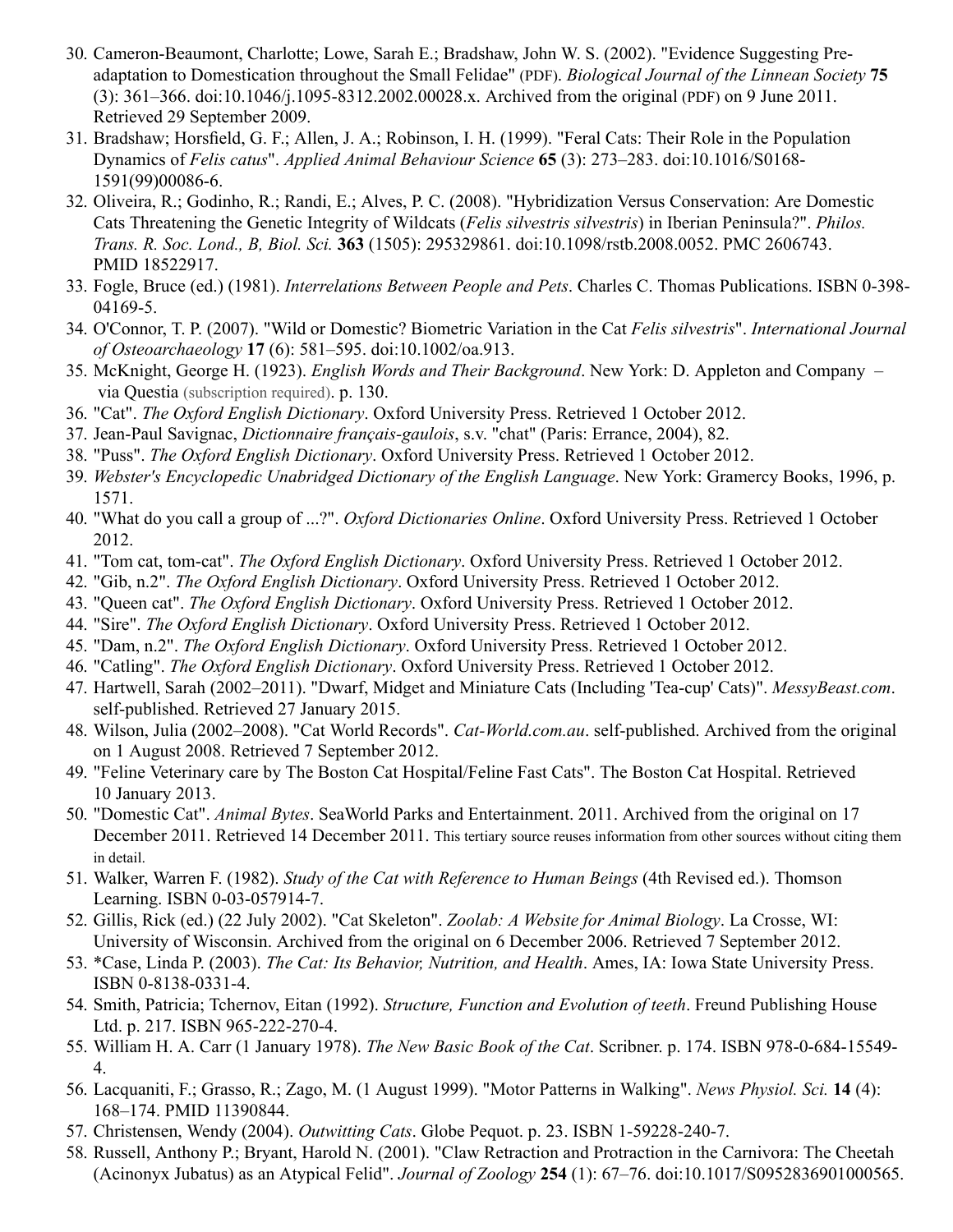- <span id="page-23-1"></span>59. Armes, Annetta F. (22 December 1900). ["Outline of Cat Lessons"](https://books.google.com/?id=-_gBAAAAYAAJ). *The School Journal* (E. L. Kellogg & Co) **LXI**: 659. Retrieved 12 November 2007.
- <span id="page-23-2"></span>60. Danforth CH (April 1947). ["Heredity of polydactyly in the cat"](http://jhered.oxfordjournals.org/content/38/4/107.full.pdf) (PDF). *The Journal of Heredity* **38** (4): 107–12. [PMID](https://en.wikipedia.org/wiki/PubMed_Identifier) [20242531](https://www.ncbi.nlm.nih.gov/pubmed/20242531).
- <span id="page-23-3"></span>61. Lettice LA, Hill AE, Devenney PS, Hill RE (April 2008). "Point mutations in a distant sonic hedgehog cisregulator generate a variable regulatory output responsible for preaxial polydactyly". *Human Molecular Genetics* **17** (7): 978–85. [doi:](https://en.wikipedia.org/wiki/Digital_object_identifier)[10.1093/hmg/ddm370.](https://dx.doi.org/10.1093%2Fhmg%2Fddm370) [PMID](https://en.wikipedia.org/wiki/PubMed_Identifier) [18156157](https://www.ncbi.nlm.nih.gov/pubmed/18156157).
- <span id="page-23-0"></span>62. Kahn, Cynthia M.; Line, Scott (2007). Hollander, Joseph Lee, ed. *The Merck/Merial Manual for Pet Health*. Merck. [ISBN](https://en.wikipedia.org/wiki/International_Standard_Book_Number) [0-911910-99-9](https://en.wikipedia.org/wiki/Special:BookSources/0-911910-99-9).
- <span id="page-23-4"></span>63. Subcommittee on Dog and Cat Nutrition (2006). *Nutrient Requirements of Dogs and Cats*. Washington, DC: National Academies Press. p. 292. [ISBN](https://en.wikipedia.org/wiki/International_Standard_Book_Number) [0-309-08628-0](https://en.wikipedia.org/wiki/Special:BookSources/0-309-08628-0).
- <span id="page-23-5"></span>64. ["How do cats sweat?"](http://www.cathealth.com/how-and-why/how-do-cats-sweat). Cat Health,com. Retrieved 24 February 2014.
- <span id="page-23-6"></span>65. Adams, T.; Morgan, M. L.; Hunter, W. S.; Holmes, K. R. (1970). "Temperature Regulation of the Unanesthetized Cat During Mild Cold and Severe Heat Stress". *Journal of Applied Physiology* **29** (6): 852–858. [PMID](https://en.wikipedia.org/wiki/PubMed_Identifier) [5485356.](https://www.ncbi.nlm.nih.gov/pubmed/5485356)
- <span id="page-23-7"></span>66. Committee on Animal Nutrition (1986). *[Nutrient Requirements of Cats](http://www.nap.edu/catalog.php?record_id=910#toc)* (2nd ed.). National Academy Pr.
- <span id="page-23-8"></span>67. Prentiss, Phoebe G. (1959). "Hydropenia in Cat and Dog: Ability of the Cat to Meet its Water Requirements Solely from a Diet of Fish or Meat". *American Journal of Physiology* **196** (3): 625–632. [PMID](https://en.wikipedia.org/wiki/PubMed_Identifier) [13627237](https://www.ncbi.nlm.nih.gov/pubmed/13627237).
- <span id="page-23-9"></span>68. Wolf, A. V. (1959). "Potability of Sea Water with Special Reference to the Cat". *American Journal of Physiology* **196** (3): 633–641. [PMID](https://en.wikipedia.org/wiki/PubMed_Identifier) [13627238](https://www.ncbi.nlm.nih.gov/pubmed/13627238).
- <span id="page-23-10"></span>69. Morris, J. G.; Rogers, Q. R. (1 December 1978). "Arginine: An Essential Amino Acid for the Cat". *Journal of Nutrition* **108** (12): 1944–1953. [PMID](https://en.wikipedia.org/wiki/PubMed_Identifier) [722344](https://www.ncbi.nlm.nih.gov/pubmed/722344).
- <span id="page-23-11"></span>70. Zoran, D. L. (2002). ["The Carnivore Connection to Nutrition in Cats"](http://web.archive.org/web/20100526223945/http://www.rawessentials.co.nz/media/documents/website%20-zorans_article.pdf) (PDF). *Journal of the American Veterinary Medical Association* **221** (11): 1559–1567. [doi](https://en.wikipedia.org/wiki/Digital_object_identifier)[:10.2460/javma.2002.221.1559](https://dx.doi.org/10.2460%2Fjavma.2002.221.1559). [PMID](https://en.wikipedia.org/wiki/PubMed_Identifier) [12479324.](https://www.ncbi.nlm.nih.gov/pubmed/12479324) Archived from [the original](http://www.rawessentials.co.nz/media/documents/website%20-zorans_article.pdf) (PDF) on 26 May 2010.
- <span id="page-23-12"></span>71. Gray, C. M.; Sellon, R. K.; Freeman, L. M. (2004). "Nutritional Adequacy of Two Vegan Diets for Cats". *Journal of the American Veterinary Medical Association* **225** (11): 1670–1675. [doi](https://en.wikipedia.org/wiki/Digital_object_identifier)[:10.2460/javma.2004.225.1670](https://dx.doi.org/10.2460%2Fjavma.2004.225.1670). [PMID](https://en.wikipedia.org/wiki/PubMed_Identifier) [15626215](https://www.ncbi.nlm.nih.gov/pubmed/15626215).
- <span id="page-23-13"></span>72. Zaghini, G.; Biagi, G. (2005). "Nutritional Peculiarities and Diet Palatability in the Cat". *Vet. Res. Commun.* **29** (Supplement 2): 39–44. [doi](https://en.wikipedia.org/wiki/Digital_object_identifier)[:10.1007/s11259-005-0009-1](https://dx.doi.org/10.1007%2Fs11259-005-0009-1). [PMID](https://en.wikipedia.org/wiki/PubMed_Identifier) [16244923](https://www.ncbi.nlm.nih.gov/pubmed/16244923).
- <span id="page-23-14"></span>73. ["Cat Health 101: Why Do Cats Eat Grass?".](http://animal.discovery.com/healthy-pets/cat-health-101/why-do-cats-eat-grass.html) *AnimalPlanet.com*. 16 November 2011. Retrieved 13 August 2012.
- <span id="page-23-15"></span>74. Ollivier, F. J.; Samuelson, D. A.; Brooks, D. E.; Lewis, P. A.; Kallberg, M. E.; Komaromy, A. M. (2004). "Comparative Morphology of the Tapetum Lucidum (among Selected Species)". *Veterinary Ophthalmology* **7** (1): 11–22. [doi:](https://en.wikipedia.org/wiki/Digital_object_identifier)[10.1111/j.1463-5224.2004.00318.x](https://dx.doi.org/10.1111%2Fj.1463-5224.2004.00318.x). [PMID](https://en.wikipedia.org/wiki/PubMed_Identifier) [14738502](https://www.ncbi.nlm.nih.gov/pubmed/14738502).
- <span id="page-23-16"></span>75. Malmström T, Kröger RH (2006). "Pupil shapes and lens optics in the eyes of terrestrial vertebrates". *J. Exp. Biol.* **209** (Pt 1): 18–25. [doi](https://en.wikipedia.org/wiki/Digital_object_identifier):[10.1242/jeb.01959.](https://dx.doi.org/10.1242%2Fjeb.01959) [PMID](https://en.wikipedia.org/wiki/PubMed_Identifier) [16354774](https://www.ncbi.nlm.nih.gov/pubmed/16354774).
- <span id="page-23-17"></span>76. Hammond, P.; Mouat, G. S. V. (1985). "The relationship between feline pupil size and luminance". *Experimental Brain Research* **59** (3): 485–490. [doi:](https://en.wikipedia.org/wiki/Digital_object_identifier)[10.1007/BF00261338](https://dx.doi.org/10.1007%2FBF00261338).
- <span id="page-23-18"></span>77. Loop, M. S.; Bruce, L. L. (1978). "Cat Color Vision: The Effect of Stimulus Size". *Science* **199** (4334): 1221– 1222. [Bibcode](https://en.wikipedia.org/wiki/Bibcode)[:1978Sci...199.1221L.](http://adsabs.harvard.edu/abs/1978Sci...199.1221L) [doi](https://en.wikipedia.org/wiki/Digital_object_identifier)[:10.1126/science.628838O](https://dx.doi.org/10.1126%2Fscience.628838O). [PMID](https://en.wikipedia.org/wiki/PubMed_Identifier) [628838](https://www.ncbi.nlm.nih.gov/pubmed/628838).
- <span id="page-23-19"></span>78. [Guenther, Elke; Zrenner, Eberhart \(April 1993\). "The Spectral Sensitivity of Dark- and Light-adapted Cat Retinal](http://www.jneurosci.org/content/13/4/1543.full.pdf+html) Ganglion Cells" (PDF). *Journal of Neuroscience* **13** (4): 1543–1550. [PMID](https://en.wikipedia.org/wiki/PubMed_Identifier) [8463834.](https://www.ncbi.nlm.nih.gov/pubmed/8463834)
- <span id="page-23-20"></span>79. Heffner, Rickye S. (November 2004). ["Primate hearing from a mammalian perspective"](http://psychology.utoledo.edu/images/users/74/Primate%20Hearing%20from%20a%20Mammalian%20Perspective.pdf) (PDF). *The Anatomical Record Part A: Discoveries in Molecular, Cellular, and Evolutionary Biology* **281** (1): 1111–1122. [doi](https://en.wikipedia.org/wiki/Digital_object_identifier):[10.1002/ar.a.20117.](https://dx.doi.org/10.1002%2Far.a.20117) [PMID](https://en.wikipedia.org/wiki/PubMed_Identifier) [15472899](https://www.ncbi.nlm.nih.gov/pubmed/15472899). Retrieved 20 August 2009.
- <span id="page-23-21"></span>80. Heffner, Henry E. (May 1998). "Auditory awareness". *Applied Animal Behaviour Science* **57** (3–4): 259–268. [doi](https://en.wikipedia.org/wiki/Digital_object_identifier):[10.1016/S0168-1591\(98\)00101-4.](https://dx.doi.org/10.1016%2FS0168-1591%2898%2900101-4)
- <span id="page-23-22"></span>81. [Sunquist, Melvin E.; Sunquist, Fiona \(2002\).](https://en.wikipedia.org/wiki/Special:BookSources/0-226-77999-8) *Wild Cats of the World*. University of Chicago Press. p. 10. [ISBN](https://en.wikipedia.org/wiki/International_Standard_Book_Number) 0- 226-77999-8.
- <span id="page-23-23"></span>82. Blumberg, M. S. (1992). "Rodent ultrasonic short calls: locomotion, biomechanics, and communication". *Journal of Comparative Psychology* **106** (4): 360–365. [doi](https://en.wikipedia.org/wiki/Digital_object_identifier)[:10.1037/0735-7036.106.4.360.](https://dx.doi.org/10.1037%2F0735-7036.106.4.360) [PMID](https://en.wikipedia.org/wiki/PubMed_Identifier) [1451418](https://www.ncbi.nlm.nih.gov/pubmed/1451418).
- <span id="page-23-24"></span>83. Heffner, Rickye S. (1985). ["Hearing range of the domestic cat"](http://psychology.utoledo.edu/images/users/74/Audiograms/HearingRangeOfTheDomesticCat_1985.pdf) (PDF). *Hearing Research* **19** (1): 85–88. [doi](https://en.wikipedia.org/wiki/Digital_object_identifier):[10.1016/0378-5955\(85\)90100-5.](https://dx.doi.org/10.1016%2F0378-5955%2885%2990100-5) [PMID](https://en.wikipedia.org/wiki/PubMed_Identifier) [4066516.](https://www.ncbi.nlm.nih.gov/pubmed/4066516) Retrieved 20 August 2009.
- <span id="page-23-25"></span>84. Moulton, David G. (1 August 1967). "Olfaction in mammals". *American Zoology* **7** (3): 421–429. [doi](https://en.wikipedia.org/wiki/Digital_object_identifier):[10.1093/icb/7.3.421](https://dx.doi.org/10.1093%2Ficb%2F7.3.421).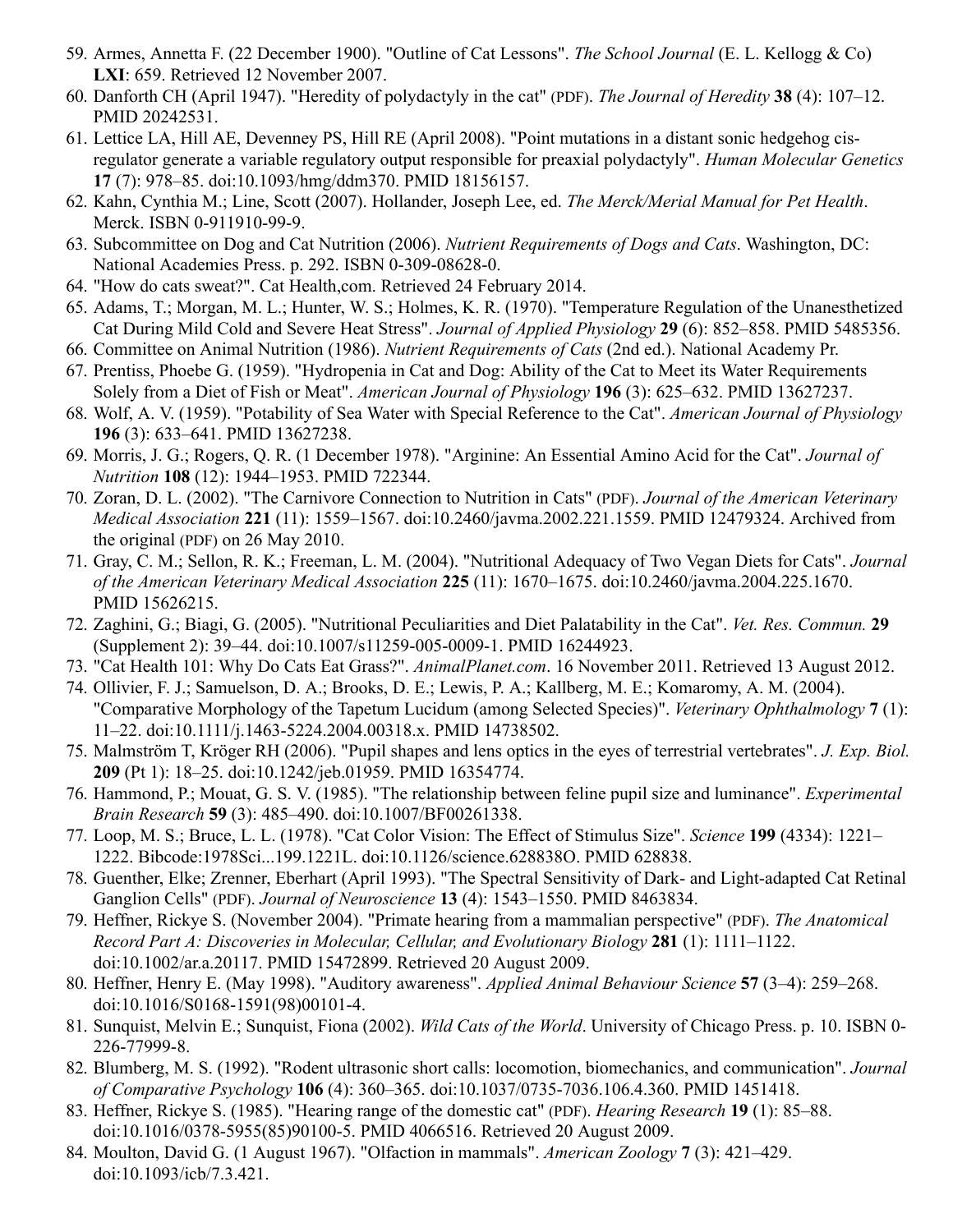- <span id="page-24-0"></span>85. Miyazaki, M.; Yamashita, T; Suzuki, Y.; Saito, Y.; Soeta, S.; Taira, H.; Suzuki, A. (2006). "A major urinary protein of the domestic cat regulates the production of felinine, a putative pheromone precursor". *Chem. Biol.* **13** (10): 1071–1079. [doi](https://en.wikipedia.org/wiki/Digital_object_identifier):[10.1016/j.chembiol.2006.08.013.](https://dx.doi.org/10.1016%2Fj.chembiol.2006.08.013) [PMID](https://en.wikipedia.org/wiki/PubMed_Identifier) [17052611](https://www.ncbi.nlm.nih.gov/pubmed/17052611).
- <span id="page-24-1"></span>86. Sommerville, B. A. (1998). "Olfactory Awareness". *Applied Animal Behaviour Science* **57** (3–4): 269–286. [doi](https://en.wikipedia.org/wiki/Digital_object_identifier):[10.1016/S0168-1591\(98\)00102-6.](https://dx.doi.org/10.1016%2FS0168-1591%2898%2900102-6)
- <span id="page-24-2"></span>87. Grognet, Jeff (June 1990). ["Catnip: Its uses and effects, past and present".](https://www.ncbi.nlm.nih.gov/pmc/articles/PMC1480656) *The Canadian Veterinary Journal* **31** (6): 455–456. [PMC](https://en.wikipedia.org/wiki/PubMed_Central) [1480656.](https://www.ncbi.nlm.nih.gov/pmc/articles/PMC1480656) [PMID](https://en.wikipedia.org/wiki/PubMed_Identifier) [17423611.](https://www.ncbi.nlm.nih.gov/pubmed/17423611)
- <span id="page-24-3"></span>88. Turner, Ramona (29 May 2007). ["How does catnip work its magic on cats?".](http://www.scientificamerican.com/article.cfm?id=experts-how-does-catnip-work-on-cats) Scientific American.
- <span id="page-24-4"></span>89. Tucker, Arthur; Tucker, Sharon (1988). "Catnip and the catnip response". *Economic Botany* **42** (2): 214–231. [doi](https://en.wikipedia.org/wiki/Digital_object_identifier):[10.1007/BF02858923](https://dx.doi.org/10.1007%2FBF02858923).
- <span id="page-24-5"></span>90. Schelling, Christianne. ["Do Cats Have a Sense of Taste?"](http://www.cathealth.com/nutrition/do-cats-have-a-sense-of-taste). cathealth.com.
- <span id="page-24-6"></span>91. ["Why Cats Can't Taste Sweets".](http://www.petside.com/article/why-cats-can-t-taste-sweets) Petside. 13 March 2012. Retrieved 11 January 2013.
- <span id="page-24-7"></span>92. Bradshaw, John W. S. (1 July 2006). "The Evolutionary Basis for the Feeding Behavior of Domestic Dogs (Canis familiaris) and Cats (Felis catus)". *Journal of Nutrition* **136** (7): 1927S–1931. [PMID](https://en.wikipedia.org/wiki/PubMed_Identifier) [16772461](https://www.ncbi.nlm.nih.gov/pubmed/16772461).
- <span id="page-24-8"></span>93. [Nash, Holly. "](http://www.peteducation.com/article.cfm?c=1+1313&aid=1125)[Why Do Cats Like High Places?"](https://web.archive.org/web/20080102145008/http://www.peteducation.com/article.cfm?cls=1&cat=1313&articleid=1125)[.](http://www.peteducation.com/article.cfm?c=1+1313&aid=1125) *PetEducation.com*. Drs. Foster & Smith Inc. Archived from the original on 2 January 2008.
- <span id="page-24-9"></span>94. ["Falling Cats"](https://web.archive.org/web/20051026122408/http://www.verrueckte-experimente.de/leseproben_e.html). Archived from [the original](http://www.verrueckte-experimente.de/leseproben_e.html) on 26 October 2005. Retrieved 24 October 2005.
- <span id="page-24-10"></span>95. Nguyen, Huy D. (1998). ["How Does a Cat Always Land on Its Feet?"](http://helix.gatech.edu/Classes/ME3760/1998Q3/Projects/Nguyen/). *Dynamics II (ME 3760) Course Materials*. Georgia Institute of Technology, School of Medical Engineering. Retrieved 15 May 2007. This [tertiary source](https://en.wikipedia.org/wiki/Wikipedia:Tertiary_sources) reuses information from other sources but does not name them.
- <span id="page-24-11"></span>96. Kraft W (February 1998). "Geriatrics in canine and feline internal medicine". *European Journal of Medical Research* **3** (1–2): 31–41. [PMID](https://en.wikipedia.org/wiki/PubMed_Identifier) [9512965](https://www.ncbi.nlm.nih.gov/pubmed/9512965).
- <span id="page-24-12"></span>97. Nassar R, Mosier JE, Williams LW (February 1984). "Study of the feline and canine populations in the greater Las Vegas area". *American Journal of Veterinary Research* **45** (2): 282–7. [PMID](https://en.wikipedia.org/wiki/PubMed_Identifier) [6711951](https://www.ncbi.nlm.nih.gov/pubmed/6711951).
- <span id="page-24-13"></span>98. Franny Syufy. ["What Is the Life Span of the Common Cat?"](http://cats.about.com/cs/catmanagement101/f/lifespan_cats.htm). *About.com Home*. Retrieved 2 September 2015.
- <span id="page-24-14"></span>99. [Example: "Me-wow! Texas Woman Says Cat is 30 Years Old](https://web.archive.org/web/20091002231250/http://today.msnbc.msn.com/id/33094898/ns/today-today_pets_and_animals?GT1=43001) – Although She Can't Hear or See Very Well, Caterack the Cat Is Still Purring". *MSNBC.MSN.com*. New York: Microsoft. 30 September 2009. Archived from [the original](http://today.msnbc.msn.com/id/33094898/ns/today-today_pets_and_animals?GT1=43001) on 2 October 2009. Retrieved 30 September 2009.
- <span id="page-24-15"></span>100. *[Guinness World Records](https://books.google.com/?id=hLYzvUvPL3MC&pg=PA320)* (reprint ed.). Bantam. 2010. p. 320. [ISBN](https://en.wikipedia.org/wiki/International_Standard_Book_Number) [978-0-553-59337-2](https://en.wikipedia.org/wiki/Special:BookSources/978-0-553-59337-2). "The oldest cat ever was Creme Puff, who [sic] was born on August 3, 1967 and lived until August 6, 2005 – 38 years and 3 days in total."
- <span id="page-24-16"></span>101. ["Cat Care: Spay–Neuter"](http://www.aspca.org/pet-care/cat-care/spay-neuter.html). *ASPCA.org*. New York: [American Society for the Prevention of Cruelty to Animals](https://en.wikipedia.org/wiki/American_Society_for_the_Prevention_of_Cruelty_to_Animals). 2011. Retrieved 14 December 2011. This [tertiary source](https://en.wikipedia.org/wiki/Wikipedia:Tertiary_sources) reuses information from other sources but does not name them.
- <span id="page-24-17"></span>102. Levy, Julie K.; Gale, David W.; Gale, Leslie A. (January 2003). "Evaluation of the effect of a long-term trapneuter-return and adoption program on a free-roaming cat population". *Journal of the American Veterinary Medical Association* **222** (1): 42–6. [doi:](https://en.wikipedia.org/wiki/Digital_object_identifier)[10.2460/javma.2003.222.42](https://dx.doi.org/10.2460%2Fjavma.2003.222.42). [PMID](https://en.wikipedia.org/wiki/PubMed_Identifier) [12523478.](https://www.ncbi.nlm.nih.gov/pubmed/12523478)
- <span id="page-24-18"></span>103. Levy, Julie K.; Crawford, P. Cynda (November 2004). "Humane strategies for controlling feral cat populations". *Journal of the American Veterinary Medical Association* **225** (9): 1354–60. [doi:](https://en.wikipedia.org/wiki/Digital_object_identifier)[10.2460/javma.2004.225.1354](https://dx.doi.org/10.2460%2Fjavma.2004.225.1354). [PMID](https://en.wikipedia.org/wiki/PubMed_Identifier) [15552308](https://www.ncbi.nlm.nih.gov/pubmed/15552308).
- <span id="page-24-19"></span>104. A number of the four remaining colony cats at the Parliament Hill Cat Sanctuary in Ottawa, Ontario, Canada [were 15 and 16 years old in 2013. "A beloved Parliament Hill attraction uses up its nine lives" \(http://www.theglo](http://www.theglobeandmail.com/life/travel/travel-news/a-beloved-parliament-hill-attraction-uses-up-its-nine-lives/article8103874/) beandmail.com/life/travel/travel-news/a-beloved-parliament-hill-attraction-uses-up-its-nine-lives/article810387 4/), Karan Smith, The Globe and Mail, 1 February 2013.
- <span id="page-24-20"></span>105. J. Remfry, Feral Cats in the United Kingdom (JAVMA Vol. 208, No. 4, 15 February 1996, pp. 520–523), at p. [522, available online at pp. 24–27 of "AVMA Animal Welfare Forum: The welfare of cats" \(https://ecfvg.avma.or](https://ecfvg.avma.org/Files/ProductDownloads/1995_the_welfare_of_cats.pdf) g/Files/ProductDownloads/1995\_the\_welfare\_of\_cats.pdf), 3 November 1995.
- <span id="page-24-21"></span>106. Zorro, the last cat of a colony at the Merrimack River in Newburyport, Massachusetts, died in 2009 at age 16. ["Trap-Neuter-Return Effectively Stabilizes and Reduces Feral Cat Populations: Trap-Neuter-Return Humanely](http://www.alleycat.org/TNRworks) Stabilized and Reduced in Size the Merrimack River Colony" (http://www.alleycat.org/TNRworks), Alley Cat Allies, accessed 18 August 2014; an earlier article in the LA Times was written when Zorro was the last remaining living cat: "Advocates report success with trap, neuter, return approach to stray cats" (http://latimesblo [gs.latimes.com/unleashed/2009/09/advocates-report-success-with-trap-neuter-return-approach-to-stray-cats.html\),](http://latimesblogs.latimes.com/unleashed/2009/09/advocates-report-success-with-trap-neuter-return-approach-to-stray-cats.html) Los Angeles Times, 29 September 2009.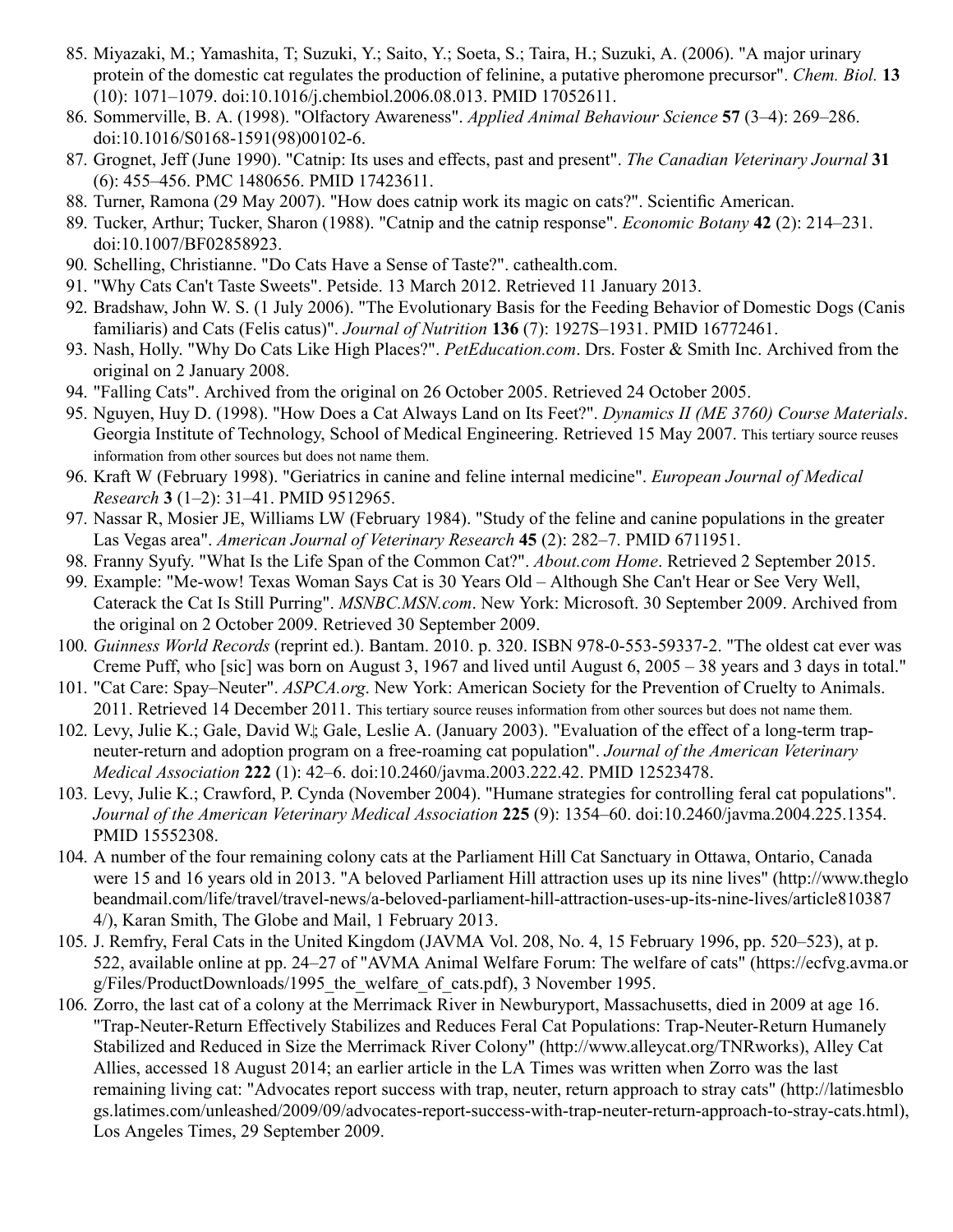- <span id="page-25-0"></span>107. The last cat in a managed colony in Washington, D.C. died at age 17. "Trap-Neuter-Return Effectively Stabilizes [and Reduces Feral Cat Populations: Washington, D.C. Cat Colony Stabilized and Eventually Reduced to Zero" \(h](http://www.alleycat.org/TNRworks) ttp://www.alleycat.org/TNRworks), Alley Cat Allies, accessed 18 August 2014.
- <span id="page-25-1"></span>108. ["Toxic to Cats"](http://www.vetinfo.com/ctoxin.html). *VetInfo.com*. 2011. Retrieved 14 December 2011. This [tertiary source](https://en.wikipedia.org/wiki/Wikipedia:Tertiary_sources) reuses information from other sources but does not name them.
- <span id="page-25-2"></span>109. Williams, R. T. (1 February 1978). ["Species Variations in the Pathways of Drug Metabolism".](https://www.ncbi.nlm.nih.gov/pmc/articles/PMC1637137) *Environmental Health Perspectives* **22**: 133–138. [doi](https://en.wikipedia.org/wiki/Digital_object_identifier):[10.2307/3428562](https://dx.doi.org/10.2307%2F3428562). [JSTOR](https://en.wikipedia.org/wiki/JSTOR) [3428562](https://www.jstor.org/stable/3428562). [PMC](https://en.wikipedia.org/wiki/PubMed_Central) [1637137](https://www.ncbi.nlm.nih.gov/pmc/articles/PMC1637137). [PMID](https://en.wikipedia.org/wiki/PubMed_Identifier) [417918](https://www.ncbi.nlm.nih.gov/pubmed/417918).
- <span id="page-25-3"></span>110. Rowland, J. (1987). "Incidence of Ethylene Glycol Intoxication in Dogs and Cats Seen at Colorado State University Veterinary Teaching Hospital". *Vet Hum Toxicol* **29** (1): 41–44. [PMID](https://en.wikipedia.org/wiki/PubMed_Identifier) [3824875.](https://www.ncbi.nlm.nih.gov/pubmed/3824875)
- <span id="page-25-4"></span>111. Potera, C. (2007). ["Chemical Exposures: Cats as Sentinel Species".](https://www.ncbi.nlm.nih.gov/pmc/articles/PMC2137107) *Environmental Health Perspectives* **115** (12): A580. [doi:](https://en.wikipedia.org/wiki/Digital_object_identifier)[10.1289/ehp.115-a580a](https://dx.doi.org/10.1289%2Fehp.115-a580a). [PMC](https://en.wikipedia.org/wiki/PubMed_Central) [2137107.](https://www.ncbi.nlm.nih.gov/pmc/articles/PMC2137107) [PMID](https://en.wikipedia.org/wiki/PubMed_Identifier) [18087575](https://www.ncbi.nlm.nih.gov/pubmed/18087575).
- <span id="page-25-5"></span>112. Allen, A. L. (1 June 2003). ["The Diagnosis of Acetaminophen Toxicosis in a Cat"](https://www.ncbi.nlm.nih.gov/pmc/articles/PMC340185). *Canadian Veterinary Journal* **44** (6): 509–510. [PMC](https://en.wikipedia.org/wiki/PubMed_Central) [340185](https://www.ncbi.nlm.nih.gov/pmc/articles/PMC340185). [PMID](https://en.wikipedia.org/wiki/PubMed_Identifier) [12839249.](https://www.ncbi.nlm.nih.gov/pubmed/12839249)
- <span id="page-25-6"></span>113. Villar, D.; Buck, W. B.; Gonzalez, J. M. (1998). "Ibuprofen, Aspirin and Acetaminophen Toxicosis and Treatment in Dogs and Cats". *Vet. Hum. Toxicol.* **40** (3): 156–162. [PMID](https://en.wikipedia.org/wiki/PubMed_Identifier) [9610496](https://www.ncbi.nlm.nih.gov/pubmed/9610496).
- <span id="page-25-7"></span>114. DeClementi, Camille; Bailey, Keith L.; Goldstein, Spencer C.; Orser, Michael Scott (2004). "Suspected Toxicosis after Topical Administration of Minoxidil in Two Cats". *Journal of Veterinary Emergency and Critical Care* **14** (4): 287–292. [doi](https://en.wikipedia.org/wiki/Digital_object_identifier)[:10.1111/j.1476-4431.2004.04014.x.](https://dx.doi.org/10.1111%2Fj.1476-4431.2004.04014.x)
- <span id="page-25-8"></span>115. Bischoff K, Guale F (April 1998). "Australian tea tree (Melaleuca alternifolia) oil poisoning in three purebred cats". *Journal of Veterinary Diagnostic Investigation* **10** (2): 208–10. [doi:](https://en.wikipedia.org/wiki/Digital_object_identifier)[10.1177/104063879801000223.](https://dx.doi.org/10.1177%2F104063879801000223) [PMID](https://en.wikipedia.org/wiki/PubMed_Identifier) [9576358.](https://www.ncbi.nlm.nih.gov/pubmed/9576358)
- <span id="page-25-9"></span>116. Rousseaux, C. G.; Smith, R. A.; Nicholson, S. (1986). "Acute Pine-Sol Toxicity in a Domestic Cat". *Veterinary and Human Toxicology* **28** (4): 316–317. [PMID](https://en.wikipedia.org/wiki/PubMed_Identifier) [3750813](https://www.ncbi.nlm.nih.gov/pubmed/3750813).
- <span id="page-25-10"></span>117. ["Antifreeze Warning"](https://web.archive.org/web/20070509041844/http://www.cfainc.org/articles/antifreeze.html). [Cat Fanciers' Association](https://en.wikipedia.org/wiki/Cat_Fanciers%27_Association) (CFA). Archived from [the original](http://www.cfainc.org/articles/antifreeze.html) on 9 May 2007. Retrieved 15 May 2007.
- <span id="page-25-11"></span>118. ["Death by Chocolate? Methylxanthine Toxicosis"](http://web.archive.org/web/20110725021621/http://www.aspcapro.org/mydocuments/download.php?f=l-vettech_0301.pdf) (PDF). *Veterinary Technician*. 2001. Archived from [the original](http://www.aspcapro.org/mydocuments/download.php?f=l-vettech_0301.pdf) (PDF) on 25 July 2011. Retrieved 25 August 2009.
- <span id="page-25-12"></span>119. ["Plants and Your Cat"](http://www.webcitation.org/5mq1hjPbF). Cat Fanciers' Association. Archived from [the original](http://www.cfainc.org/articles/plants.html) on 17 January 2010. Retrieved 15 May 2007.
- <span id="page-25-13"></span>120. Langston, Cathy E. (1 January 2002). "Acute Renal Failure Caused by Lily Ingestion in Six Cats". *Journal of the American Veterinary Medical Association* **220** (1): 49–52, 36. [doi:](https://en.wikipedia.org/wiki/Digital_object_identifier)[10.2460/javma.2002.220.49.](https://dx.doi.org/10.2460%2Fjavma.2002.220.49) [PMID](https://en.wikipedia.org/wiki/PubMed_Identifier) [12680447](https://www.ncbi.nlm.nih.gov/pubmed/12680447).
- <span id="page-25-14"></span>121. Nie, W.; Wang, J.; O'Brien, P. C. (2002). "The Genome Phylogeny of Domestic Cat, Red Panda and Five Mustelid Species Revealed by Comparative Chromosome Painting and G-banding". *Chromosome Research* **10** (3): 209–222. [doi](https://en.wikipedia.org/wiki/Digital_object_identifier)[:10.1023/A:1015292005631](https://dx.doi.org/10.1023%2FA%3A1015292005631). [PMID](https://en.wikipedia.org/wiki/PubMed_Identifier) [12067210.](https://www.ncbi.nlm.nih.gov/pubmed/12067210)
- <span id="page-25-15"></span>122. [Pontius, J. U.; Mullikin, J. C.; Smith, D. R.; et al. \(2007\). "Initial Sequence and Comparative Analysis of the Cat](https://www.ncbi.nlm.nih.gov/pmc/articles/PMC2045150) Genome". *Genome Research* **17** (11): 1675–89. [doi:](https://en.wikipedia.org/wiki/Digital_object_identifier)[10.1101/gr.6380007.](https://dx.doi.org/10.1101%2Fgr.6380007) [PMC](https://en.wikipedia.org/wiki/PubMed_Central) [2045150](https://www.ncbi.nlm.nih.gov/pmc/articles/PMC2045150). [PMID](https://en.wikipedia.org/wiki/PubMed_Identifier) [17975172.](https://www.ncbi.nlm.nih.gov/pubmed/17975172)
- <span id="page-25-16"></span>123. O'Brien, Stephen J.; Johnson, W.; Driscoll, C.; Pontius, J.; Pecon-Slattery, J.; Menotti-Raymond, M. (2008). "State of Cat Genomics". *Trends in Genetics* **24** (6): 268–279. [doi](https://en.wikipedia.org/wiki/Digital_object_identifier)[:10.1016/j.tig.2008.03.004.](https://dx.doi.org/10.1016%2Fj.tig.2008.03.004) [PMID](https://en.wikipedia.org/wiki/PubMed_Identifier) [18471926](https://www.ncbi.nlm.nih.gov/pubmed/18471926).
- <span id="page-25-17"></span>124. [Sewell, A. C.; Haskins, M. E.; Giger, U. \(2007\). "Inherited Metabolic Disease in Companion Animals: Searching](https://www.ncbi.nlm.nih.gov/pmc/articles/PMC3132193) for Nature's Mistakes". *Veterinary Journal* **174** (2): 252–259. [doi:](https://en.wikipedia.org/wiki/Digital_object_identifier)[10.1016/j.tvjl.2006.08.017](https://dx.doi.org/10.1016%2Fj.tvjl.2006.08.017). [PMC](https://en.wikipedia.org/wiki/PubMed_Central) [3132193.](https://www.ncbi.nlm.nih.gov/pmc/articles/PMC3132193) [PMID](https://en.wikipedia.org/wiki/PubMed_Identifier) [17085062](https://www.ncbi.nlm.nih.gov/pubmed/17085062).
- <span id="page-25-18"></span>125. O'Brien, Stephen J.; Menotti-Raymond, M.; Murphy, W. J.; Yuhki, N. (2002). "The Feline Genome Project". *Annual Review of Genetics* **36**: 657–686. [doi](https://en.wikipedia.org/wiki/Digital_object_identifier):[10.1146/annurev.genet.36.060602.145553](https://dx.doi.org/10.1146%2Fannurev.genet.36.060602.145553). [PMID](https://en.wikipedia.org/wiki/PubMed_Identifier) [12359739.](https://www.ncbi.nlm.nih.gov/pubmed/12359739)
- <span id="page-25-19"></span>126. Germain, E.; Benhamou, S.; Poulle, M.-L. (2008). "Spatio-temporal Sharing between the European Wildcat, the Domestic Cat and their Hybrids". *Journal of Zoology* **276** (2): 195–203. [doi](https://en.wikipedia.org/wiki/Digital_object_identifier):[10.1111/j.1469-7998.2008.00479.x.](https://dx.doi.org/10.1111%2Fj.1469-7998.2008.00479.x)
- <span id="page-25-20"></span>127. Barratt, David G. (1 June 1997). "Home Range Size, Habitat Utilisation and Movement Patterns of Suburban and Farm Cats *Felis catus*". *Ecography* **20** (3): 271–280. [doi](https://en.wikipedia.org/wiki/Digital_object_identifier)[:10.1111/j.1600-0587.1997.tb00371.x](https://dx.doi.org/10.1111%2Fj.1600-0587.1997.tb00371.x). [JSTOR](https://en.wikipedia.org/wiki/JSTOR) [3682838](https://www.jstor.org/stable/3682838).
- <span id="page-25-21"></span>128. Randall, Walter; Johnson, R. F.; Randall, S.; Cunningham, J. T. (1985). "Circadian rhythms in food intake and activity in domestic cats". *Behavioral Neuroscience* **99** (6): 1162–1175. [doi](https://en.wikipedia.org/wiki/Digital_object_identifier)[:10.1037/0735-7044.99.6.1162](https://dx.doi.org/10.1037%2F0735-7044.99.6.1162). [PMID](https://en.wikipedia.org/wiki/PubMed_Identifier) [3843546.](https://www.ncbi.nlm.nih.gov/pubmed/3843546)
- <span id="page-25-22"></span>129. Jouvet, Michel (1979). "What Does a Cat Dream About?". *Trends in Neurosciences* **2**: 280–282. [doi](https://en.wikipedia.org/wiki/Digital_object_identifier):[10.1016/0166-2236\(79\)90110-3](https://dx.doi.org/10.1016%2F0166-2236%2879%2990110-3).
- <span id="page-25-23"></span>130. Pontier, Dominique; Eugenia Natoli (1996). "Male Reproductive Success in the Domestic Cat (*Felis catus* L.): A Case History". *Behavioural Processes* **37** (1): 85–88. [doi](https://en.wikipedia.org/wiki/Digital_object_identifier)[:10.1016/0376-6357\(95\)00070-4](https://dx.doi.org/10.1016%2F0376-6357%2895%2900070-4).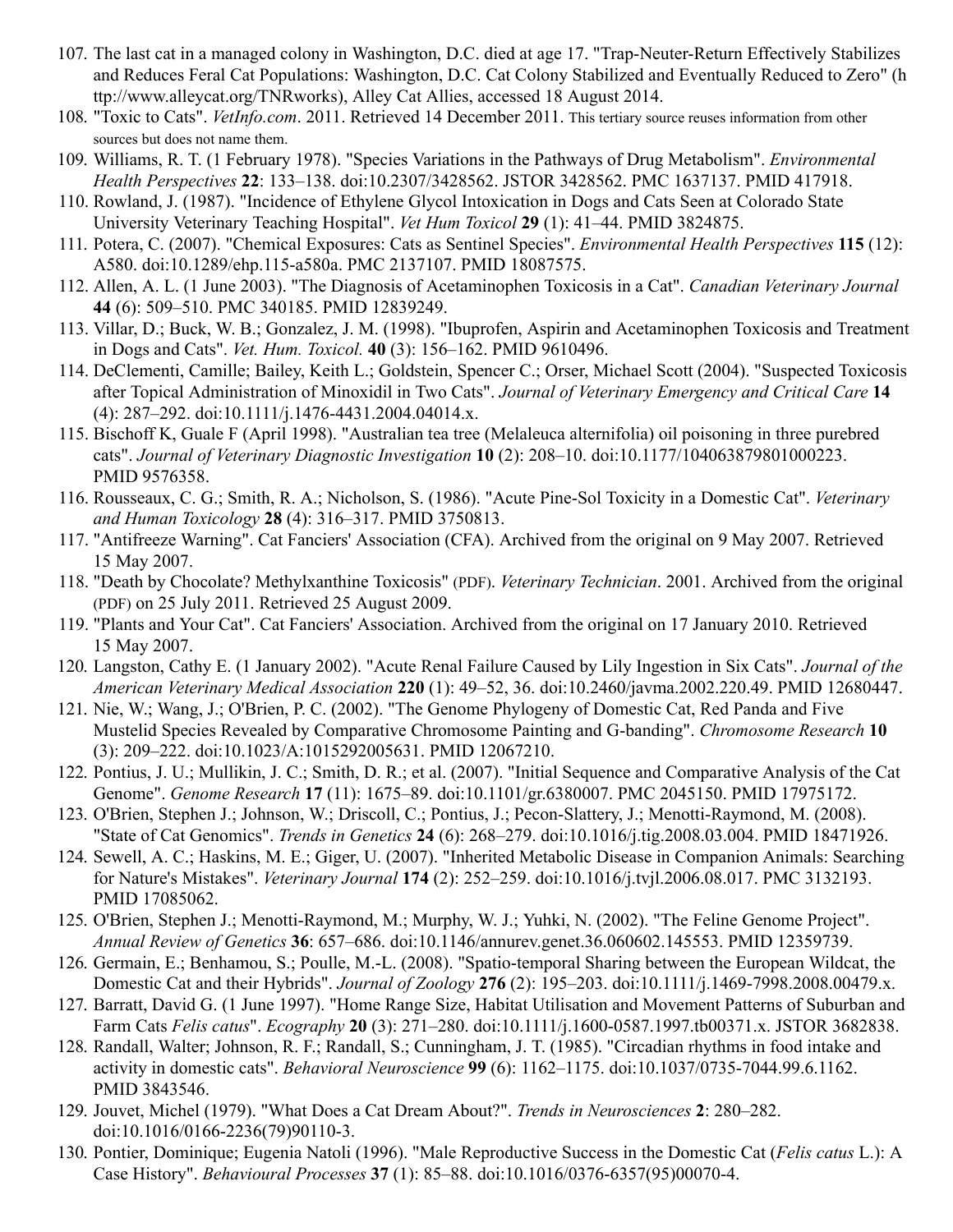- <span id="page-26-0"></span>131. [Crowell-Davis, S. L.; Curtis, T. M.; Knowles, R. J. \(2004\). "Social Organization in the Cat: A Modern](http://web.archive.org/web/20110720231305/http://zoopsy.free.fr/veille_biblio/social_organization_cat_2004.pdf) Understanding" (PDF). *Journal of Feline Medicine and Surgery* **6** (1): 19–28. [doi](https://en.wikipedia.org/wiki/Digital_object_identifier)[:10.1016/j.jfms.2003.09.013](https://dx.doi.org/10.1016%2Fj.jfms.2003.09.013). [PMID](https://en.wikipedia.org/wiki/PubMed_Identifier) [15123163](https://www.ncbi.nlm.nih.gov/pubmed/15123163). Archived from [the original](http://zoopsy.free.fr/veille_biblio/social_organization_cat_2004.pdf) (PDF) on 20 July 2011. Retrieved 21 May 2008.
- <span id="page-26-1"></span>132. Bradshaw JW, Goodwin D, Legrand-Defrétin V, Nott HM (1996). "Food selection by the domestic cat, an obligate carnivore". *Comp. Biochem. Physiol. A Physiol.* **114** (3): 205–9. [doi:](https://en.wikipedia.org/wiki/Digital_object_identifier)[10.1016/0300-9629\(95\)02133-7.](https://dx.doi.org/10.1016%2F0300-9629%2895%2902133-7) [PMID](https://en.wikipedia.org/wiki/PubMed_Identifier) [8759144.](https://www.ncbi.nlm.nih.gov/pubmed/8759144)
- <span id="page-26-2"></span>133. [Levine, E.; Perry, P.; Scarlett, J.; Houpt, K. \(2005\). "Intercat Aggression in Households Following the](http://web.archive.org/web/20090326225932/http://faculty.washington.edu/jcha/330_cats_introducing.pdf) Introduction of a New Cat" (PDF). *Applied Animal Behaviour Science* **90** (3-4): 325–336. [doi](https://en.wikipedia.org/wiki/Digital_object_identifier):[10.1016/j.applanim.2004.07.006.](https://dx.doi.org/10.1016%2Fj.applanim.2004.07.006) Archived from [the original](http://faculty.washington.edu/jcha/330_cats_introducing.pdf) (PDF) on 26 March 2009. Retrieved 8 April 2009.
- <span id="page-26-3"></span>134. "Dogs and Cats [– Getting Along"](http://www.petuniversity.com/dogs/training--behavior/dogs-and-cats.htm). Petuniversity.com. Retrieved 4 July 2013.
- <span id="page-26-4"></span>135. Mills, D.S.; Marchant-Forde, Jeremy (2010). *[Encyclopedia of Applied Animal Behaviour and Welfare](http://books.google.com/books?id=vrueZDfPUzoC&pg=PA518)*. p. 518. [ISBN](https://en.wikipedia.org/wiki/International_Standard_Book_Number) [978-0-85199-724-7](https://en.wikipedia.org/wiki/Special:BookSources/978-0-85199-724-7).
- <span id="page-26-5"></span>136. ["The Cat Body: Adolescence and Sexual Maturity".](https://web.archive.org/web/20080630205100/http://animal.discovery.com/guides/cats/body/maturity.html) *AnimalPlanet.com (Animal.Discovery.com)*. Discovery Communications. 2007. "Cat Guide" section. Archived from [the original](http://animal.discovery.com/guides/cats/body/maturity.html) on 30 June 2008.
- <span id="page-26-6"></span>137. McComb, K.; Taylor, A. M.; Wilson, C.; Charlton, B. D. (2009). "The Cry Embedded within the Purr". *Curr. Biol.* **19** (13): R507–508. [doi](https://en.wikipedia.org/wiki/Digital_object_identifier)[:10.1016/j.cub.2009.05.033.](https://dx.doi.org/10.1016%2Fj.cub.2009.05.033) [PMID](https://en.wikipedia.org/wiki/PubMed_Identifier) [19602409.](https://www.ncbi.nlm.nih.gov/pubmed/19602409)
- <span id="page-26-7"></span>138. Jensen, Per (2009). *The Ethology of Domestic Animals*. "Modular Text" series. Wallingford, England: CABI. [ISBN](https://en.wikipedia.org/wiki/International_Standard_Book_Number) [1-84593-536-5](https://en.wikipedia.org/wiki/Special:BookSources/1-84593-536-5).
- <span id="page-26-8"></span>139. ["Cat Behavior: Body Language"](https://web.archive.org/web/20090224154137/http://animal.discovery.com/guides/cats/behavior/bodylanguageintro.html). *AnimalPlanet.com*. 2007. Archived from [the original](http://animal.discovery.com/guides/cats/behavior/bodylanguageintro.html) on 24 February 2009. Retrieved 7 September 2012.
- <span id="page-26-9"></span>140. Cafazzo, S.; Natoli, E. (2009). "The Social Function of Tail Up in the Domestic Cat (*Felis silvestris catus*)". *Behav. Processes* **80** (1): 60–66. [doi](https://en.wikipedia.org/wiki/Digital_object_identifier):[10.1016/j.beproc.2008.09.008.](https://dx.doi.org/10.1016%2Fj.beproc.2008.09.008) [PMID](https://en.wikipedia.org/wiki/PubMed_Identifier) [18930121](https://www.ncbi.nlm.nih.gov/pubmed/18930121).
- <span id="page-26-10"></span>141. ["Solving The Cat's Purr Mystery using Accelerometers"](http://web.archive.org/web/20110722131617/http://www.bksv.com/catspurr). Brüel & Kjær Magazine. Archived from [the original](http://www.bksv.com/catspurr) on 22 July 2011. Retrieved 11 February 2010.
- <span id="page-26-11"></span>142. ["The Cat's Remarkable Purr".](http://www.isnare.com/?aid=195293&ca=Pets) isnare.com. Retrieved 6 August 2008.
- <span id="page-26-12"></span>143. ["Why and How Do Cats Purr?".](http://www.loc.gov/rr/scitech/mysteries/catspurr.html) Library of Congress. Retrieved 10 April 2011.
- <span id="page-26-13"></span>144. ["Panthera".](http://www.panthera.org/) Retrieved 23 November 2013.
- <span id="page-26-14"></span>145. Ewing, Tom (2006). ["A Hairy Dilemma: When Hair Balls Aren't Harmless"](http://webcache.googleusercontent.com/search?q=cache:vdVD0cy9jIwJ:www.vet.cornell.edu/fhc/news/hair.htm). *Cat Watch*. Feline Health Center, Cornell University. Archived from [the original](http://www.vet.cornell.edu/FHC/news/hair.htm) on 20 June 2013. Retrieved 25 August 2009.
- <span id="page-26-15"></span>146. Boshel, J.; Wilborn, W. H; Singh, B. B.; Peter, S.; Stur, M. (1982). "Filiform Papillae of Cat Tongue". *Cells Tissues Organs* **114** (2): 97–105. [doi](https://en.wikipedia.org/wiki/Digital_object_identifier)[:10.1159/000145583](https://dx.doi.org/10.1159%2F000145583). [PMID](https://en.wikipedia.org/wiki/PubMed_Identifier) [17728549.](https://www.ncbi.nlm.nih.gov/pubmed/17728549)
- <span id="page-26-16"></span>147. Moon-Fanelli, Alice. ["Feline Compulsive Behavior"](https://web.archive.org/web/20110820143900/http://www.tufts.edu/vet/vet_common/pdf/petinfo/dvm/case_march2005.pdf) (PDF). Tufts University School of Veterinary Medicine. Archived from [the original](http://www.tufts.edu/vet/vet_common/pdf/petinfo/dvm/case_march2005.pdf) (PDF) [on 20 August 2011. Retrieved 21 December 2011. \(Archive \(http://www.webcit](http://www.webcitation.org/6P1TQjOfq) ation.org/6P1TQjOfq))
- <span id="page-26-17"></span>148. Lindell, Ellen M. (December 1997). "Intercat Aggression: A Retrospective Study Examining Types of Aggression, Sexes of Fighting Pairs, and Effectiveness of Treatment". *Applied Animal Behaviour Science* **55** (1– 2): 153–162. [doi:](https://en.wikipedia.org/wiki/Digital_object_identifier)[10.1016/S0168-1591\(97\)00032-4.](https://dx.doi.org/10.1016%2FS0168-1591%2897%2900032-4)
- <span id="page-26-18"></span>149. Akihiro Yamane; Teruo Doi; Yuiti Ono (1996). "Mating Behaviors, Courtship Rank and Mating Success of Male Feral Cat (*Felis catus*)". *Journal of Ethology* **14** (1): 35–44. [doi:](https://en.wikipedia.org/wiki/Digital_object_identifier)[10.1007/BF02350090.](https://dx.doi.org/10.1007%2FBF02350090)
- <span id="page-26-19"></span>150. Kustritz, Margaret V. Root (2007). ["Determining the Optimal age for Gonadectomy of Dogs and Cats"](http://avmajournals.avma.org/doi/pdf/10.2460/javma.231.11.1665). *Journal of the American Veterinary Medical Association* **231** (11): 1665–75. [doi](https://en.wikipedia.org/wiki/Digital_object_identifier)[:10.2460/javma.231.11.1665.](https://dx.doi.org/10.2460%2Fjavma.231.11.1665) [PMID](https://en.wikipedia.org/wiki/PubMed_Identifier) [18052800](https://www.ncbi.nlm.nih.gov/pubmed/18052800).
- <span id="page-26-20"></span>151. ["Aggression Between Family Cats.".](https://web.archive.org/web/20041214181209/http://www.hsus.org/pets/pet_care/our_pets_for_life_program/cat_behavior_tip_sheets/aggression_between_family_cats.html) The Humane Society of the United States. 2002. Archived from [the original](http://www.hsus.org/pets/pet_care/our_pets_for_life_program/cat_behavior_tip_sheets/aggression_between_family_cats.html) on 14 December 2004.
- <span id="page-26-21"></span>152. Pedersen, N. C.; Yamamoto, J. K.; Ishida, T.; Hansen, H. (1989). "Feline Immunodeficiency Virus Infection". *Veterinary Immunology and Immunopathology* **21** (1): 111–29. [doi:](https://en.wikipedia.org/wiki/Digital_object_identifier)[10.1016/0165-2427\(89\)90134-7](https://dx.doi.org/10.1016%2F0165-2427%2889%2990134-7). [PMID](https://en.wikipedia.org/wiki/PubMed_Identifier) [2549690.](https://www.ncbi.nlm.nih.gov/pubmed/2549690)
- <span id="page-26-22"></span>153. *Understanding and Training Your Cat or Kitten*. Sunstone Press. pp. 146–7. [ISBN](https://en.wikipedia.org/wiki/International_Standard_Book_Number) [978-1-611-39080-3.](https://en.wikipedia.org/wiki/Special:BookSources/978-1-611-39080-3)
- <span id="page-26-23"></span>154. Woods M, McDonald RA, Harris S. (2003). "Predation of wildlife by domestic cats Felis catus in Great Britain". *Mammal Review* **23** (2): 174–188. [doi](https://en.wikipedia.org/wiki/Digital_object_identifier)[:10.1046/j.1365-2907.2003.00017.x](https://dx.doi.org/10.1046%2Fj.1365-2907.2003.00017.x).
- <span id="page-26-24"></span>155. Clones, Cats, And Chemicals: Thinking Scientifically About Controversial Issues – Page 9, Irwin L. Slesnick – 2004
- <span id="page-26-25"></span>156. Pests of Crops in Warmer Climates and Their Control – Page 120, Dennis S. Hill – 2008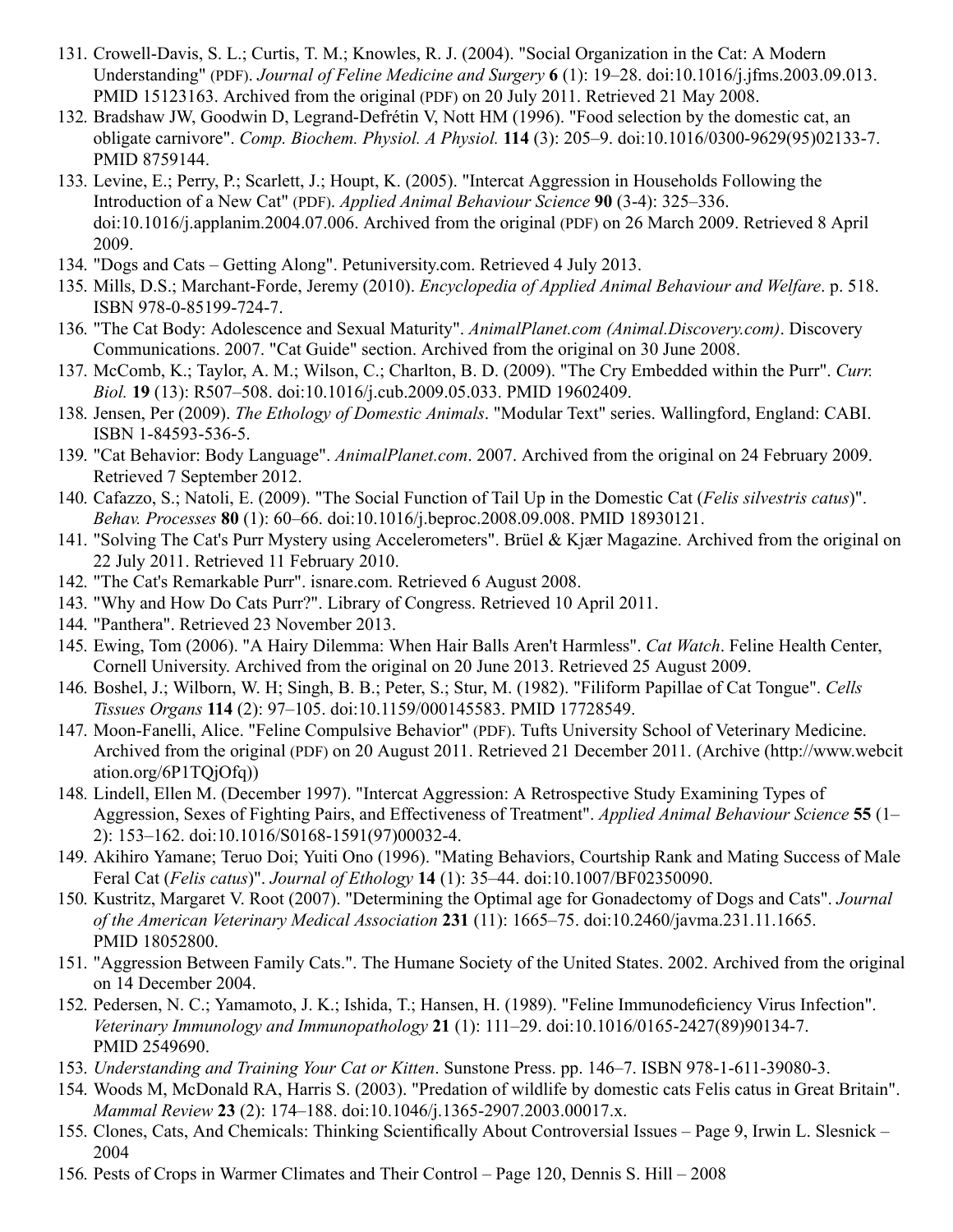- <span id="page-27-0"></span>157. Loss, Scott R.; Will, Tom; Marra, Peter P. (29 January 2013). "The impact of free-ranging domestic cats on wildlife of the United States". *Nature Communications* **4**: Article number: 1396. [Bibcode:](https://en.wikipedia.org/wiki/Bibcode)[2013NatCo...4E1396L](http://adsabs.harvard.edu/abs/2013NatCo...4E1396L). [doi](https://en.wikipedia.org/wiki/Digital_object_identifier):[10.1038/ncomms2380.](https://dx.doi.org/10.1038%2Fncomms2380) [PMID](https://en.wikipedia.org/wiki/PubMed_Identifier) [23360987.](https://www.ncbi.nlm.nih.gov/pubmed/23360987) "We estimate that free-ranging domestic cats kill 1.4–3.7 billion birds and 6.9–20.7 billion mammals annually."
- <span id="page-27-1"></span>158. Natalie Angier (29 January 2013). ["That Cuddly Kitty Is Deadlier Than You Think"](http://www.nytimes.com/2013/01/30/science/that-cuddly-kitty-of-yours-is-a-killer.html). *The New York Times*. Retrieved 30 January 2013.
- <span id="page-27-2"></span>159. Turner, Dennis C.; Bateson, Patrick (eds.) (2000). *The Domestic Cat: The Biology of its Behaviour* (2nd ed.). Cambridge, England: Cambridge University Press. [ISBN](https://en.wikipedia.org/wiki/International_Standard_Book_Number) [0-521-63648-5.](https://en.wikipedia.org/wiki/Special:BookSources/0-521-63648-5)
- <span id="page-27-3"></span>160. ["Why do cats play with their food?".](http://azdailysun.com/lifestyles/pets/article_46a97775-232d-5e56-b0ea-dd1c8782b062.html) Arizona Daily Sun. Retrieved 15 August 2011.
- <span id="page-27-4"></span>161. Leyhausen, Paul (1978). *Cat Behavior: The Predatory and Social Behavior of Domestic and Wild Cats*. New York: Garland STPM Pr. [ISBN](https://en.wikipedia.org/wiki/International_Standard_Book_Number) [978-0-8240-7017-5.](https://en.wikipedia.org/wiki/Special:BookSources/978-0-8240-7017-5)
- <span id="page-27-5"></span>162. Desmond, Morris (1986). *Catwatching: Why Cats Purr and Everything Else You Ever Wanted to Know*. Crown Publishing.
- <span id="page-27-6"></span>163. ["Why Do Cats Bring Home Dead Animals - Cats Dead Mice"](http://www.livescience.com/34471-cats-dead-animals.html). *LiveScience.com*. Retrieved 2 September 2015.
- <span id="page-27-7"></span>164. [Kienzle, E. \(1994\). "Blood Sugar Levels and Renal Sugar Excretion after the Intake of High Carbohydrate Diets](http://jn.nutrition.org/content/124/12_Suppl/2563S.full.pdf) in Cats" (PDF). *Journal of Nutrition* **124** (12 Supplement): 2563S–2567S. [PMID](https://en.wikipedia.org/wiki/PubMed_Identifier) [7996238](https://www.ncbi.nlm.nih.gov/pubmed/7996238).
- <span id="page-27-8"></span>165. Bradshaw, John W. S. (April 1997). "Factors affecting pica in the domestic cat". *Applied Animal Behaviour Science* **52** (3–4): 373–379. [doi](https://en.wikipedia.org/wiki/Digital_object_identifier)[:10.1016/S0168-1591\(96\)01136-7](https://dx.doi.org/10.1016%2FS0168-1591%2896%2901136-7).
- <span id="page-27-9"></span>166. "Pica: The Un-finicky Feline [– Chewing or Eating Cords, Fabric, Houseplants, Etc."](http://www.vmth.ucdavis.edu/home/beh/feline_behavior/pica.html). University of California School of Veterinary Medicine. Retrieved 6 September 2009. This [tertiary source](https://en.wikipedia.org/wiki/Wikipedia:Tertiary_sources) reuses information from other sources but does not name them.
- <span id="page-27-10"></span>167. ["Scientists catch a feral cat killing a large mammal on camera 'for the first time' "](http://www.abc.net.au/news/2015-03-30/scientists-catch-a-feral-cat-killing-a-large-mammal-on-camera-f/6357868). *ABC News*. Retrieved 2 September 2015.
- <span id="page-27-11"></span>168. Wade, Nicholas (11 November 2010). ["For Cats, a Big Gulp With a Touch of the Tongue".](http://www.nytimes.com/2010/11/12/science/12cats.html) *New York Times*. Retrieved 12 November 2010.
- <span id="page-27-12"></span>169. Poirier, F. E.; Hussey, L. K. (1 July 1982). "Nonhuman Primate Learning: The Importance of Learning from an Evolutionary Perspective". *Anthropology and Education Quarterly* **13** (2): 133–148. [doi](https://en.wikipedia.org/wiki/Digital_object_identifier):[10.1525/aeq.1982.13.2.05x1830j](https://dx.doi.org/10.1525%2Faeq.1982.13.2.05x1830j). [JSTOR](https://en.wikipedia.org/wiki/JSTOR) [3216627](https://www.jstor.org/stable/3216627).
- <span id="page-27-13"></span>170. Byers, John A.; Bekoff, Marc (1998). *Animal Play: Evolutionary, Comparative, and Ecological Perspectives*. Cambridge, England: [Cambridge University Press](https://en.wikipedia.org/wiki/Cambridge_University_Press). p. 135. [ISBN](https://en.wikipedia.org/wiki/International_Standard_Book_Number) [0-521-58656-9](https://en.wikipedia.org/wiki/Special:BookSources/0-521-58656-9).
- <span id="page-27-14"></span>171. Hall, Sarah L. (2002). "Object Play in Adult Domestic Cats: The Roles of Habituation and Disinhibition". *Applied Animal Behaviour Science* **79** (3): 263–271. [doi](https://en.wikipedia.org/wiki/Digital_object_identifier)[:10.1016/S0168-1591\(02\)00153-3.](https://dx.doi.org/10.1016%2FS0168-1591%2802%2900153-3)
- <span id="page-27-15"></span>172. Hall, Sarah L. (June 1998). "The Influence of Hunger on Object Play by Adult Domestic Cats". *Applied Animal Behaviour Science* **58** (1–2): 143–150. [doi:](https://en.wikipedia.org/wiki/Digital_object_identifier)[10.1016/S0168-1591\(97\)00136-6](https://dx.doi.org/10.1016%2FS0168-1591%2897%2900136-6).
- <span id="page-27-16"></span>173. MacPhail, Catriona (November 2002). "Gastrointestinal obstruction". *Clinical Techniques in Small Animal Practice* **17** (4): 178–183. [doi:](https://en.wikipedia.org/wiki/Digital_object_identifier)[10.1053/svms.2002.36606](https://dx.doi.org/10.1053%2Fsvms.2002.36606). [PMID](https://en.wikipedia.org/wiki/PubMed_Identifier) [12587284.](https://www.ncbi.nlm.nih.gov/pubmed/12587284)
- <span id="page-27-17"></span>174. ["Fat Indoor Cats Need Exercise".](http://www.poconorecord.com/apps/pbcs.dll/article?AID=/20061210/NEWS01/612100320/-1/NEWS) *[Pocono Record](https://en.wikipedia.org/wiki/Pocono_Record)*. 10 December 2006. This [tertiary source](https://en.wikipedia.org/wiki/Wikipedia:Tertiary_sources) reuses information from other sources but does not name them.
- <span id="page-27-18"></span>175. "[Laser Standards and Classifications \(https://www.rli.com/resources/articles/classification.aspx\)"](https://www.rli.com/resources/articles/classification.aspx)
- <span id="page-27-19"></span>176. ["A Review of illegal laser pointers on Amazon.com \(http://www.laserpointersafety.com/illegalpointers/illegalpoi](http://www.laserpointersafety.com/illegalpointers/illegalpointers.html) nters.html)"
- <span id="page-27-20"></span>177. "[Cats can get frustrated from lasers \(http://www.catster.com/lifestyle/cat-behaior-cats-laser-pointers-good-toys\)](http://www.catster.com/lifestyle/cat-behaior-cats-laser-pointers-good-toys)"
- <span id="page-27-21"></span>178. ["Prolific Cats: The Estrous Cycle"](http://vlsstore.com/Media/PublicationsArticle/PV_23_12_1049.pdf) (PDF). Veterinary Learning Systems. Retrieved 19 June 2009.
- <span id="page-27-22"></span>179. Aronson, L. R.; Cooper, M. L. (1967). ["Penile Spines of the Domestic Cat: Their Endocrine-behavior Relations"](http://www.catcollection.org/files/PenileSpines.pdf) (PDF). *Anat. Rec.* **157** (1): 71–78. [doi](https://en.wikipedia.org/wiki/Digital_object_identifier):[10.1002/ar.1091570111](https://dx.doi.org/10.1002%2Far.1091570111). [PMID](https://en.wikipedia.org/wiki/PubMed_Identifier) [6030760.](https://www.ncbi.nlm.nih.gov/pubmed/6030760)
- <span id="page-27-23"></span>180. Wildt, D. E.; Seager, S. W.; Chakraborty, P. K. (1980). "Effect of Copulatory Stimuli on Incidence of Ovulation and on Serum Luteinizing Hormone in the Cat". *Endocrinology* **107** (4): 1212–7. [doi](https://en.wikipedia.org/wiki/Digital_object_identifier)[:10.1210/endo-107-4-1212.](https://dx.doi.org/10.1210%2Fendo-107-4-1212) [PMID](https://en.wikipedia.org/wiki/PubMed_Identifier) [7190893.](https://www.ncbi.nlm.nih.gov/pubmed/7190893)
- <span id="page-27-24"></span>181. [William F Swanson, Terri L Roth, David E. Wilt. "In Vivo Embryogenesis, Embryo Migration and Embryonic](http://www.biolreprod.org/content/51/3/452.full.pdf) Mortality in the Domestic Cat" (PDF). *Biology of Reproduction*.
- <span id="page-27-25"></span>182. ["Cat Development](http://php.med.unsw.edu.au/embryology/index.php?title=Cat_Development#cite_note-4) – Embryology". Php.med.unsw.edu.au. 6 June 2013. Retrieved 22 September 2013.
- <span id="page-27-26"></span>183. Tsutsui, T.; Stabenfeldt, G. H. (1993). "Biology of Ovarian Cycles, Pregnancy and pseudopregnancy in the Domestic Cat". *J. Reprod. Fertil. Suppl.* **47**: 29–35. [PMID](https://en.wikipedia.org/wiki/PubMed_Identifier) [8229938.](https://www.ncbi.nlm.nih.gov/pubmed/8229938)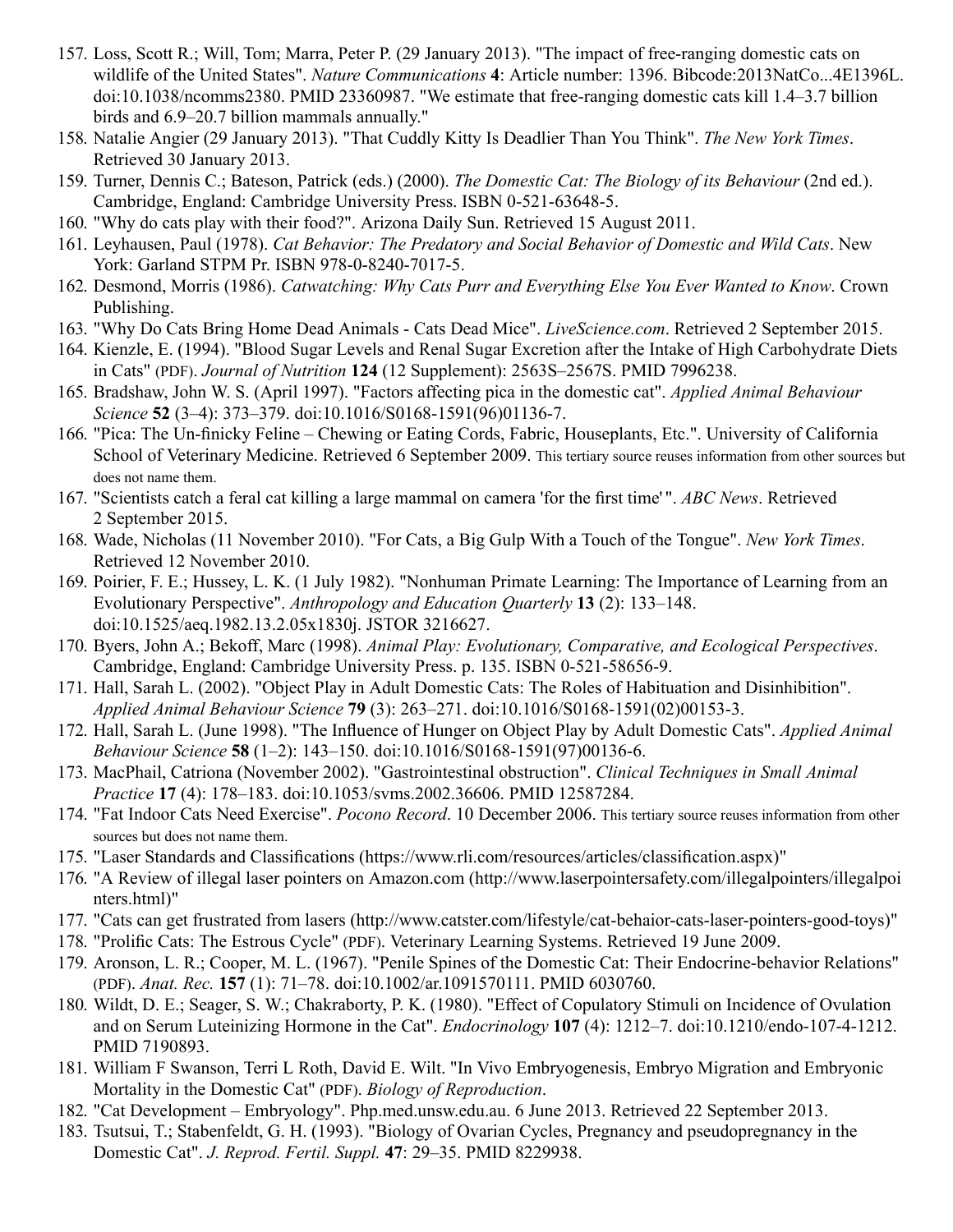- <span id="page-28-0"></span>184. Behrend, Katrin; Wegler, Monika (1991). *The Complete Book of Cat Care: How to Raise a Happy and Healthy Cat*. translated from German by Elizabeth D. Crawford. Hauppauge, NY: Barron's Educational Series, Inc. p. 28. [ISBN](https://en.wikipedia.org/wiki/International_Standard_Book_Number) [0-8120-4613-7](https://en.wikipedia.org/wiki/Special:BookSources/0-8120-4613-7).
- <span id="page-28-1"></span>185. Olson, P. N.; Kustritz, M. V.; Johnston, S. D. (2001). "Early-age Neutering of Dogs and Cats in the United States (A Review)". *J. Reprod. Fertil. Suppl.* **57**: 223–232. [PMID](https://en.wikipedia.org/wiki/PubMed_Identifier) [11787153.](https://www.ncbi.nlm.nih.gov/pubmed/11787153)
- <span id="page-28-2"></span>186. Root Kustritz, Margaret V. (2007). ["Determining the optimal age for gonadectomy of dogs and cats"](http://web.archive.org/web/20100713133619/http://www.imom.org/spay-neuter/pdf/kustritz.pdf) (PDF). *Journal of American Veterinary Medicine* **231** (11): 1665–1675. [doi:](https://en.wikipedia.org/wiki/Digital_object_identifier)[10.2460/javma.231.11.1665](https://dx.doi.org/10.2460%2Fjavma.231.11.1665). [PMID](https://en.wikipedia.org/wiki/PubMed_Identifier) [18052800](https://www.ncbi.nlm.nih.gov/pubmed/18052800). Archived from [the original](http://www.imom.org/spay-neuter/pdf/kustritz.pdf) (PDF) on 13 July 2010.
- <span id="page-28-3"></span>187. Chu, Karyen; Anderson, W. M.; Rieser, M. Y. (2009). "Population characteristics and neuter status of cats living in households in the United States". *Journal of the American Veterinary Medical Association* **234** (8): 1023–1030. [doi](https://en.wikipedia.org/wiki/Digital_object_identifier):[10.2460/javma.234.8.1023](https://dx.doi.org/10.2460%2Fjavma.234.8.1023). [PMID](https://en.wikipedia.org/wiki/PubMed_Identifier) [19366332.](https://www.ncbi.nlm.nih.gov/pubmed/19366332)
- <span id="page-28-4"></span>188. [Randerson, James \(6 January 2006\). "From Lion to Moggie: How Cats Climbed their Family Tree".](https://en.wikipedia.org/wiki/The_Guardian) *The Guardian* (London).
- <span id="page-28-5"></span>189. Say, Ludovic (2002). "Spatio-temporal variation in cat population density in a sub-Antarctic environment". *Polar Biology* **25** (2): 90–95. [doi](https://en.wikipedia.org/wiki/Digital_object_identifier):[10.1007/s003000100316](https://dx.doi.org/10.1007%2Fs003000100316).
- <span id="page-28-6"></span>190. Frenot, Y.; Chown, Steven L.; Whinam, Jennie; Selkirk, Patricia M.; Convey, Peter; Skotnicki, Mary; Bergstrom, Dana M. (2005). "Biological Invasions in the Antarctic: Extent, Impacts and Implications". *Biological Reviews* **80** (1): 45–72. [doi](https://en.wikipedia.org/wiki/Digital_object_identifier)[:10.1017/S1464793104006542](https://dx.doi.org/10.1017%2FS1464793104006542).
- <span id="page-28-7"></span>191. ["Ecology of](http://www.issg.org/database/species/ecology.asp?si=24&fr=1&sts=sss&lang=EN) *Felis catus*". *Global Invasive Species Database*. Invasive Species Specialist Group. 2006. Retrieved 31 August 2009.
- <span id="page-28-8"></span>192. Nogales, M.; Martin, A.; Tershy, B. R.; Donlan, C. J.; Veitch, D.; Uerta, N.; Wood, B.; Alonso, J. (2004). "A [Review of Feral Cat Eradication on Islands".](https://dx.doi.org/10.1111%2Fj.1523-1739.2004.00442.x) *Conservation Biology* **18** (2): 310–319. [doi:](https://en.wikipedia.org/wiki/Digital_object_identifier)10.1111/j.1523- 1739.2004.00442.x.
- <span id="page-28-9"></span>193. ["100 of the World's Worst Invasive Alien Species: A Selection from the Global Invasive Species Database"](https://web.archive.org/web/20070927223530/http://www.issg.org/booklet.pdf) (PDF). The Invasive Species Specialist Group. 2000. Archived from [the original](http://www.issg.org/booklet.pdf) (PDF) on 27 September 2007. Retrieved 31 August 2009.
- <span id="page-28-10"></span>194. ["What is the difference between a stray cat and a feral cat?".](https://web.archive.org/web/20080501093143/http://www.hsus.org/pets/issues_affecting_our_pets/feral_cats/feral_cats_frequently_asked_questions.html#1_What_is_a_feral_cat) Humane Society of the United States. Archived from [the original](http://www.hsus.org/pets/issues_affecting_our_pets/feral_cats/feral_cats_frequently_asked_questions.html#1_What_is_a_feral_cat) on 1 May 2008.
- <span id="page-28-11"></span>195. ["Torre Argentina cat shelter.".](http://www.romancats.com/index_eng.php) Retrieved 17 June 2009.
- <span id="page-28-12"></span>196. Rowan, Andrew N.; Deborah J. Salem (November 2003). "4". *[The State of the Animals II: 2003](https://web.archive.org/web/20061110230426/http://www.hsus.org/web-files/PDF/hsp/SOA_3-2005_Chap4.pdf)* (PDF). Humane Society Press. [ISBN](https://en.wikipedia.org/wiki/International_Standard_Book_Number) [0-9658942-7-4](https://en.wikipedia.org/wiki/Special:BookSources/0-9658942-7-4). Archived from [the original](http://www.hsus.org/web-files/PDF/hsp/SOA_3-2005_Chap4.pdf) (PDF) on 10 November 2006.
- <span id="page-28-13"></span>197. Robertson, I. D. (1998). "Survey of Predation by Domestic Cats". *Aust. Vet. J.* **76** (8): 551–554. [doi](https://en.wikipedia.org/wiki/Digital_object_identifier):[10.1111/j.1751-0813.1998.tb10214.x.](https://dx.doi.org/10.1111%2Fj.1751-0813.1998.tb10214.x) [PMID](https://en.wikipedia.org/wiki/PubMed_Identifier) [9741724.](https://www.ncbi.nlm.nih.gov/pubmed/9741724)
- <span id="page-28-14"></span>198. Beckerman, A. P.; Boots, M.; Gaston, K. J. (2007). ["Urban Bird Declines and the Fear of Cats"](http://img2.tapuz.co.il/forums/1_102419784.pdf) (PDF). *Animal Conservation* **10** (3): 320–325. [doi:](https://en.wikipedia.org/wiki/Digital_object_identifier)[10.1111/j.1469-1795.2007.00115.x.](https://dx.doi.org/10.1111%2Fj.1469-1795.2007.00115.x)
- <span id="page-28-15"></span>199. Courchamp, F.; Chapuis, J. L.; Pascal, M. (2003). "Mammal Invaders on Islands: Impact, Control and Control Impact". *Biol Rev Camb Philos Soc* **78** (3): 347–383. [doi](https://en.wikipedia.org/wiki/Digital_object_identifier)[:10.1017/S1464793102006061.](https://dx.doi.org/10.1017%2FS1464793102006061) [PMID](https://en.wikipedia.org/wiki/PubMed_Identifier) [14558589.](https://www.ncbi.nlm.nih.gov/pubmed/14558589)
- <span id="page-28-16"></span>200. [Rayner, M. J.; Hauber, M. E.; Imber, M. J.; Stamp, R. K.; Clout, M. N. \(2007\). "Spatial Heterogeneity of](https://www.ncbi.nlm.nih.gov/pmc/articles/PMC2409232) Mesopredator Release within an Oceanic Island System". *Proceedings of the National Academy of Sciences of the United States of America* **104** (52): 20862–20865. [Bibcode](https://en.wikipedia.org/wiki/Bibcode)[:2007PNAS..10420862R](http://adsabs.harvard.edu/abs/2007PNAS..10420862R). [doi](https://en.wikipedia.org/wiki/Digital_object_identifier):[10.1073/pnas.0707414105.](https://dx.doi.org/10.1073%2Fpnas.0707414105) [PMC](https://en.wikipedia.org/wiki/PubMed_Central) [2409232](https://www.ncbi.nlm.nih.gov/pmc/articles/PMC2409232). [PMID](https://en.wikipedia.org/wiki/PubMed_Identifier) [18083843](https://www.ncbi.nlm.nih.gov/pubmed/18083843).
- <span id="page-28-17"></span>201. Chris R. Dickman (1996). ["Overview of the Impacts of Feral Cats on Australian Native Fauna"](https://web.archive.org/web/20070913172757/http://www.environment.gov.au/biodiversity/invasive/publications/cat-impacts/pubs/impacts-feral-cats.pdf) (PDF). Australian Department of the Environment, Water, Heritage and the Arts. Archived from [the original](http://www.environment.gov.au/biodiversity/invasive/publications/cat-impacts/pubs/impacts-feral-cats.pdf) (PDF) on 13 September 2007. Retrieved 28 August 2009.
- <span id="page-28-18"></span>202. James H, Acharya AB, Taylor JA, Freak MJ (2002). "A case of bitten Bettongs". *J Forensic Odontostomatol* **20** (1): 10–2. [PMID](https://en.wikipedia.org/wiki/PubMed_Identifier) [12085522.](https://www.ncbi.nlm.nih.gov/pubmed/12085522)
- <span id="page-28-19"></span>203. Glen AS, Dickman CR (2005). "Complex interactions among mammalian carnivores in Australia, and their implications for wildlife management". *Biol Rev Camb Philos Soc* **80** (3): 387–401. [doi](https://en.wikipedia.org/wiki/Digital_object_identifier):[10.1017/S1464793105006718.](https://dx.doi.org/10.1017%2FS1464793105006718) [PMID](https://en.wikipedia.org/wiki/PubMed_Identifier) [16094805.](https://www.ncbi.nlm.nih.gov/pubmed/16094805)
- <span id="page-28-20"></span>204. Liberg, O. (1982). "Food Habits and Prey Impact by Feral and House-based Domestic Cats in a Rural Area in Southern Sweden". *Journal of Mammalogy* **65** (3): 424–432. [doi](https://en.wikipedia.org/wiki/Digital_object_identifier):[10.2307/1381089.](https://dx.doi.org/10.2307%2F1381089) [JSTOR](https://en.wikipedia.org/wiki/JSTOR) [1381089](https://www.jstor.org/stable/1381089).
- <span id="page-28-21"></span>205. May, R. (1988). "Control of Feline Delinquency". *Nature* **332** (6163): 392–393. [Bibcode:](https://en.wikipedia.org/wiki/Bibcode)[1988Natur.332..392M.](http://adsabs.harvard.edu/abs/1988Natur.332..392M) [doi](https://en.wikipedia.org/wiki/Digital_object_identifier):[10.1038/332392a0.](https://dx.doi.org/10.1038%2F332392a0)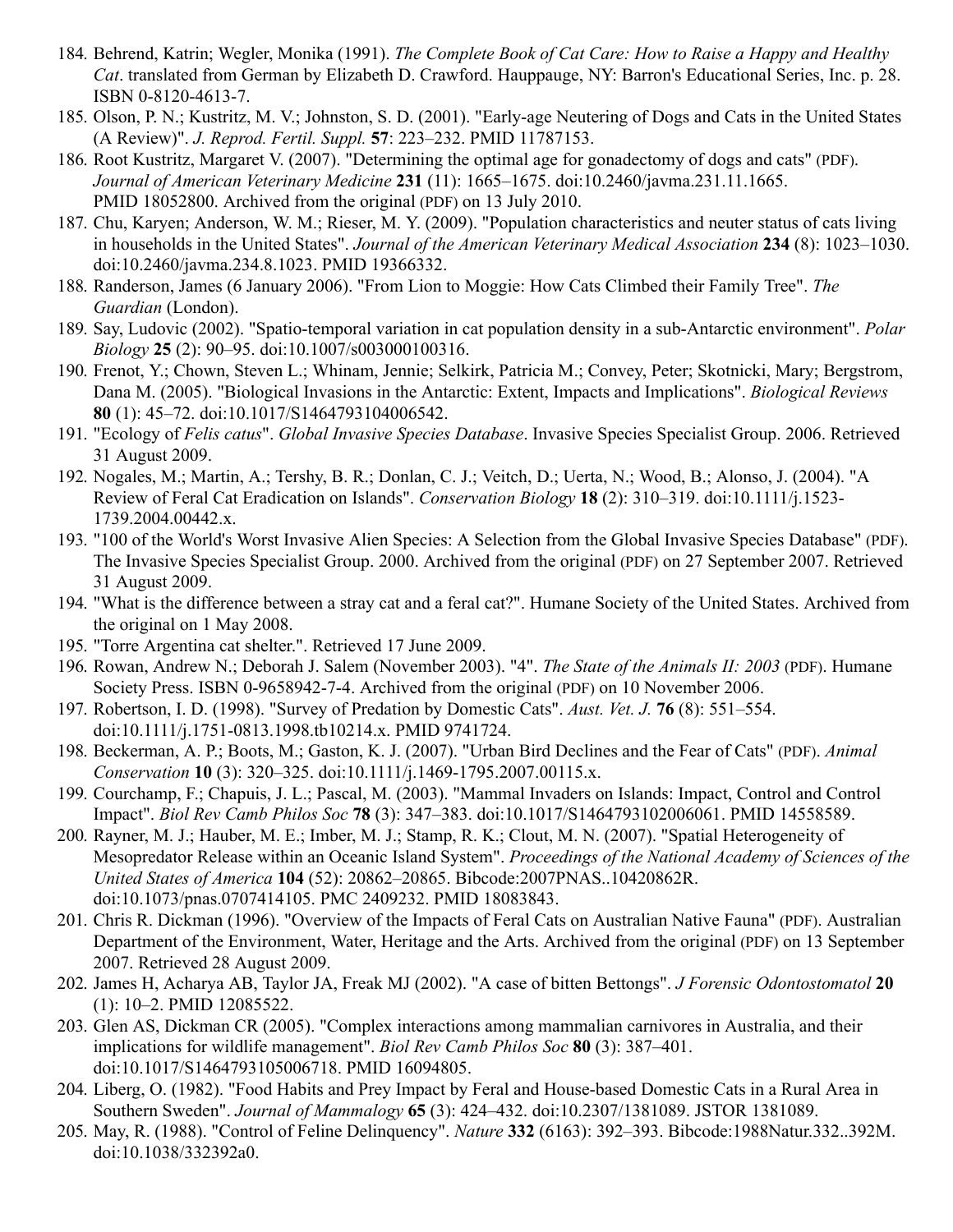- <span id="page-29-0"></span>206. Chucher, P. B.; Lawton, J. H. (1987). "Predation by Domestic Cats in an English village". *Journal of Zoology, London* **212** (3): 439–455. [doi](https://en.wikipedia.org/wiki/Digital_object_identifier)[:10.1111/j.1469-7998.1987.tb02915.x.](https://dx.doi.org/10.1111%2Fj.1469-7998.1987.tb02915.x)
- <span id="page-29-1"></span>207. [Mead, C. J. \(1982\). "Ringed birds killed by cats".](https://dx.doi.org/10.1111%2Fj.1365-2907.1982.tb00014.x) *Mammal Review* **12** (4): 183–186. [doi:](https://en.wikipedia.org/wiki/Digital_object_identifier)10.1111/j.1365- 2907.1982.tb00014.x.
- <span id="page-29-2"></span>208. [Crooks, Kevin R.; Soul, Michael E. \(1999\). "Mesopredator Release and Avifaunal Extinctions in a Fragmented](http://www38.homepage.villanova.edu/jameson.chace/Urban%20Ecology/Crooks&Soule_Mesopredator_release.pdf) System" (PDF). *Nature* **400** (6744): 563–566. [Bibcode](https://en.wikipedia.org/wiki/Bibcode)[:1999Natur.400..563C.](http://adsabs.harvard.edu/abs/1999Natur.400..563C) [doi](https://en.wikipedia.org/wiki/Digital_object_identifier)[:10.1038/23028.](https://dx.doi.org/10.1038%2F23028)
- <span id="page-29-3"></span>209. ["You thought watching cat videos was harmless fun? Think AGAIN."](http://www.theregister.co.uk/2013/01/30/cat_videos_cat_killing_spree/). Retrieved 9 September 2014.
- <span id="page-29-4"></span>210. Fiztgerald, M. B.; Turner, Dennis C. Turner & Bateson, *op. cit.*, ed. *Hunting Behaviour of Domestic Cats and Their Impact on Prey Populations* (in The Domestic Cat: The Biology of its Behaviour). pp. 151–175.
- <span id="page-29-5"></span>211. Courchamp, F.; Langlais, M.; Sugihara, G. (1999). "Cats protecting birds: modelling the mesopredator release effect". *Journal of Animal Ecology* **68** (2): 282–292. [doi](https://en.wikipedia.org/wiki/Digital_object_identifier)[:10.1046/j.1365-2656.1999.00285.x](https://dx.doi.org/10.1046%2Fj.1365-2656.1999.00285.x).
- <span id="page-29-6"></span>212. Stattersfield, A. J.; Crosby, M. J.; Long, A. J.; Wege, D. C. (1998). *Endemic Bird Areas of the World: Priorities for Biodiversity Conservation*. "BirdLife Conservation Series" No. 7. Cambridge, England: Burlington Press. [ISBN](https://en.wikipedia.org/wiki/International_Standard_Book_Number) [0-946888-33-7](https://en.wikipedia.org/wiki/Special:BookSources/0-946888-33-7).
- <span id="page-29-7"></span>213. Williams, A. J. (1984). *Status and Conservation of Seabirds at some Islands in the African Sector of the Southern Ocean. In: Status and Conservation of the World's Seabirds, ed Croxall, J. P., Evans, P. G. H. & Schreiber, R. W. International Council for Bird Preservation*. Cambridge. pp. 627–635.
- <span id="page-29-8"></span>214. Falla, R. A. (1955). *New Zealand Bird Life Past and Present*. Stiles.
- <span id="page-29-9"></span>215. [Galbreath, R.; Brown, D. \(2004\). "The Tale of the Lighthouse-keeper's Cat: Discovery and Extinction of the](http://www.notornis.org.nz/free_issues/Notornis_51-2004/Notornis_51_4_193.pdf) Stephens Island Wren (*Traversia lyalli*)" (PDF). *Notornis* **51**: 193–200. Retrieved 14 December 2011. |archiveurl= is malformed: wildcard [\(help](https://en.wikipedia.org/wiki/Help:CS1_errors#archive_url))
- <span id="page-29-10"></span>216. Dowding, J. E.; Murphy, E. C. (2001). "The Impact of Predation be Introduced Mammals on Endemic Shorebirds [in New Zealand: A Conservation Perspective".](https://dx.doi.org/10.1016%2FS0006-3207%2800%2900187-7) *Biological Conservation* **99**: 47–64. [doi:](https://en.wikipedia.org/wiki/Digital_object_identifier)10.1016/S0006- 3207(00)00187-7.
- <span id="page-29-11"></span>217. Whiting, M. F.; Bradler,, S.; Maxwell,, T. (2003). "Loss and Recovery of Wings in Stick Insects". *Nature* **421** (6920): 264–267. [Bibcode](https://en.wikipedia.org/wiki/Bibcode):[2003Natur.421..264W.](http://adsabs.harvard.edu/abs/2003Natur.421..264W) [doi:](https://en.wikipedia.org/wiki/Digital_object_identifier)[10.1038/nature01313](https://dx.doi.org/10.1038%2Fnature01313). [PMID](https://en.wikipedia.org/wiki/PubMed_Identifier) [12529642](https://www.ncbi.nlm.nih.gov/pubmed/12529642).
- <span id="page-29-12"></span>218. [World Conservation Monitoring Centre \(1992\). Brian Groombridge, ed.](https://archive.org/details/globalbiodiversi92wcmc) *Global Biodiversity: Status of the Earth's Living Resources*. [Chapman & Hall.](https://en.wikipedia.org/wiki/Chapman_%26_Hall) [ISBN](https://en.wikipedia.org/wiki/International_Standard_Book_Number) [0-412-47240-6.](https://en.wikipedia.org/wiki/Special:BookSources/0-412-47240-6)
- <span id="page-29-13"></span>219. Steadman, D. W.; Martin, P. S. (2003). "The Late Quaternary Extinction and Future Resurrection of Birds on Pacific Islands". *Earth Science Reviews* **61**[: 133–147.](https://dx.doi.org/10.1016%2FS0012-8252%2802%2900116-2) [Bibcode](https://en.wikipedia.org/wiki/Bibcode)[:](https://dx.doi.org/10.1016%2FS0012-8252%2802%2900116-2)[2003ESRv...61..133](http://adsabs.harvard.edu/abs/2003ESRv...61..133S)[S. d](https://dx.doi.org/10.1016%2FS0012-8252%2802%2900116-2)[o](https://en.wikipedia.org/wiki/Digital_object_identifier)[i:10.1016/S0012-](https://dx.doi.org/10.1016%2FS0012-8252%2802%2900116-2) 8252(02)00116-2.
- <span id="page-29-14"></span>220. Abby Ellin (5 October 2008). ["More Men Are Unabashedly Embracing Their Love of Cats".](http://www.nytimes.com/2008/10/05/fashion/05cats.html) *New York Times*. Retrieved 30 August 2009.
- <span id="page-29-15"></span>221. Jones, Jeffrey M. (30 November 2007). ["Companionship and Love of Animals Drive Pet Ownership".](http://www.gallup.com/poll/102952/companionship-love-animals-drive-pet-ownership.aspx) Gallup, Inc. Retrieved 30 August 2009.
- <span id="page-29-16"></span>222. ["What Is That They're Wearing?"](https://web.archive.org/web/20061201153853/http://www.hsus.org/web-files/PDF/What-is-that-they-re-wearing_FurBooklet.pdf) (PDF). Humane Society of the United States. Archived from [the original](http://www.hsus.org/web-files/PDF/What-is-that-they-re-wearing_FurBooklet.pdf) (PDF) on 1 December 2006. Retrieved 22 October 2009.
- <span id="page-29-17"></span>223. A Primer on Animal Rights: Leading Experts Write about Animal Cruelty and Exploitation, Kim W. Stallwood, Lantern Books, 2002
- <span id="page-29-18"></span>224. [The Independent newspaper \(http://www.independent.co.uk/news/japan-finale-for-the-worlds-most-elegant-use-o](http://www.independent.co.uk/news/japan-finale-for-the-worlds-most-elegant-use-of-a-dead-cat-1294096.html) f-a-dead-cat-1294096.html)
- <span id="page-29-19"></span>225. ["EU proposes cat and dog fur ban".](http://news.bbc.co.uk/2/hi/europe/6165786.stm) BBC News. 20 November 2006. Retrieved 22 October 2009.
- <span id="page-29-20"></span>226. Ikuma, Carly (27 June 2007). ["EU Announces Strict Ban on Dog and Cat Fur Imports and Exports"](https://web.archive.org/web/20090217153420/http://www.hsus.org/about_us/humane_society_international_hsi/hsi_europe/dog_cat_fur/). *HSUS.org*. Humane Society International. Archived from [the original](http://www.hsus.org/about_us/humane_society_international_hsi/hsi_europe/dog_cat_fur/) on 17 February 2009. Retrieved 14 December 2011.
- <span id="page-29-21"></span>227. Witchcraft and Magic in Europe, Volume 3: The Middle Ages. Karen Jolly, A&C Black, 2002
- <span id="page-29-22"></span>228. Paterson, Tony (25 April 2008). ["Switzerland Finds a Way to Skin a Cat for the Fur Trade and High Fashion".](http://www.independent.co.uk/news/world/europe/switzerland-finds-a-way-to-skin-a-cat-for-the-fur-trade-and-high-fashion-815426.html) *The Independent* (London, England). Retrieved 23 October 2009.
- <span id="page-29-23"></span>229. ["Humane society launches national cat census".](http://www.cbc.ca/news/canada/new-brunswick/story/2012/07/17/nb-cat-census-1000.html) *CBC News*. Retrieved 18 September 2012.
- <span id="page-29-24"></span>230. ["Cats Be".](http://www.catsbe.com/) Retrieved 18 September 2012.
- <span id="page-29-25"></span>231. ["The Supreme Cat Census"](http://www.supremecatcensus.co.za/). Retrieved 18 September 2012.
- <span id="page-29-26"></span>232. ["About Pets"](http://www.ifaheurope.org/companion-animals/about-pets.html). IFAH Europe. Retrieved 3 October 2014.
- <span id="page-29-27"></span>233. Legay JM (1986). "Sur une tentative d'estimation du nombre total de chats domestiques dans le monde" [Tentative estimation of the total number of domestic cats in the world]. *Comptes Rendus De l'Académie Des Sciences. Série III, Sciences De La Vie* (in French) **303** (17): 709–12. [PMID](https://en.wikipedia.org/wiki/PubMed_Identifier) [3101986](https://www.ncbi.nlm.nih.gov/pubmed/3101986). [INIST:](https://en.wikipedia.org/wiki/Institut_de_l%27information_scientifique_et_technique)[7950138.](http://cat.inist.fr/?aModele=afficheN&cpsidt=7950138)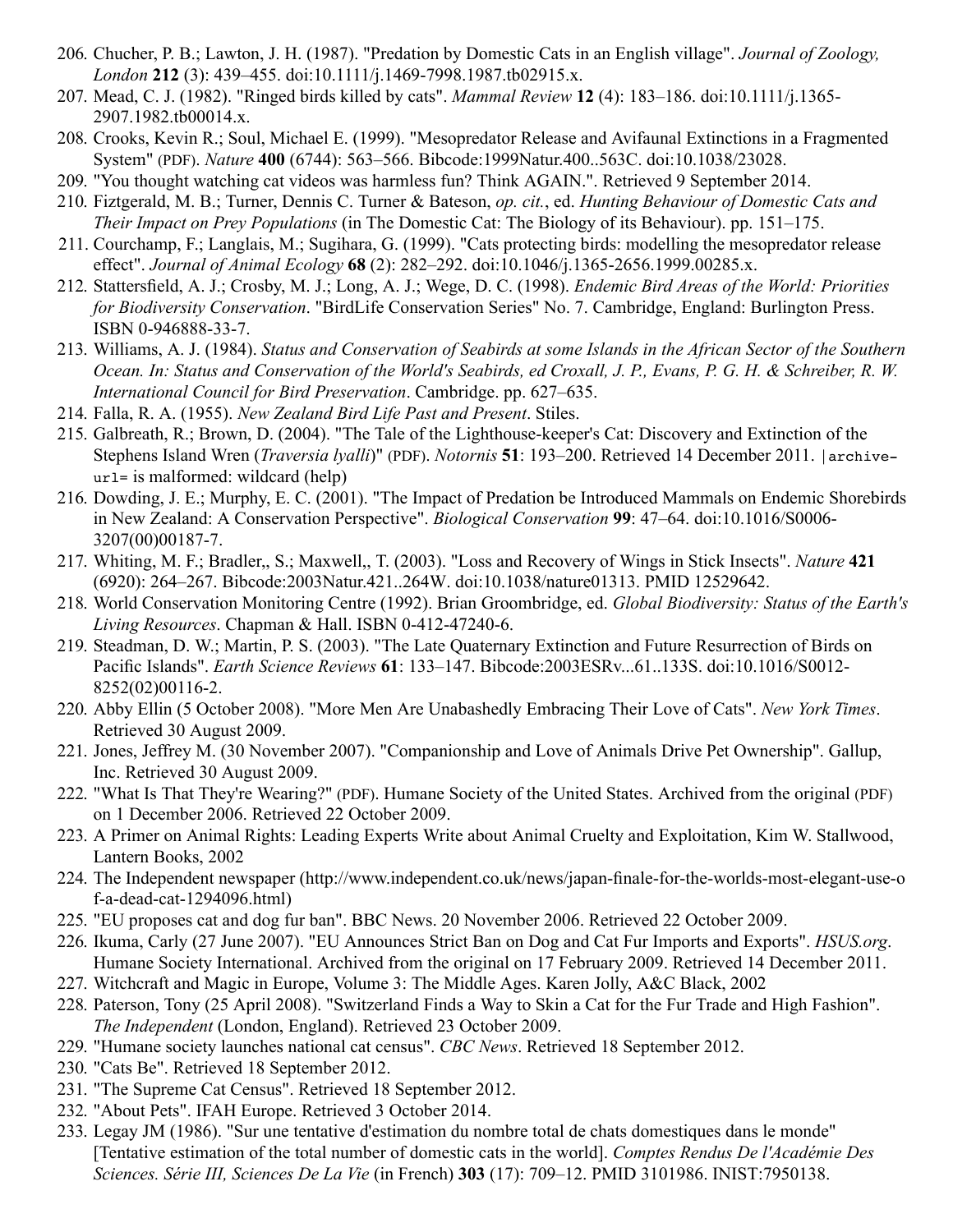- <span id="page-30-1"></span>234. ["Cats: most interesting facts about common domestic pets".](http://english.pravda.ru/society/family/09-01-2006/9478-cats-0/) Pravda.ru. Retrieved 3 October 2014.
- <span id="page-30-2"></span>235. ["Study Traces Cat's Ancestry to Middle East".](http://www.nytimes.com/2007/06/29/science/29cat.html?_r=1&) New York Times. Retrieved 3 October 2014.
- <span id="page-30-3"></span>236. [Stanley D. Gehrt; Seth P. D. Riley; Brian L. Cypher \(12 March 2010\).](https://books.google.com/books?id=xYKqluO6c8UC&lpg=PA157&dq=million%20cats%20worldwide&pg=PA157#v=onepage&q=million%20cats%20worldwide&f=false) *Urban Carnivores: Ecology, Conflict, and Conservation*. JHU Press. Retrieved 3 October 2014.
- <span id="page-30-4"></span>237. Irene Rochlitz (17 April 2007). *[The Welfare of Cats](https://books.google.com/books?id=0HmB3ix5IQ8C&lpg=PA47&dq=million%20cats%20worldwide&pg=PA47#v=onepage&q=million%20cats%20worldwide&f=false)*. Springer Science & Business Media. Retrieved 3 October 2014.
- <span id="page-30-5"></span>238. Muir, Hazel (8 April 2004). ["Ancient Remains Could Be Oldest Pet Cat".](http://www.newscientist.com/article/dn4867.html) *[New Scientist](https://en.wikipedia.org/wiki/New_Scientist)*. Retrieved 23 November 2007.
- <span id="page-30-6"></span>239. Walton, Marsha (9 April 2004). ["Ancient Burial Looks Like Human and Pet Cat"](http://edition.cnn.com/2004/TECH/science/04/08/cats.cyprus/index.html). CNN. Retrieved 23 November 2007.
- <span id="page-30-7"></span>240. Driscoll CA, Menotti-Raymond M, Roca AL (2007). "The Near Eastern origin of cat domestication". *Science* **317** (5837): 519–23. [Bibcode](https://en.wikipedia.org/wiki/Bibcode)[:2007Sci...317..519D](http://adsabs.harvard.edu/abs/2007Sci...317..519D). [doi](https://en.wikipedia.org/wiki/Digital_object_identifier)[:10.1126/science.1139518.](https://dx.doi.org/10.1126%2Fscience.1139518) [PMID](https://en.wikipedia.org/wiki/PubMed_Identifier) [17600185](https://www.ncbi.nlm.nih.gov/pubmed/17600185).
- <span id="page-30-8"></span>241. ["Gatos fueron domesticados en China hace 5.300 años".](http://www.nacion.com/vivir/ciencia/Gatos-domesticados-China-hace-anos_0_1385061482.html) *La Nación* (in Spanish). Retrieved 9 September 2014.
- <span id="page-30-9"></span>242. Mason, I. L. (1984). *Evolution of Domesticated Animals*. Prentice Hall Press. [ISBN](https://en.wikipedia.org/wiki/International_Standard_Book_Number) [0-582-46046-8](https://en.wikipedia.org/wiki/Special:BookSources/0-582-46046-8).
- <span id="page-30-10"></span>243. Veyne, Paul (2002) [1987]. "The Household and Its Freed Slaves". *[The Roman Empire](https://books.google.com/?id=JmpOH8AVV4EC)*. [Arthur Goldhammer](https://en.wikipedia.org/wiki/Arthur_Goldhammer) (Trans.) (3rd ed.). Cambridge, Massachusetts: Harvard College. p. 81. [ISBN](https://en.wikipedia.org/wiki/International_Standard_Book_Number) [0-674-77771-9.](https://en.wikipedia.org/wiki/Special:BookSources/0-674-77771-9)
- <span id="page-30-11"></span>244. Alan Pate (2008). ["Maneki Neko: Feline Fact & Fiction"](http://www.webcitation.org/6DIDy4b8G). *Daruma Magazine*. Amagasaki, Japan: Takeguchi Momoko. Archived from [the original](http://www.darumamagazine.com/new/articles-excerpts/maneki-neko-feline-fact-fiction/) on 30 December 2012. Retrieved 30 December 2012.
- <span id="page-30-12"></span>245. Geyer, Georgie Anne (2004). *When Cats Reigned Like Kings: On the Trail of the Sacred Cats*. Kansas City, Missouri: Andrews McMeel. [ISBN](https://en.wikipedia.org/wiki/International_Standard_Book_Number) [0-7407-4697-9](https://en.wikipedia.org/wiki/Special:BookSources/0-7407-4697-9).
- <span id="page-30-13"></span>246. Minou Reeves (2000). *Muhammad in Europe*. New York University (NYU) Press. p. 52. [ISBN](https://en.wikipedia.org/wiki/International_Standard_Book_Number) [0-8147-7533-0.](https://en.wikipedia.org/wiki/Special:BookSources/0-8147-7533-0)
- <span id="page-30-14"></span>247. Al-Thahabi, Shamsuddin. ["Biography of al-Rifai".](http://library.islamweb.net/newlibrary/display_book.php?idfrom=5401&idto=5401&bk_no=60&ID=5263) سيد أعلام الذبلاء (in Arabic). Retrieved 11 November 2014
- <span id="page-30-15"></span>248. Faulkes, Anthony (1995). *Edda*. p. 24. [ISBN](https://en.wikipedia.org/wiki/International_Standard_Book_Number) [0-460-87616-3](https://en.wikipedia.org/wiki/Special:BookSources/0-460-87616-3).
- <span id="page-30-16"></span>249. ["Are Black Cats Really Bad Luck? \[Hoax\]"](http://socialnewsdaily.com/58901/are-black-cats-really-bad-luck-hoax/). *SocialNewsDaily*. Retrieved 19 December 2015.
- <span id="page-30-17"></span>250. Nora Sugobono (7 March 2010). ["Las vidas del gato"](https://web.archive.org/20120127052854/http://elcomercio.pe/impresa/notas/vidas-gato/20100307/423959) (in Spanish). El Comercio. Archived from [the original](http://elcomercio.pe/impresa/notas/vidas-gato/20100307/423959) on 27 January 2012. Retrieved 19 March 2010.
- <span id="page-30-18"></span>251. ["Qual é a origem da lenda de que os gatos teriam sete vidas?".](http://mundoestranho.abril.com.br/materia/qual-e-a-origem-da-lenda-de-que-os-gatos-teriam-sete-vidas) *[Mundo Estranho](https://en.wikipedia.org/wiki/Mundo_Estranho)*. [Editora Abril.](https://en.wikipedia.org/wiki/Editora_Abril) Retrieved 15 November 2015.
- <span id="page-30-19"></span>252. Tim Dowling (19 March 2010). ["Tall tails: Pet myths busted"](http://www.guardian.co.uk/lifeandstyle/gallery/2010/mar/18/guide-to-pets-pet-myths?picture=360591960). *The Guardian* (UK). Retrieved 18 March 2010.
- <span id="page-30-20"></span>253. ASPCA (30 June 2005). ["The ASPCA Warns About High-Rise Falls by Cats".](http://cats.about.com/od/catsafety/a/highrisefalls.htm) New York: About.com. Retrieved 26 April 2012.

## <span id="page-30-0"></span>**External links**

- $\blacksquare$  The dictionary definition of [kitty](https://en.wiktionary.org/wiki/cat) at Wiktionary
- $\blacksquare$   $\blacksquare$  Data related to [Cat](https://species.wikimedia.org/wiki/Felis_sylvestris_catus) at Wikispecies
- Nedia related to [Cat](https://commons.wikimedia.org/wiki/Felis_silvestris_catus) at Wikimedia Commons
- **W** [Animal Care](https://en.wikibooks.org/wiki/Animal_Care) at Wikibooks
- $\Box$ ) Quotations related to [Cat](https://en.wikiquote.org/wiki/Special:Search/Cat) at Wikiquote
- **[Cat, Domestic, The](https://en.wikisource.org/wiki/The_Encyclopedia_Americana_(1920)/Cat,_Domestic,_The)".** *[Encyclopedia Americana](https://en.wikipedia.org/wiki/Encyclopedia_Americana)*. 1920.
- [High-Resolution Images of the Cat Brain \(http://brainmaps.org/index.php?p=speciesdata&species=feli](http://brainmaps.org/index.php?p=speciesdata&species=felis-catus) s-catus)
- Biodiversity Heritage Library bibliography (http://www.biodiversitylibrary.org/name/Felis catus) for *Felis catus*
- [Catpert. The Cat Expert \(http://www.catpert.com/\)](http://www.catpert.com/) Cat articles
- View the [cat genome \(http://www.ensembl.org/Felis\\_catus/Info/Index/\)](http://www.ensembl.org/Felis_catus/Info/Index/) in [Ensembl](https://en.wikipedia.org/wiki/Ensembl)

Retrieved from ["https://en.wikipedia.org/w/index.php?title=Cat&oldid=720571353](https://en.wikipedia.org/w/index.php?title=Cat&oldid=720571353)"

[Categories](https://en.wikipedia.org/wiki/Help:Category): [Domesticated animals](https://en.wikipedia.org/wiki/Category:Domesticated_animals) [Cats](https://en.wikipedia.org/wiki/Category:Cats) | [Animals described in 1758](https://en.wikipedia.org/wiki/Category:Animals_described_in_1758) | [Cosmopolitan animals](https://en.wikipedia.org/wiki/Category:Cosmopolitan_animals)